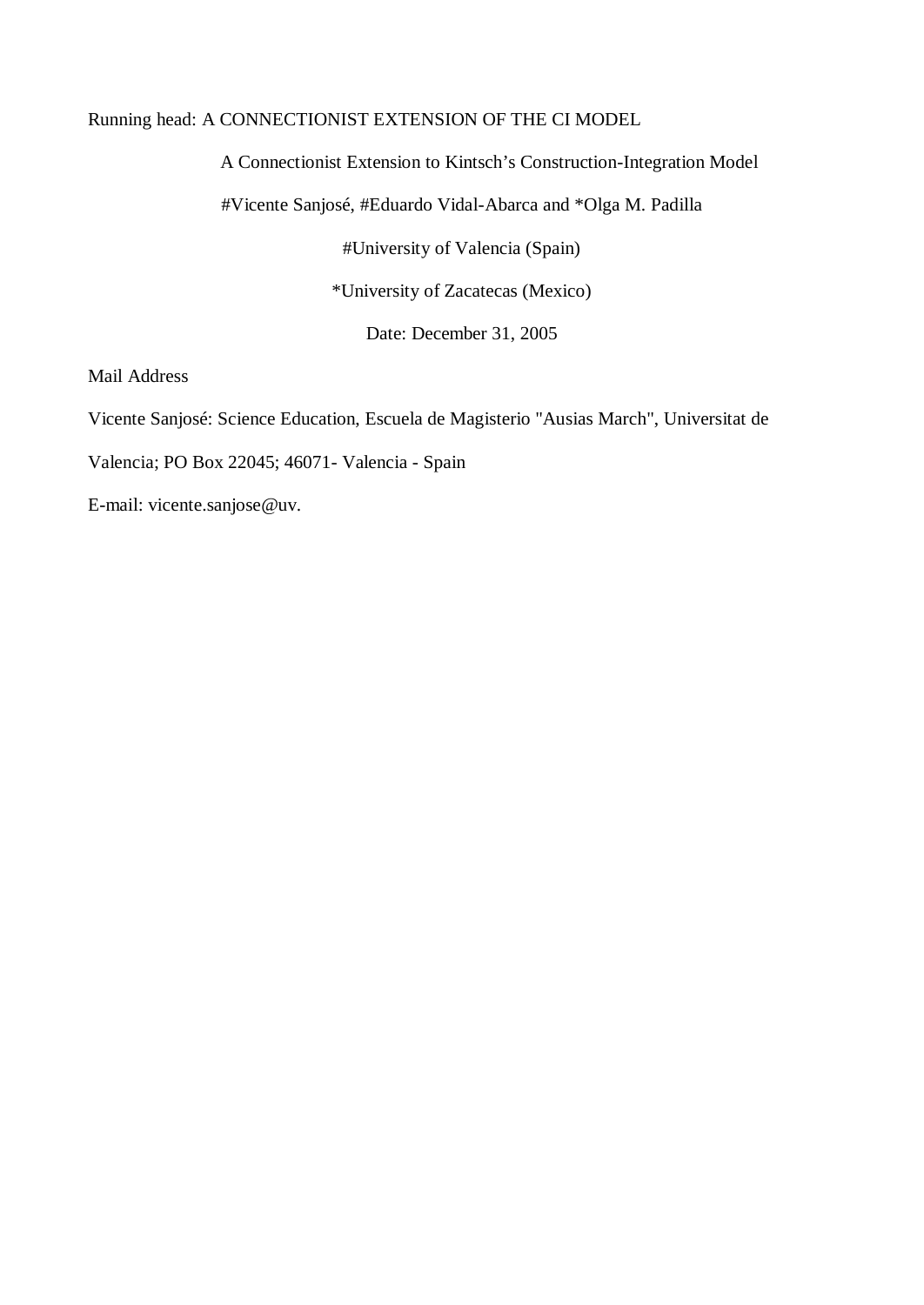# Abstract

This paper proposes an extension to Kintsch's Construction-Integration mode of text comprehension, which changes its mathematical implementation and emphasizes the connectionist features of the model. Specifically, the extension proposed here a) simulates the learning process in a connectionist manner by making explicit changes in the connecting values among processing units; b) takes into account individual differences in prior background knowledge activation and individual ability to make logical inferences, using these parameters to adjust the results of the simulation; and c) implements an algorithm that constructs the connectivity matrix W from text processing. The proposed extension is tested on existing recall and contradiction-detection data from readers of science texts, and its predictions fit the empirical data better than the CI model's prediction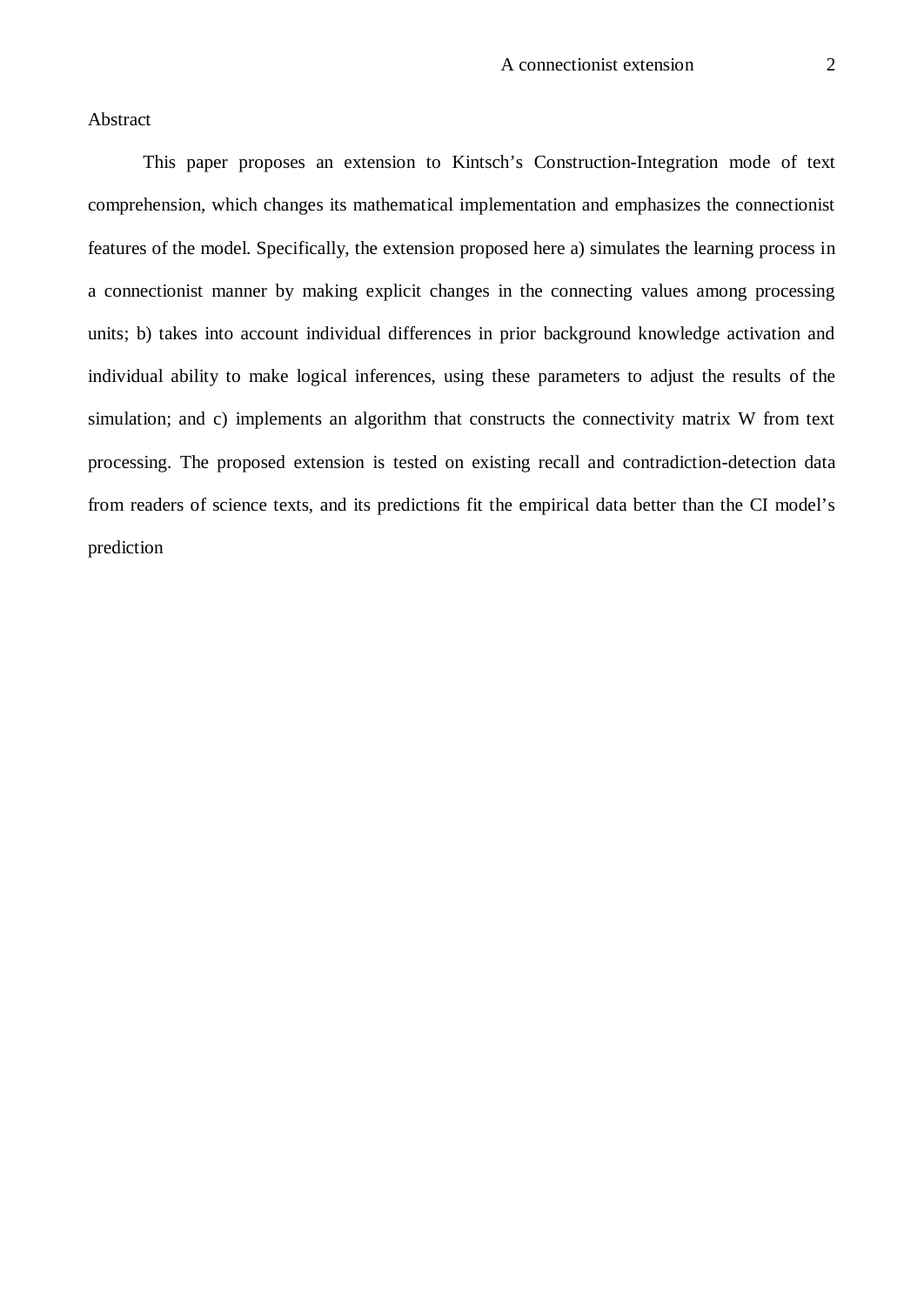The Construction-Integration (CI) model (Kintsch, 1988, 1998; Kintsch & Welsch, 1991) is one of the functional models most widely used to simulate text comprehension (Britton & Graesser, 1996; van Oostendorp & Goldman, 1999). The model is based on a proposal by Kintsch and van Dijk (1978), later revised and extended by van Dijk and Kintsch (1983), to include two different levels of representation which the reader constructs when reading a text: the reader's prior background knowledge activation while reading the text and the distinction between the textbase and the situation model. As Kintsch (1988) has pointed out, Van Dijk and Kintsch's revised formulation (1983), which was influenced by the Schema Theory prevailing during the 70s and 80s, has at least two problems. The first is the existence of psychological data which question the idea that the direction of comprehension is top-down. The second problem is that human comprehension is highly flexible and sensitive to context; therefore, it is difficult to model it with rigid structures such as schemata. These weaknesses led Kintsch (1988, 1998) to formulate the Construction-Integration Model (CI).

The CI model incorporates the reader's prior knowledge into the simulation of comprehension processes with a bottom-up, connectionist approach in the integration phase. The model has been widely accepted because it is easy to implement, because it can model a vast array of comprehension phenomena, and because it is psychologically grounded. Moreover, its efficient simplicity allows a variety of developments and extensions. Our purpose in this paper is to show that the model can be developed while maintaining its basic features but extending the most relevant characteristic of connectionist models: their ability to model explicitly how people learn from the environment. Our extension moves the CI model closer to other connectionist models which simulate learning processes, and it models individual differences in these processes.

First, then, we will summarize the characteristics of the CI model by illustrating the construction and integration phases with an example. Second, we will use the same example to explain our extension in detail; i.e., its components, parameters, and implementation, so that the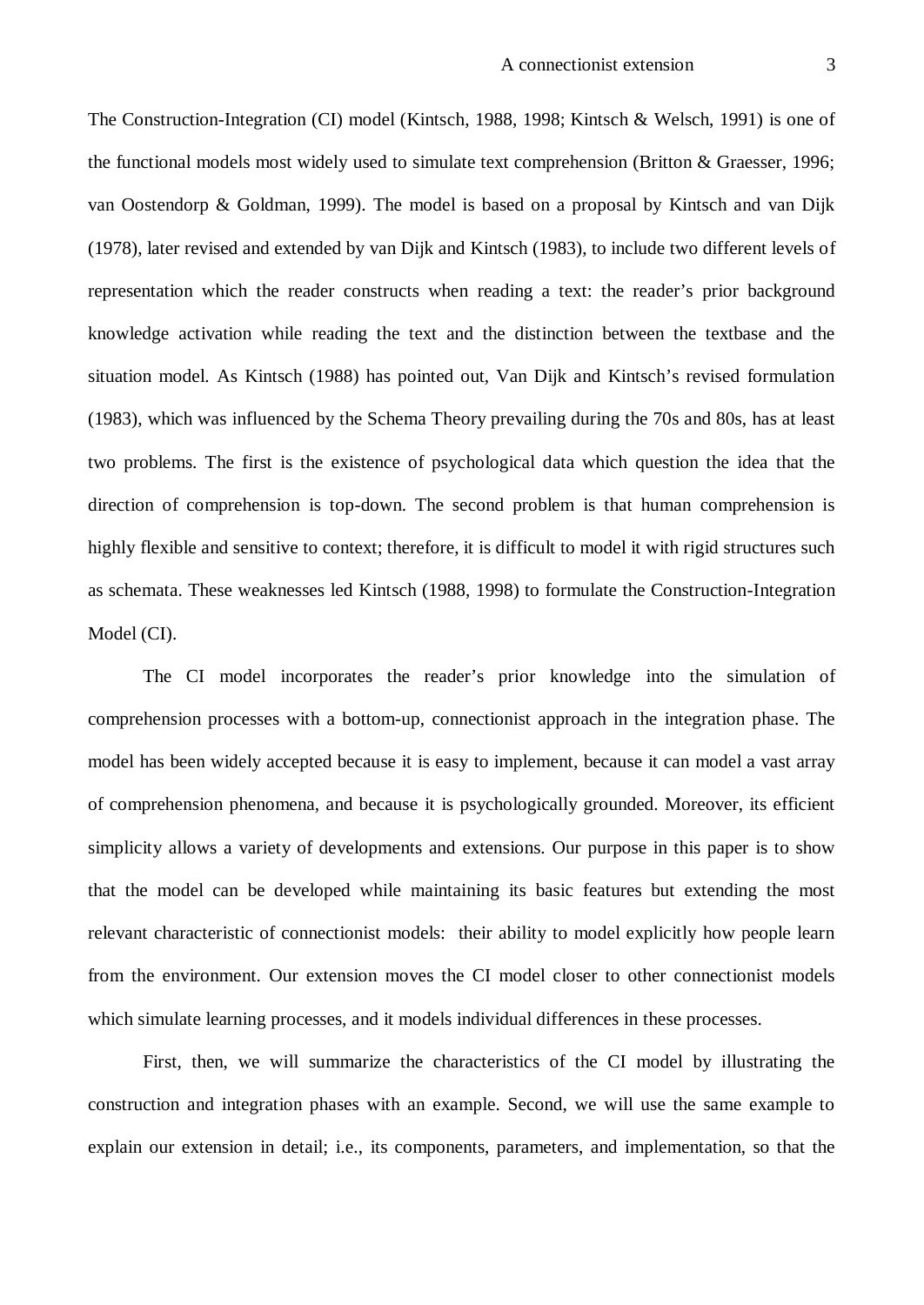similarities and differences between our extension and the CI model will be apparent. Finally, our extension will be used to simulate two phenomena: a) students' free recall after studying a long scientific passage, and b) failure to detect contradictions in a text, as previously simulated with the CI model (Otero & Kintsch, 1992)

# The Construction-Integration Model

According to the CI model (Kintsch, 1988, 1998), comprehension is a bottom-up process highly influenced by context. Comprehension involves an initial phase of construction, which is chaotic, but which attains coherence in the integration phase. During the construction process, the reader constructs a network of propositions both from the text and from their prior background knowledge. Construction processes are regulated by weak production rules in a bottom-up fashion; this results in disorderly, redundant, and even contradictory output. Construction is followed by an integration process in which the nodes of the network spread their activation until the network stabilizes in a way that takes account of the pattern of mutual constraints among the nodes. As a result, some irrelevant propositions formed in the construction phase are deactivated, whereas others receive higher activation according to the constraints that the text itself and the reader's prior background knowledge impose on them. The final activation values of the nodes reflect the constraining properties of the network as a whole.

In the CI model, the processing of the text is performed in cycles. In each cycle, a fragment of the text, usually a phrase, is processed. When the reader has processed the information from the first cycle and proceeds to the next one, a small number of propositions, generally one or two, are retained in working memory in order to be processed together with the material from the next cycle. These retained propositions help to connect the previously read text to the new input, and to assess the coherence of the information processed in the previous cycle with the information in the new cycle. Memory is understood as an associative network of nodes which influence one another, each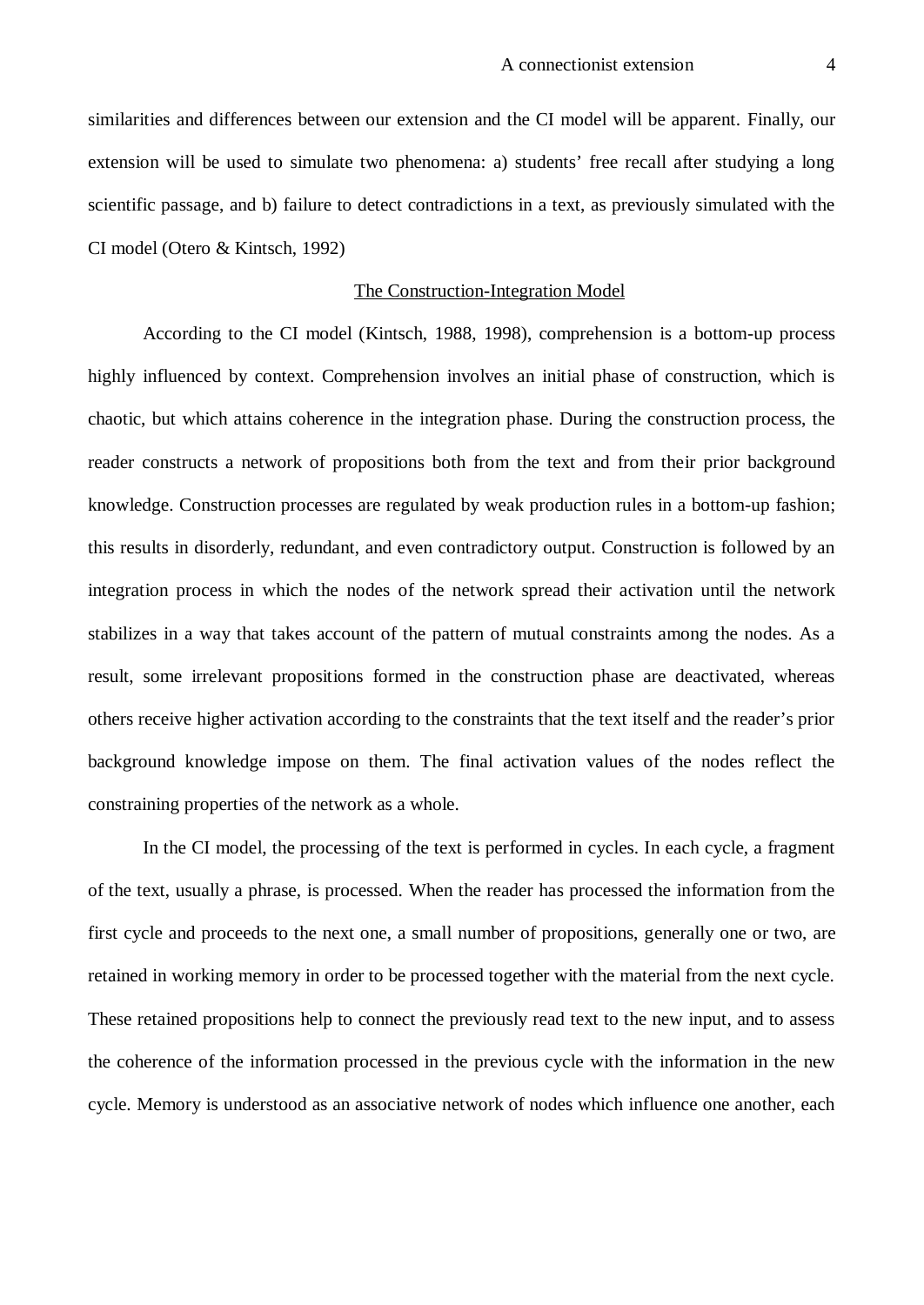node being activated or inhibited with respect to the other nodes of the network. What follows is a detailed account of how these two processing phases work in the CI model.

#### Construction Processes

In every cycle, the reader constructs the text propositions, as well as relevant and irrelevant prior background knowledge propositions, by incorporating all this information as nodes in a network. The mechanism to construct the propositions is not specified in the model; the model only specifies how the propositions are connected and integrated in a network. This network is represented mathematically in the model as a symmetric matrix W, called the connectivity matrix, whose elements represent the strength of the connection between propositions; positive values are used to link propositions which are mutually reinforced, and negative values are used for contradictory or mutually exclusive propositions. The second mathematical element of the CI model is vector A, which represents the activation level of each proposition in the network. Usually it is assumed that in the construction phase the propositions of the text are fully activated, while prior background knowledge is deactivated or activated to a very low degree.

It should be noted that the networks built on the CI model involve local representations, as Read and Miller (1998) affirm. In a local representation, a concept, or an entire proposition, is represented by a single node, which is different from a distributed representation, where a concept is represented by a pattern of activation over a number of nodes. Local models are more suited to simulating high-level cognitive phenomena such as comprehension. In comprehension, one is interested in the relationships among concepts or propositions, and the parallel satisfaction of mutual constraints among concepts or propositions is the key mechanism for attaining coherence in the network (Read & Miller, 1998). In other words, constraint-satisfaction is the main mechanism for the integration of propositions in order to reach coherence in the CI model (Kintsch, 1998). An additional advantage of local representations is that they can be better interpreted than distributed representations, as each concept or proposition corresponds to a single node.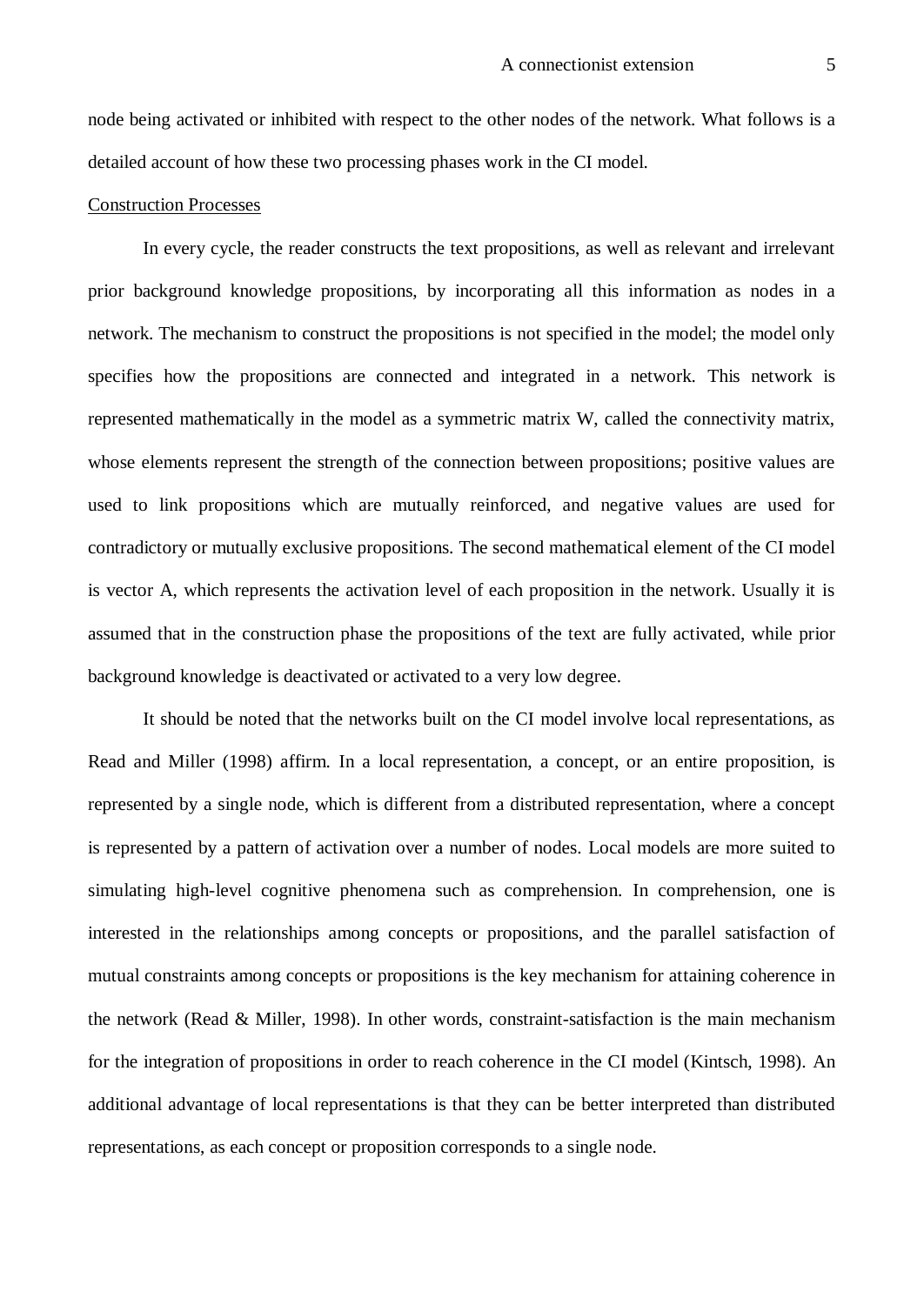To exemplify how the CI model works, consider a short fragment of a text used in our experiments:

(1) Heat is energy transferred from one body to another because of a difference in temperature. The unit of heat is the calorie.

According to Bovair and Kieras' guidelines (1985), the reader should extract the following textual propositions:

1.-T1: IS-A (heat, T2)

2.-T2: IN (energy, transference)

3.-T3: BETWEEN (transference, body1, body2)

4.-T4: OF (difference, temperature)

5.-T5: BECAUSE (T1, T4)

6.-T6: OF (T7, heat)

7.-T7: REF (unit, calorie)

Here, we will assume that a reader also activates the ideas that heat is a physiological sensation, and that energy is not a physiological sensation from their background knowledge. The corresponding propositions to both ideas are the following:

8.-K1: IS-A (heat, sensation)

9.-K2: NEG-IS-A (energy, sensation)

Provided that the reader had good reasoning strategies, from the textual idea that heat is energy and from their prior background knowledge that energy is not a sensation, the logical inference that heat is not a sensation could be generated. This would result in the following proposition:

10.-INF1: NEG-IS-A (heat, sensation)

It should be noted that this proposition contradicts the reader's prior background knowledge proposition, K1.

There are no unique rules to assign values to the elements of matrix W, which are left as free parameters to adjust to the empirical results. Among other possibilities, the CI model can assign the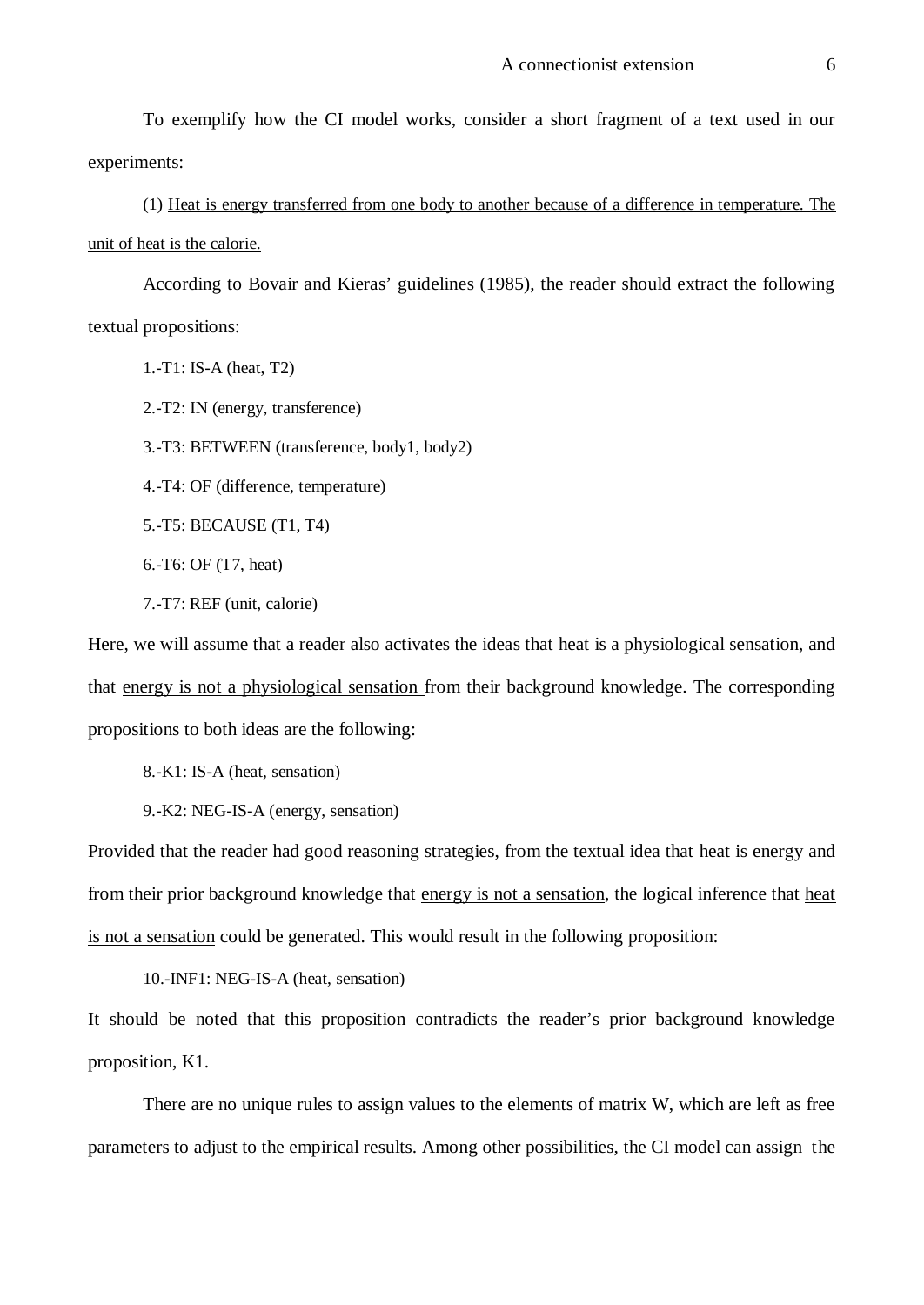following values: (a) value 1 to the connections between the propositions which share arguments; e.g., the connection of each node to itself and the connection between T1 and T6, because they share the argument heat; (b) value -1 to the connections between contradictory or incompatible propositions; e.g., K1 and INF1; and (c) value 0 to the remaining connections. Accordingly, matrix W could be formed like this (with propositions T1, T2, T3, T4, T5, T6, T7, K1, K2, INF1 in this order):

|       | <b>T1</b>      | T <sub>2</sub>   | T <sub>3</sub>   | <b>T4</b>        | T <sub>5</sub>   | T <sub>6</sub>   | T <sub>7</sub>   | K1               |                  | K <sub>2</sub> INF <sub>1</sub> |                |
|-------|----------------|------------------|------------------|------------------|------------------|------------------|------------------|------------------|------------------|---------------------------------|----------------|
|       | 1              | 1                | 1                | $\boldsymbol{0}$ | 1                | 1                | $\boldsymbol{0}$ | 1                | 1                | 1                               | <b>T1</b>      |
|       | 1              | 1                | 1                | $\boldsymbol{0}$ | 1                | $\boldsymbol{0}$ | $\boldsymbol{0}$ | $\boldsymbol{0}$ | 1                | $\Omega$                        | T2             |
|       | 1              | 1                | 1                | $\boldsymbol{0}$ | 1                | $\boldsymbol{0}$ | $\boldsymbol{0}$ | 0                | $\theta$         | $\Omega$                        | T <sub>3</sub> |
|       | $\overline{0}$ | $\boldsymbol{0}$ | $\boldsymbol{0}$ | 1                | 1                | $\boldsymbol{0}$ | $\boldsymbol{0}$ | 0                | $\boldsymbol{0}$ | $\overline{0}$                  | <b>T4</b>      |
| $W =$ | 1              | 1                | 1                | 1                | 1                | 1                | $\boldsymbol{0}$ | 1                | 1                | 1                               | T <sub>5</sub> |
|       | 1              | $\boldsymbol{0}$ | $\boldsymbol{0}$ | $\boldsymbol{0}$ | $\mathbf{1}$     | 1                | 1                | 1                | $\overline{0}$   | 1                               | T <sub>6</sub> |
|       | $\theta$       | $\theta$         | $\boldsymbol{0}$ | $\boldsymbol{0}$ | $\boldsymbol{0}$ | 1                | 1                | $\boldsymbol{0}$ | $\boldsymbol{0}$ | $\boldsymbol{0}$                | T7             |
|       | 1              | $\theta$         | $\boldsymbol{0}$ | $\boldsymbol{0}$ | $\mathbf{1}$     | 1                | $\boldsymbol{0}$ | 1                | 1                | $-1$                            | K1             |
|       | 1              | 1                | $\overline{0}$   | $\boldsymbol{0}$ | 1                | $\boldsymbol{0}$ | $\boldsymbol{0}$ | 1                | 1                | 1                               | K <sub>2</sub> |
|       | 1              | $\theta$         | $\boldsymbol{0}$ | 0                | 1                | 1                | $\boldsymbol{0}$ | -1               |                  | 1                               | <b>INF1</b>    |
|       |                |                  |                  |                  |                  |                  |                  |                  |                  |                                 |                |

The initial activation vector A is defined with value 1 for the components associated to the textual propositions of the sentence being read, and value 0 for the rest.

 $A(0) = (1, 1, 1, 1, 1, 1, 1, 0, 0, 0)$ 

Here the bracket '(0)' stands for "initial activation" or iteration-0.

# Integration processes

The integration phase is modeled through a spreading connectionist activation process which takes place in the whole network until it becomes stable. At the end of the phase, each proposition gains a level of activation which is generally different from the activation it had at the beginning of the process. High activation values indicate that the proposition is relevant for the current comprehension of the text, whereas low values indicate that it is barely relevant or even irrelevant.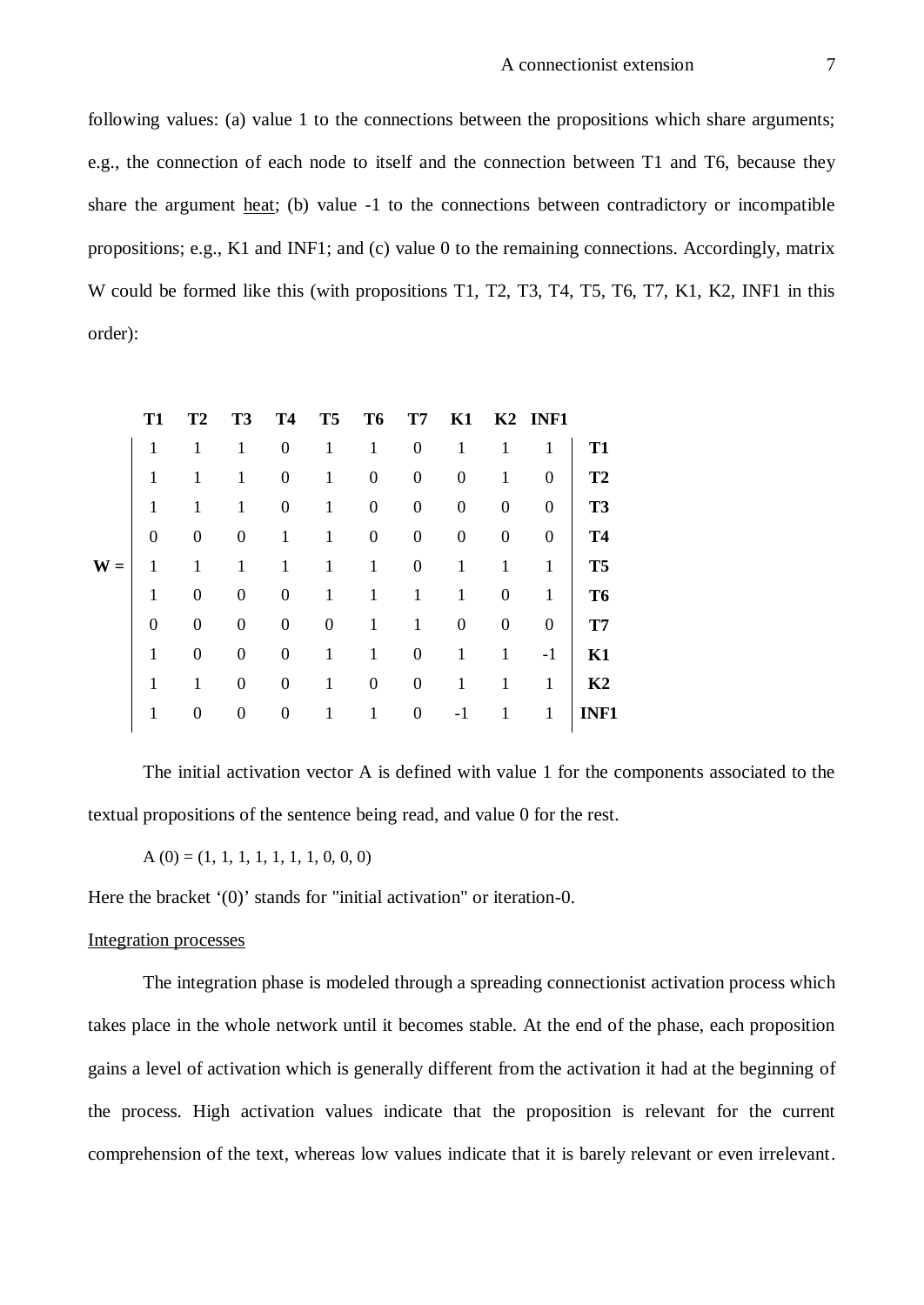The spreading of activation through the whole network is simulated by repeatedly multiplying matrix W by vector A, in order to obtain another activation vector A'. This new vector should be normalized so that the values are kept within a psychologically significant range. For the first iteration:

$$
A'(1) = W \cdot A(0); \tag{1}
$$

$$
\underline{A'}(1) = (\underline{a'}_{11}, \underline{a'}_{21}, \underline{a'}_{31}, \dots)
$$
 (2)

Now, normalization is achieved by setting the negative components to 0, and by dividing the positive ones by the highest component in A'(1):

$$
a_{j1} = a'_{j1} / max(a'_{j1}) \text{ if } a'_{j1} > 0 \tag{3a}
$$

a' j1 = 0 if a' j1 < 0 (3b)

After the first iteration, a new vector A (1) is obtained:

$$
A(1) = (a_{11}, a_{21}, a_{31}, ....)
$$
 (3c).

This process, multiplication and normalization, is repeated with vector A(1) in a new iteration, and so on. The process finishes when the value of the resulting activation vector does not change significantly after successive multiplications by W. This stabilization process corresponds psychologically to the achievement of a coherent representation of the text in the reader's mind.

In our case, the final vector for the activations is:

A (final) =  $(0.97, 0.66, 0.53, 0.20, 1.00, 0.66, 0.13, 0.57, 0.76, 0.57)$ 

According to this result, the fifth proposition T5 (heat is the transference of energy because of a difference in temperature) is the most highly activated. As can be seen in the matrix, it is the most interconnected proposition. The second most highly activated proposition is T1 (heat is energy in transference). In psychological terms, these two propositions are the most highly activated in the reader's working memory. According to the CI model, the first proposition, or maybe both, would be retained in working memory to be processed together with the propositions for the next cycle.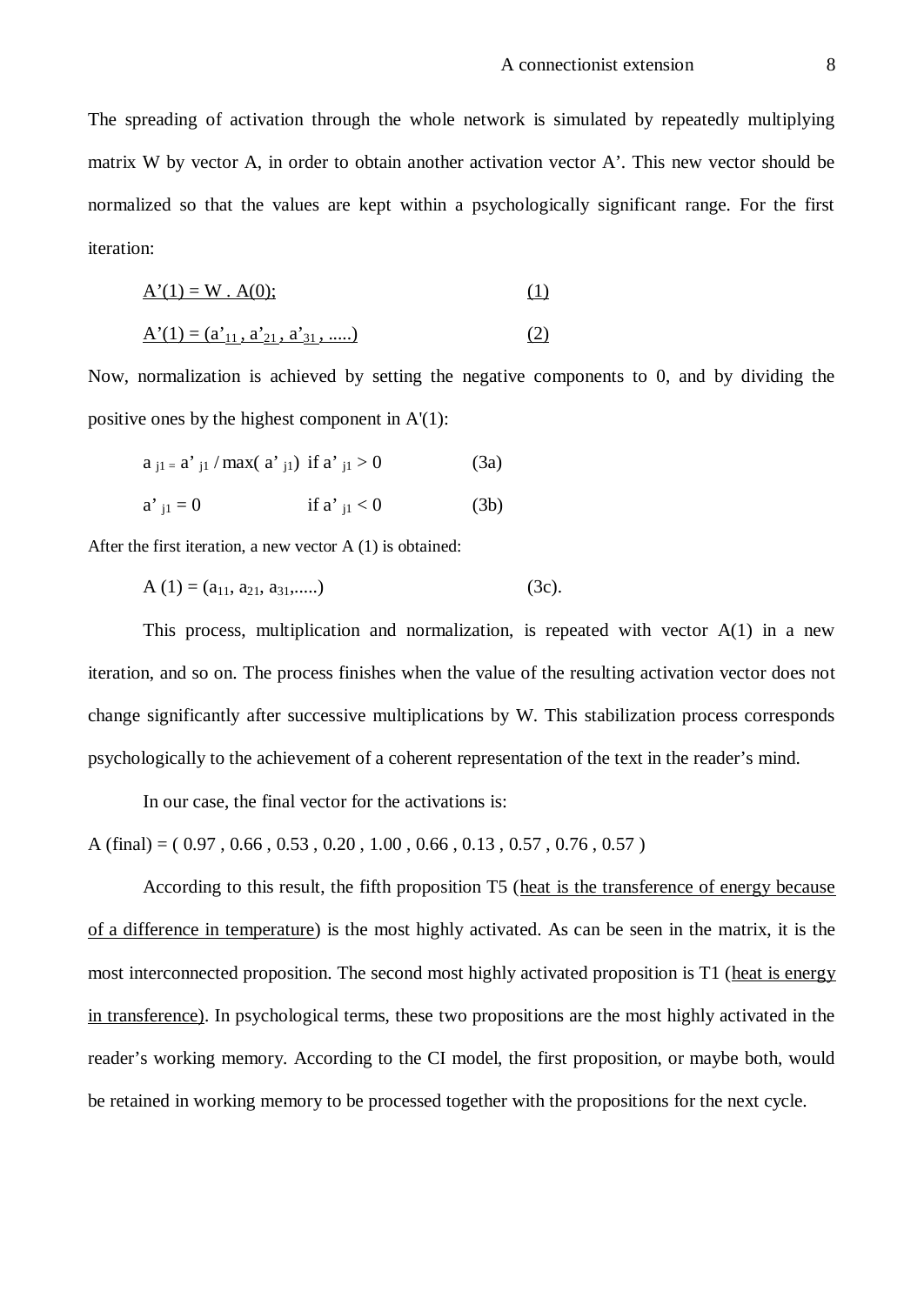It should be noted that the two contradictory propositions, K1 heat is a sensation, and INF1 heat is not a sensation, gain identical final activation. In psychological terms, this means that at this stage of processing neither of them is discarded as inadequate or false. In subsequent cycles, both propositions might be reactivated from memory and one of them might receive more activation than the other.

In the CI model, the episodic memory of a text is composed of the accumulated results of each cycle. For each cycle, there is a connectivity matrix W, but the result of comprehension and storing in long-term memory in the CI model is a new matrix  $M$ , whose elements  $m_{ii}$  represent the strength of connection between propositions i and j stored:

$$
\underline{\mathbf{m}}_{ij} = \sum_{k} \underline{\mathbf{p}}_{ij} \underline{\mathbf{a}}_{i} \underline{\mathbf{a}}_{j} \tag{4}
$$

where  $p_{ii}$  is an element of matrix W,  $a_i$  is the final activation of node i, and k is the number of cycles in which nodes i and j have been processed together. The equation includes the sum of all the cycles in which both nodes were activated, following the Hebbian principle at the same time: the more frequently these nodes are activated simultaneously, the higher the value of  $m_{ii}$  and the more intense the connection between propositions i and j in the memory of the reader.

At the moment shown in our example – only one processing cycle – the calculation for M would yield the following values:

|      | T <sub>1</sub> | T <sub>2</sub>   | T <sub>3</sub>   | <b>T4</b>        | T <sub>5</sub> | T <sub>6</sub>   | T <sub>7</sub>   | K1               | K2               | <b>INF1</b>      |                |
|------|----------------|------------------|------------------|------------------|----------------|------------------|------------------|------------------|------------------|------------------|----------------|
|      | 1.93           | 1.64             | 1.51             | $\mathbf{0}$     | 1.97           | 1.64             | $\mathbf{0}$     | 0.55             | 0.74             | 0.55             | T <sub>1</sub> |
|      | 1.64           | 1.44             | 1.35             | $\mathbf{0}$     | 1.66           | $\boldsymbol{0}$ | $\overline{0}$   | $\overline{0}$   | 0.51             | $\boldsymbol{0}$ | T <sub>2</sub> |
|      | 1.51           | 1.35             | 1.28             | $\boldsymbol{0}$ | 1.53           | $\boldsymbol{0}$ | $\boldsymbol{0}$ | $\boldsymbol{0}$ | $\boldsymbol{0}$ | $\boldsymbol{0}$ | T <sub>3</sub> |
|      | $\mathbf{0}$   | $\boldsymbol{0}$ | $\boldsymbol{0}$ | 1.04             | 1.20           | $\boldsymbol{0}$ | $\mathbf{0}$     | $\boldsymbol{0}$ | $\boldsymbol{0}$ | $\boldsymbol{0}$ | <b>T4</b>      |
| $M=$ | 1.97           | 1.66             | 1.53             | 1.20             | 2.00           | 1.66             | $\mathbf{0}$     | 0.57             | 0.76             | 0.57             | T <sub>5</sub> |
|      | 1.64           | $\overline{0}$   | $\boldsymbol{0}$ | $\boldsymbol{0}$ | 1.66           | 1.43             | 1.09             | 0.38             | $\boldsymbol{0}$ | 0.38             | T <sub>6</sub> |
|      | $\overline{0}$ | $\boldsymbol{0}$ | $\boldsymbol{0}$ | $\boldsymbol{0}$ | $\overline{0}$ | 1.09             | 1.02             | $\boldsymbol{0}$ | $\boldsymbol{0}$ | $\boldsymbol{0}$ | T <sub>7</sub> |
|      | 0.55           | $\mathbf{0}$     | $\boldsymbol{0}$ | $\boldsymbol{0}$ | 0.57           | 0.38             | $\mathbf{0}$     | 0.33             | 0.44             | $-0.33$          | K1             |
|      | 0.74           | 0.51             | $\boldsymbol{0}$ | $\boldsymbol{0}$ | 0.76           | $\mathbf{0}$     | $\mathbf{0}$     | 0.44             | 0.58             | 0.44             | K <sub>2</sub> |
|      | 0.55           | $\boldsymbol{0}$ | $\boldsymbol{0}$ | $\overline{0}$   | 0.57           | 0.38             | $\mathbf{0}$     | $-0.33$          | 0.44             | 0.33             | INF1           |
|      |                |                  |                  |                  |                |                  |                  |                  |                  |                  |                |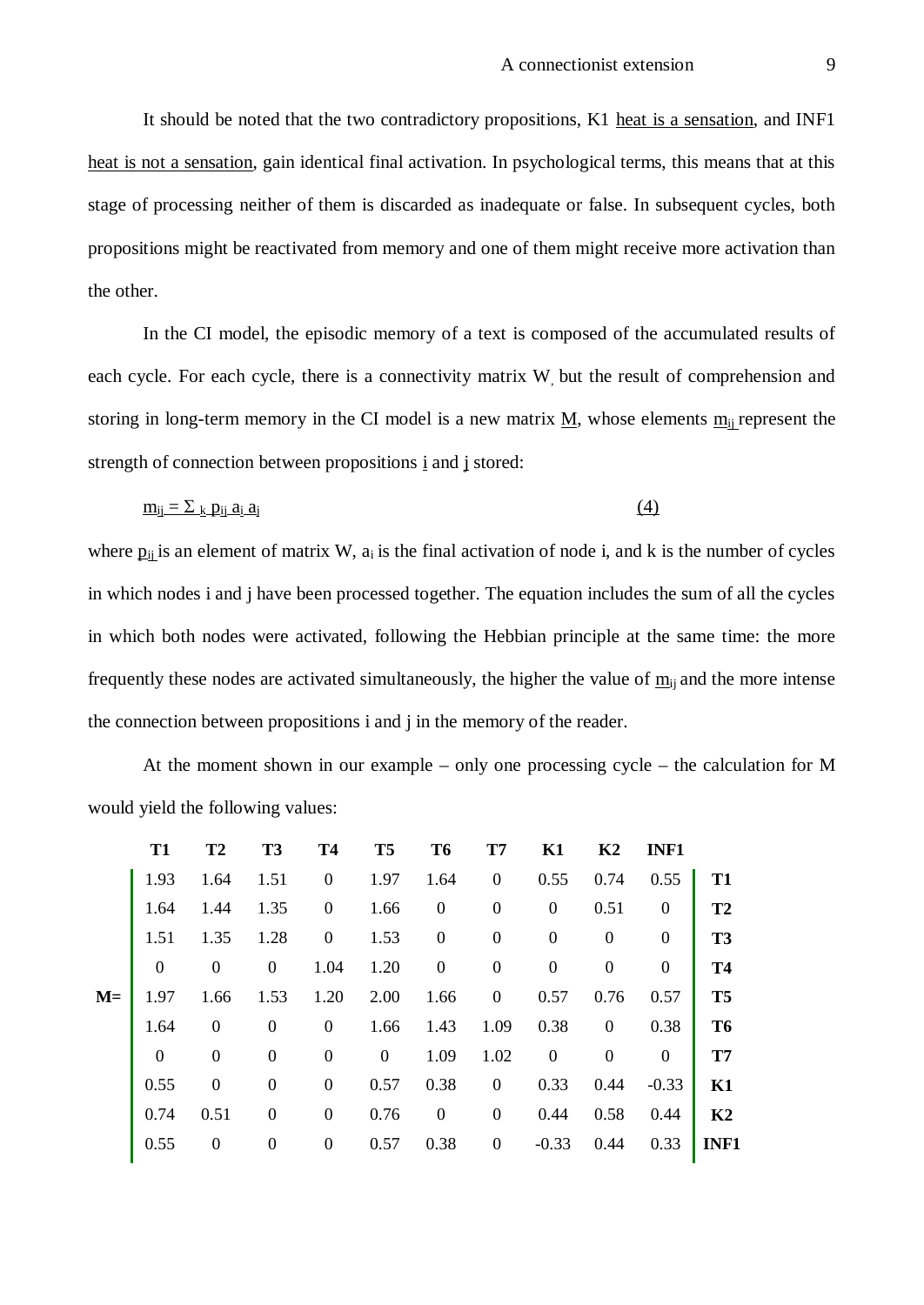The values in the main diagonal of M are related to the probability of recall of each proposition. The absolute values are not relevant, but they are interpreted in relation to one another. According to this, proposition T5 should be best recalled, followed by T1 and T2<sup>1</sup>.

#### Notes on the CI model

The CI model is simple, easy to use, and is based on a sound theory of comprehension (Kintsch, 1998), but its connectionist features and its mathematical implementation can be extended. The extension we propose is aimed at improving three specific issues: (a) to make explicit the change in the strength of the connections between pairs of propositions in the connectivity matrix, which is the core of learning in the connectionist models; (b) to relate this change to the process of reading, and (c) to improve the power of the model to simulate some individual differences. We will explain these three issues briefly.

First, it should be noted that, despite its connectionist nature, the CI model does not explicitly simulate the process of learning from a text. In connectionist models, learning is a dynamic process represented by the change in the weight or strength of the connections between nodes, i.e., the propositions change simultaneously with the activation of the nodes, and this simulates the learning process. Changes in the weights have an effect on unit activation and vice versa. The process stops when the system becomes stable. However, in the CI model, matrix W is static, that is, its values do not change during the processing cycle. What the reader learns is simulated in a matrix different from W, matrix M, which does not take part in the processing of each cycle. Thus, the simulation of learning in the CI model deviates from the usual procedure for connectionist models.

Second, in the CI model, the values for matrix W are the free parameters of the model (Singer & Kintsch, 2001). It is the researcher who decides upon those values following various criteria, such as argument overlap or causality, among others. Usually, after a propositional analysis of the text, those values are chosen so that the final results of the simulation fit the empirical data.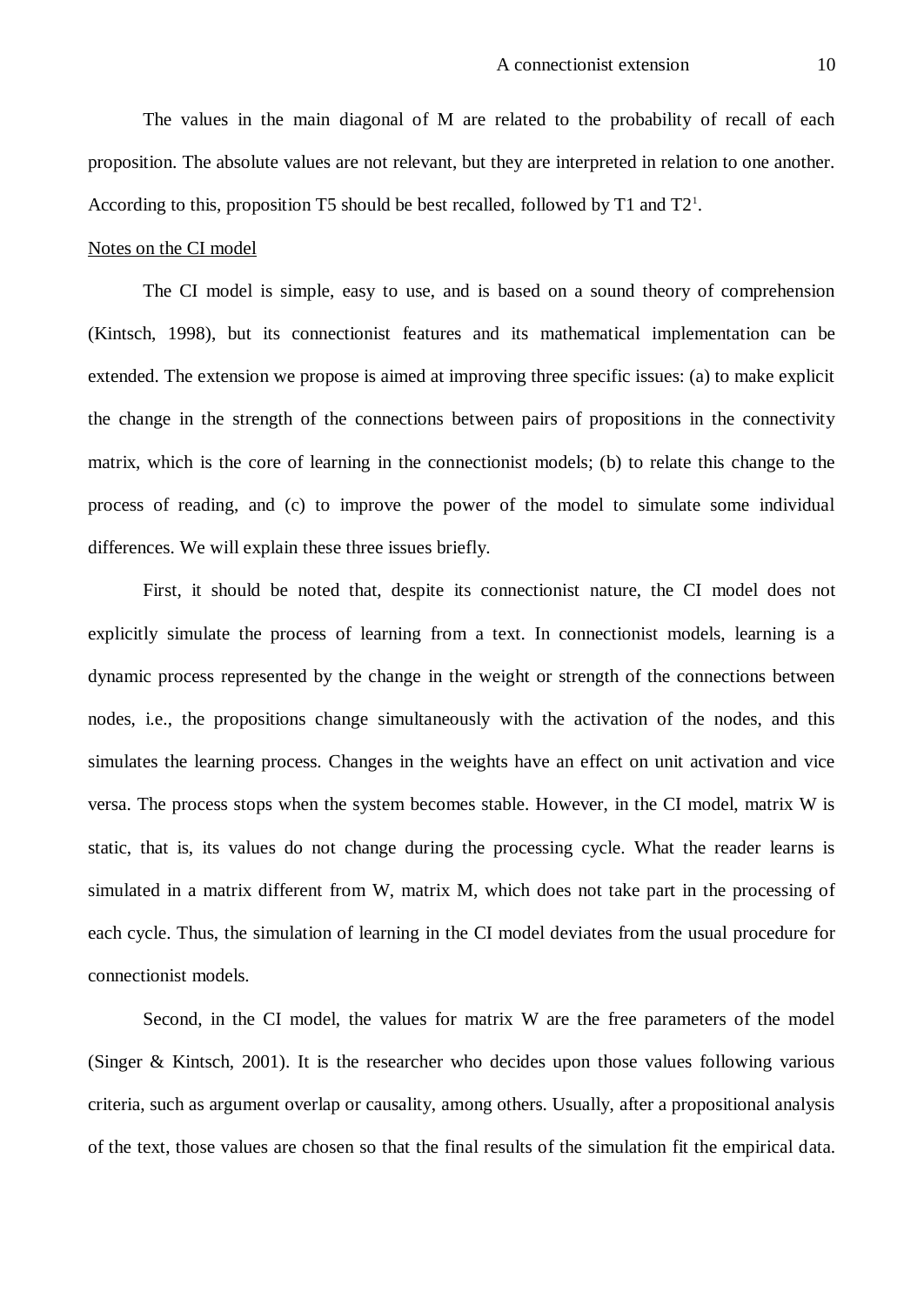Therefore, the values of W do not derive from the process of reading, but from the analysis of the text itself.

The third issue has to do with how CI deals with individual differences. Generally speaking, individual differences have been modeled in the CI model by modifying matrix W to accommodate the results of the simulation to individual differences (see Otero & Kintsch 1992; Kintsch et al. 1990). However, due to its mathematical implementation, some problems related to the simulation of individual differences arise in the CI model. In an interesting and rigorous study, Guha and Rossi (2001) carried out a mathematical analysis of the CI model. They proved that, when comprehension and learning is simulated with the CI model, matrix W often results in a single point of equilibrium for the space of activation vectors, which means that there is a single solution for the final activation after integration. Therefore, it is not possible to simulate individual differences in those cases. Furthermore, if none of the values of W are negative, defining W means predetermining the result of the final activation vector, independently of the initial activation vector selected (Rodenhausen 1992, Kintsch 1998, page 99). In this case, the stabilized result of the integration will be the autovector that corresponds to the highest autovalue in W (Padilla, 2000; Guha and Rossi, 2001, Proposition 2, p. 363). Therefore, if there is a lack of inhibitory connections, the researcher's decision to define W determines the result of the final activation and the stored value M. In fact, the only way to get more than one final activation vector for the same matrix W is that W degenerates for the dominant eigenvector. It is not easy to find the family of W matrices able to fulfill this condition for a specific text. Guha and Rossi propose a backwards mechanism to construct W from the different final activation vectors compatible with states which can be psychologically interpreted. In most cases, this mechanism is difficult to implement and the result is difficult to interpret in psychological terms.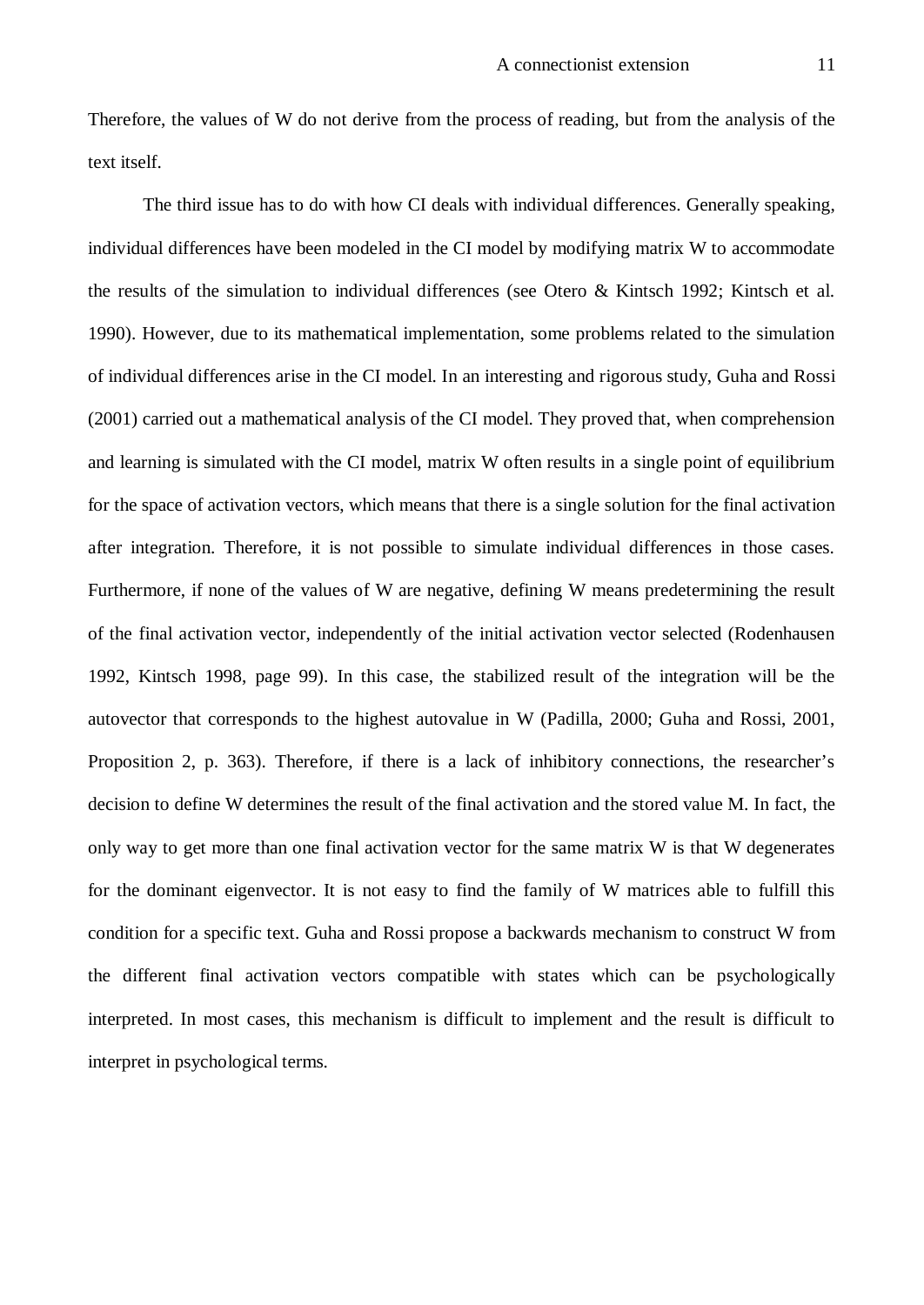#### Extending the connectionist features of the CI model

We have implemented some modifications that extend the connectionist characteristics of the CI model to deal with the three issues just mentioned. Our proposal, the CECI model – or Connectionist Extension of the CI model – takes the basic structural features of the CI model: the processing in cycles due to the limitations of working memory, the propositions as processing units and the two phases of processing, construction and integration. The main innovation of the CECI model is that the learning process, that is, the dynamics of change in the connection weights between propositions during text processing, is made explicit. Thus, learning consists in modifying the internal connections so that the internal input to each proposition will be the same as the external input from the environment, that is, the text. Ideally, after processing and connections have been stored in memory, when some pieces of information from the text (e.g., some important textual words) feed the net as input, the system should be activated in the same way as it was with the text. In other words, the ideal reader will be able to remember the text after reading it in the same way as when it was read. We will explain in detail how the CECI model proceeds and for the simulation we will use the fragment of text about heat which was used to exemplify the CI model. This way, the differences between CI and CECI will be apparent.

CECI incorporates a mathematical implementation used in other connectionist models, that is, the delta rule of learning (McClelland & Rumelhart, 1985). Another innovation is that CECI incorporates new parameters that may account for individual differences in text processing in three aspects: (a) activation of prior background knowledge, (b) ability to perform logical inferences and (c) time of text processing. We will explain all these innovations in the following sections.

#### Construction Phase

As with the CI model, the mechanism that specifies the construction of propositions is outside the CECI model. Once the propositions are constructed, they will be activated and interconnected. However, unlike the CI model, CECI incorporates a general mechanism to specify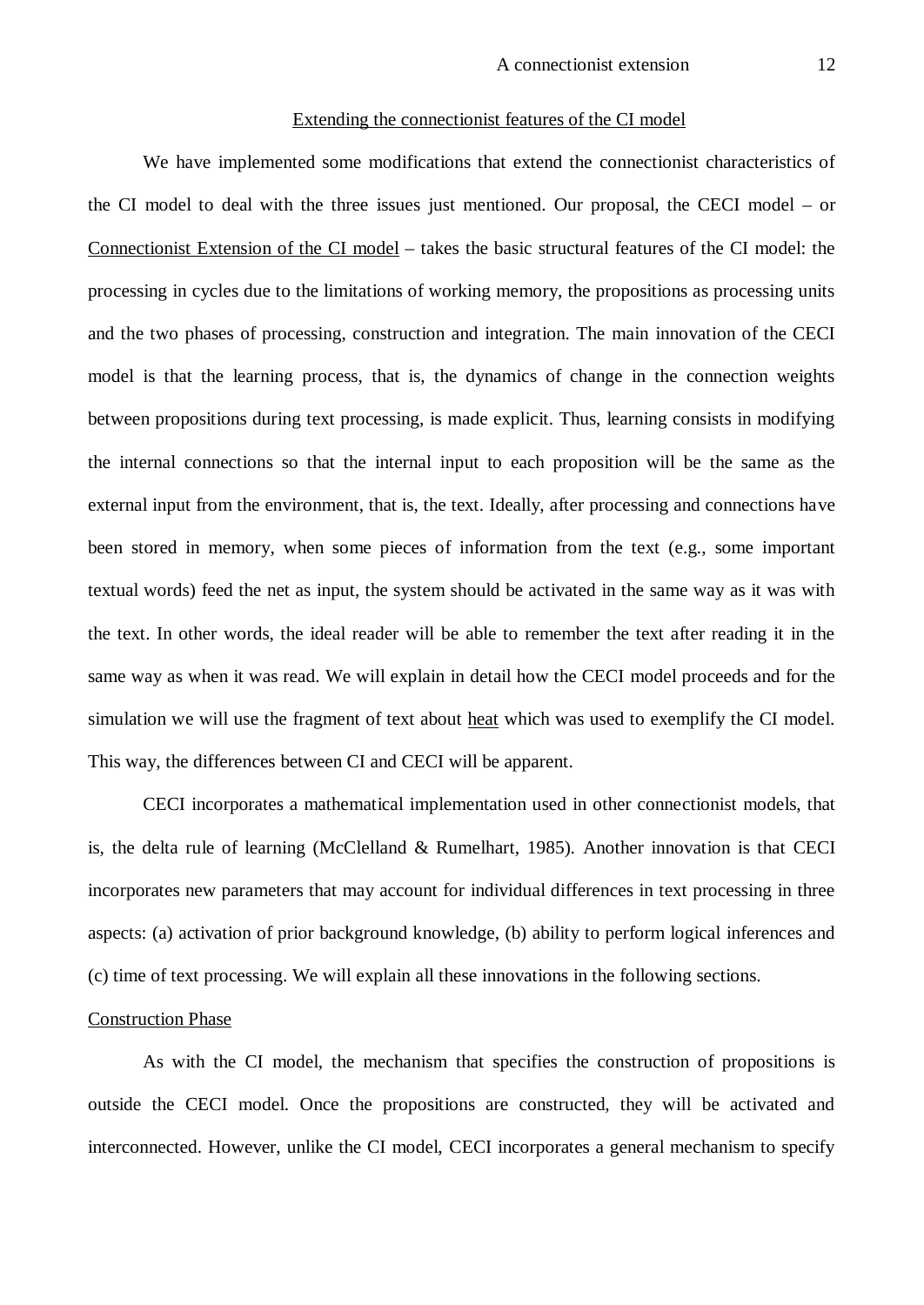the way in which each constructed proposition will be activated by textual input and will be interconnected with others.

For CECI, each proposition receives input from the text being read in a cycle. In every cycle, text input is represented by vector t, whose components are the number of times each word processed in the cycle is repeated in the text processed in that cycle (see Table 1, vector t for the text about heat). In order to avoid undesirable effects due to differences in length of the text processed in a cycle, we will divide vector t by the total number of words in that cycle.

Each proposition  $\underline{i}$  has another specific vector associated with it, called  $\underline{w_i}$ , in which each component  $\underline{w_{i\alpha}}$  is the external weight of the connection between word  $\underline{\alpha}$  and proposition i. This weight takes as initial constant value 0, when the  $\alpha$ -th word is not present as an argument of proposition i, and a positive value  $\underline{w_{i\alpha}}$ , when the  $\alpha$ -th word is present as an argument of proposition i. In the matrix that represents the processing of the sentence about heat (see Table 1), we assigned 1 as initial value when the  $\alpha$ -th word is present as an argument of the proposition; otherwise, the value is 0. The external weights regulate the intensity of the external connection between each proposition and the environment, i.e., the text. In every cycle, the value of the external weights can vary from  $\underline{w_{i,\alpha}}(0)$  to a maximun of  $\underline{w_{i,\alpha,max}} = 1$ . This depends on the processing; higher values indicate stronger connections between the text and the constructed propositions, which means deeper processing in psychological terms.

The value of the external input to each proposition  $\frac{1}{2}$  is mathematically constructed by multiplying the components of vectors  $\underline{t}$  and  $\underline{w_{i,\alpha}}$  (scale product):

$$
\underline{e_i} = \sum_{\alpha} \underline{t_{\alpha}} \cdot \underline{w_{i\alpha}} \tag{5}
$$

# PLEASE, INSERT TABLE 1 ABOUT HERE

A number of consequences of our procedure of activating propositions from external input should be noted. First, the value of external input  $\epsilon$  varies from 0 to 1. If a proposition included all the words of the textual fragment read, the scale product (5) would take maximum value 1. Second,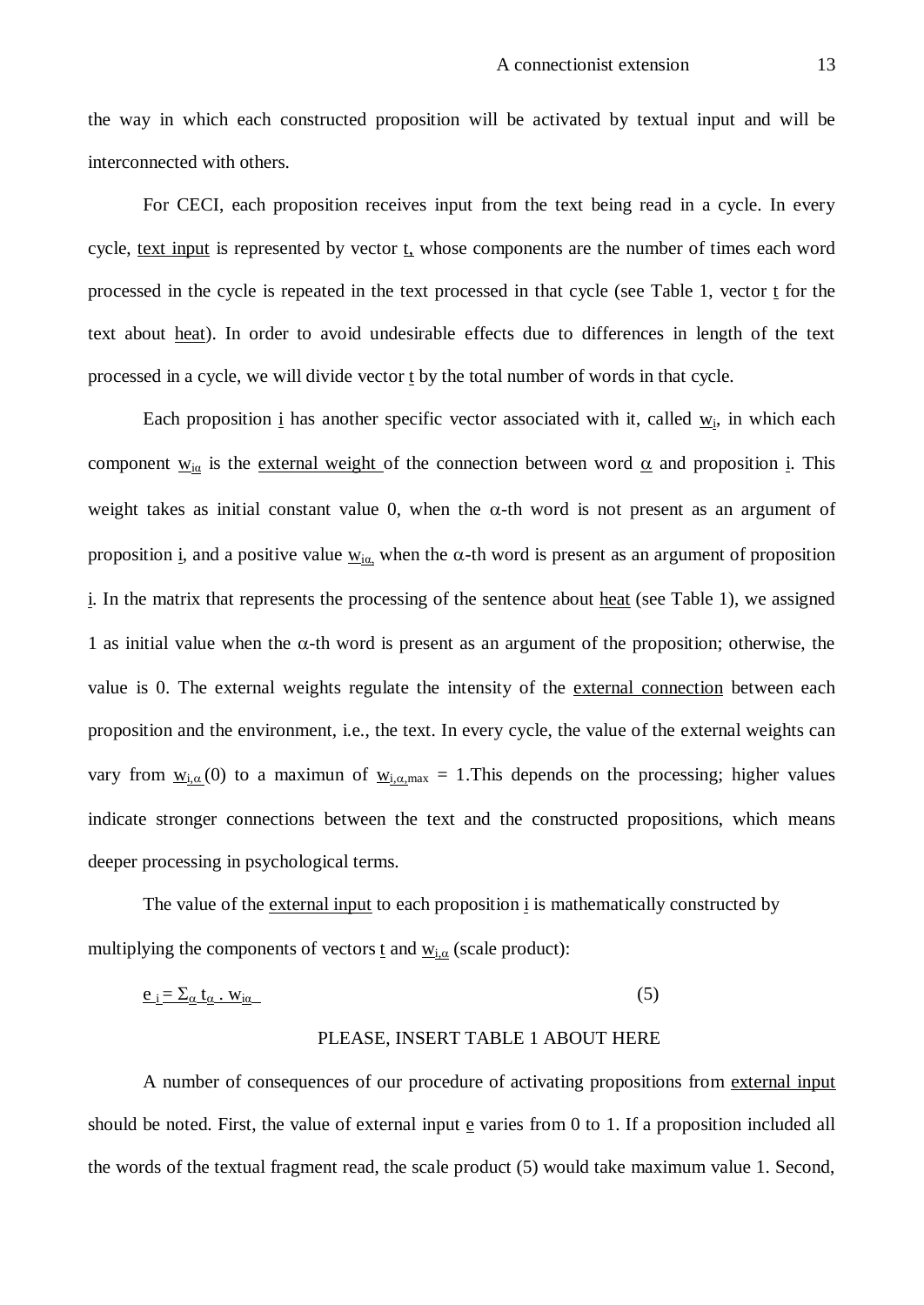simple propositions that contain few textual words, (e.g., T4: OF (difference, temperature)) reach lower activation than complex propositions whose arguments are other propositions (e.g., T5: BECAUSE (T1, T4)). However, complex propositions are less likely to be constructed by a reader than simple propositions. Third, textual propositions reach higher activation than propositions coming from the reader's prior background knowledge when the arguments of the prior background knowledge propositions are not explicit in the text. Finally, though the CI model has simulated predictive and bridging inference generation phenomena (Schmalhofer, McDaniel & Keefe, 2002), in the CECI model we only consider simple logical inference propositions constructed during the processing of the text input. These propositions are activated by a combination of some antecedent propositions through a procedure that will be explained later on.

In order to exemplify how our model works, and to compare it with the CI model, we shall take the same fragment of the text we analyzed before:

(1) Heat is energy transferred from one body to another because of a difference in temperature. The unit of heat is the calorie.

It can be shown that the maximum value of e for propositions T1, T5 and INF1 is  $4/12 = 0.333$ ,  $7/12 = 0.583$ , and  $2/12 = 0.167$ , respectively.

Apart from receiving external input  $\epsilon$  from the text, each proposition may also receive excitatory or inhibitory signals from other propositions. Those connections between pairs of propositions are internal connections. There are two types of internal connections; namely, binary connections and Y-connections. Binary connections can be established between: (a) two Tpropositions, (b) two K-propositions, and (c) a T-proposition and a K-proposition. Y-connections are inference pi-sigma connections (Rumelhart & McClelland, 1986) established among three propositions; one of these is an INF-proposition, while the other two are one of the three possible combinations mentioned before. In our example, INF1: NEG-IS-A (heat, sensation) is connected to textual proposition T1: IS-A (heat, energy-transferred) and the proposition from prior background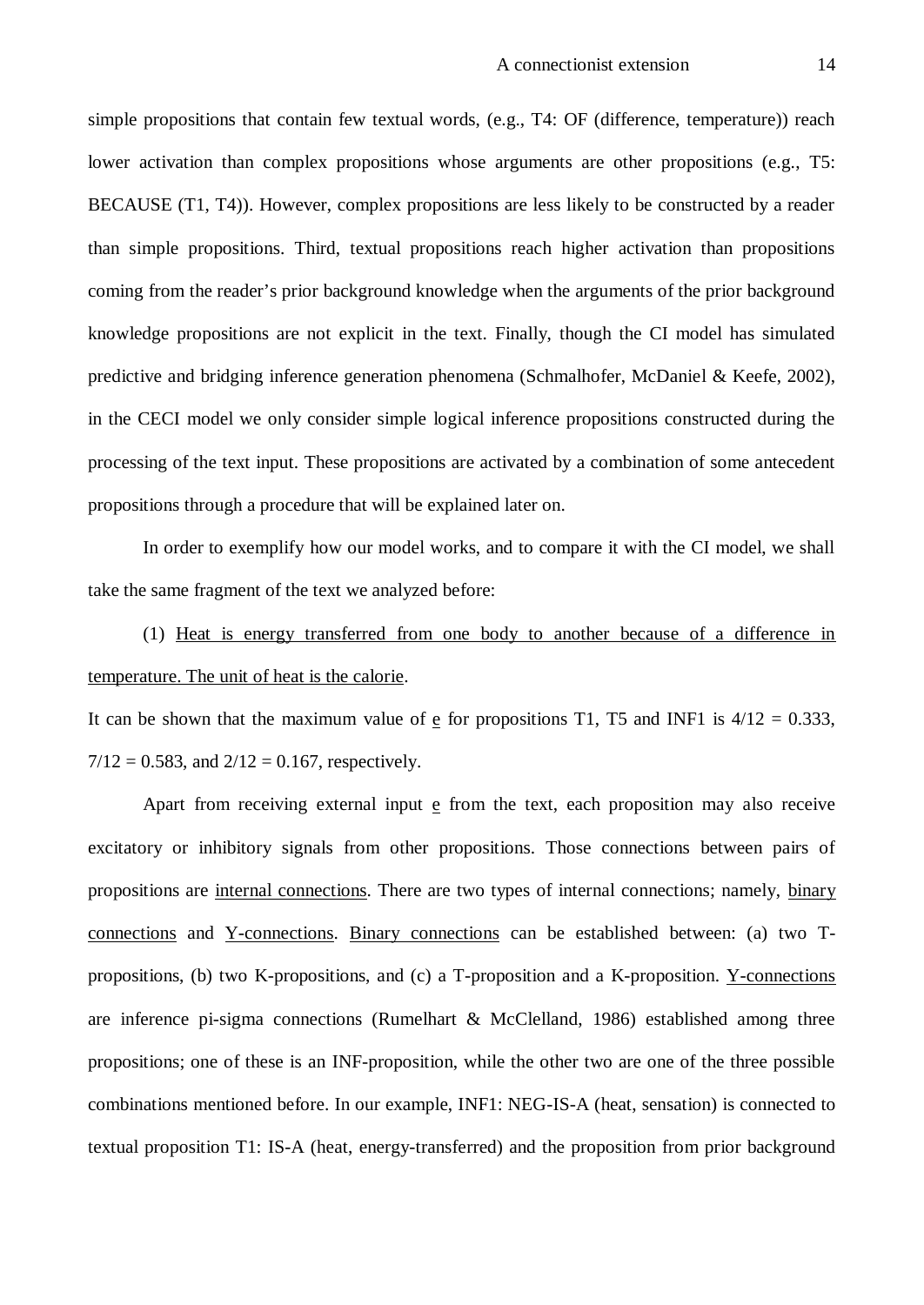knowledge K2: NEG-IS-A (energy, sensation). It should be noted that, unlike the CI model, selfconnections are not allowed in our model.

Connections have an internal weight associated with them. The internal weight for binary connections can be either positive, which corresponds to mutual excitations, or negative, i.e., a weight between propositions which are explicitly and mutually contradictory. Therefore, each proposition may receive an excitatory or inhibitory signal from the neighboring propositions in a cycle. The initial value of the internal weight between two propositions in every cycle is 0, except for propositions from the previous cycle remaining in the reader's working memory. It is also possible that two K-propositions have an initial weight higher than 0, when they are already connected in the reader's mind. As a consequence, it is only external input e that feeds the processing system. At the beginning of each cycle, all activations are null.

Internal binary weights are represented by  $p_{ij}$ , where i and j are the number of the interconnected propositions. It should be noted that  $p_{ij}$ , as in the CI model, can be negative when the two propositions are contradictory. For the binary connections, the internal input to unit  $\underline{i}$ ,  $\underline{i}$  is the sum of all the individual weighted signals sent to this unit:

$$
\underline{\mathbf{in}}_i = \sum_{i,j} a_j \underline{\mathbf{p}}_{ij} \tag{6a}
$$

where j refers to all the units in the cycle, except i;  $\underline{a}_i$  is the current activation of unit j, and  $\underline{p}_{ij}$  is the current value of the connection weight from unit j to i.

Inference weights corresponding to Y-connections are represented by  $p_{ijk}$ , where i represents the inference, and j and k are the respective numbers of the interconnected antecedent propositions (either T- or K-propositions). Thus, this weight involves three propositions. For an inference concerning a Y-connection, the internal input to a  $\frac{1}{2}$  unit is:

$$
\underline{\mathbf{in}}_1 = 2.(\underline{\mathbf{a}}_1 \cdot \underline{\mathbf{a}}_k)^{1/2} \cdot \underline{\mathbf{p}}_{ijk} \tag{6b}
$$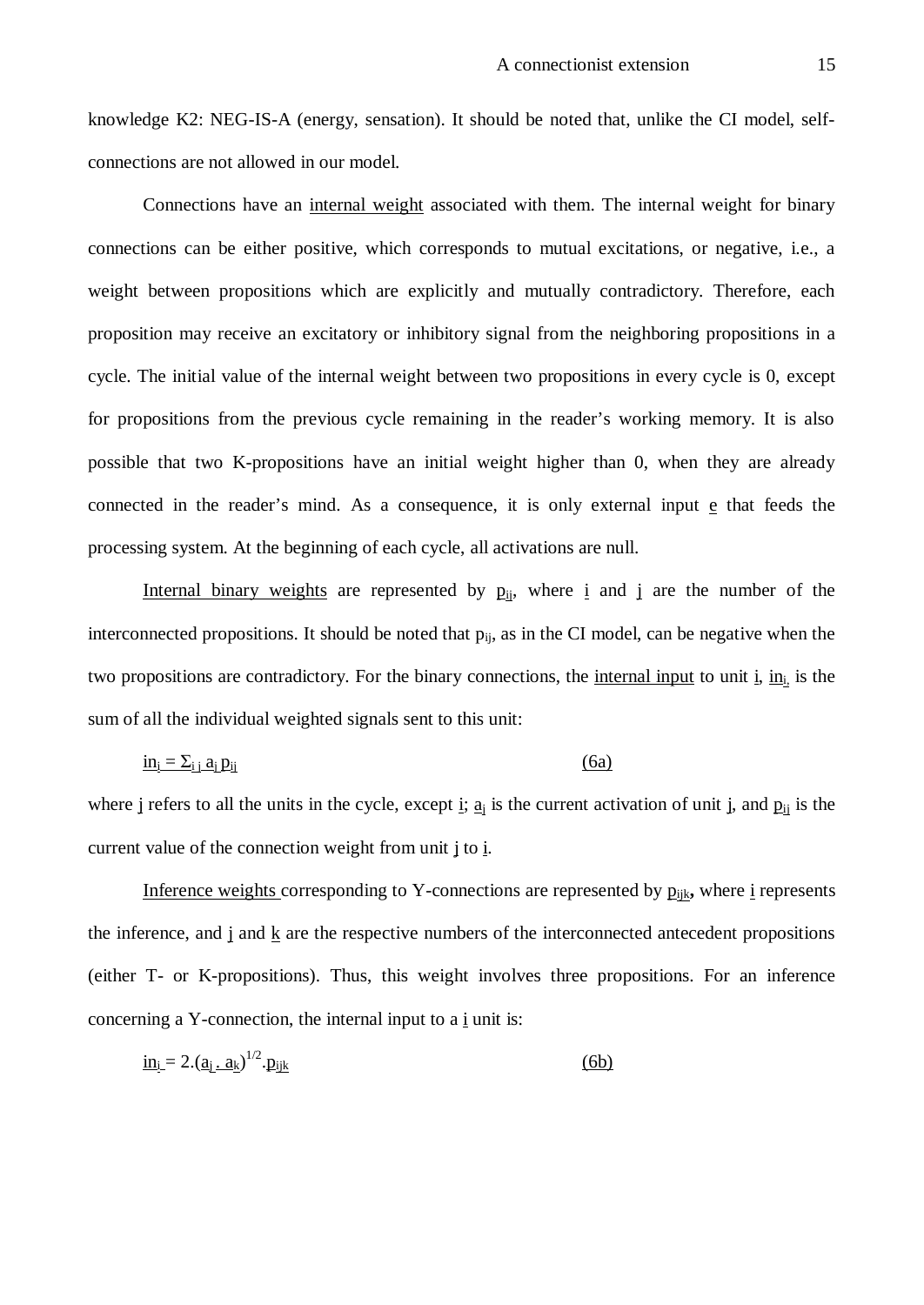where j and k refer to the two antecedent propositions from which proposition i is inferred. The square root of the product of both activations is coherent with the dimensionality of the equation (6a) and with logic: only when both antecedent units are active can inference be activated.

As can be seen, internal input depends on both the activation of neighboring propositions and on the strength of the connections. It should be noted that in our model, internal weights are not symmetric (i.e.,  $p_{ii}$  may be different from  $p_{ii}$ ). This asymmetry is also a characteristic of van den Broek and his colleagues' Landscape Model of Reading (van den Broek, Risden, Fletcher, & Thurlow, 1996; van den Broek, Young, Tzeng, & Linderholm, 1999), though it is not included in the CI model. Mathematically, asymmetry implies that the weight connecting a simpler proposition to a complex one can be higher than the weight connecting a complex proposition to a simpler one. Asymmetry is very important for simulating the reader's recall, as it implies that complex propositions can be more highly activated than simpler ones, and thus the probability that they will be recalled is also higher.

To summarize, each proposition constructed by the reader in a cycle receives two types of signals, one coming from the text (external input  $\mathbf{e}$ , equation 5), and another one coming from its neighboring propositions (internal input in, equations 6a and 6b). The total input to a unit i, which is called the net input, is the sum of internal and external inputs:

$$
\underline{\text{net}}_i = \underline{\mathbf{e}}_i + \underline{\mathbf{in}}_i, \quad = \sum_{\alpha} \underline{\mathbf{t}}_{\alpha} \cdot \underline{\mathbf{w}}_{i,\alpha} + \sum_{j} \underline{\mathbf{a}}_j \underline{\mathbf{p}}_{ij}
$$
\n(7a)

for binary connections to unit i

$$
\underline{\text{net}}_i = 2 \left( \underline{a}_i \cdot \underline{a}_k \right)^{1/2} \cdot \underline{p}_{ijk} \tag{7b}
$$

for Y-connections when  $\underline{i}$  is an inference from units  $\underline{j}$  and  $\underline{k}$ . Note that inferences are activated by other propositions, but not by the text.

Thus, every proposition is activated or inhibited to a higher or lower degree, according to the value of the total input net<sub>i</sub>.

# Integration Phase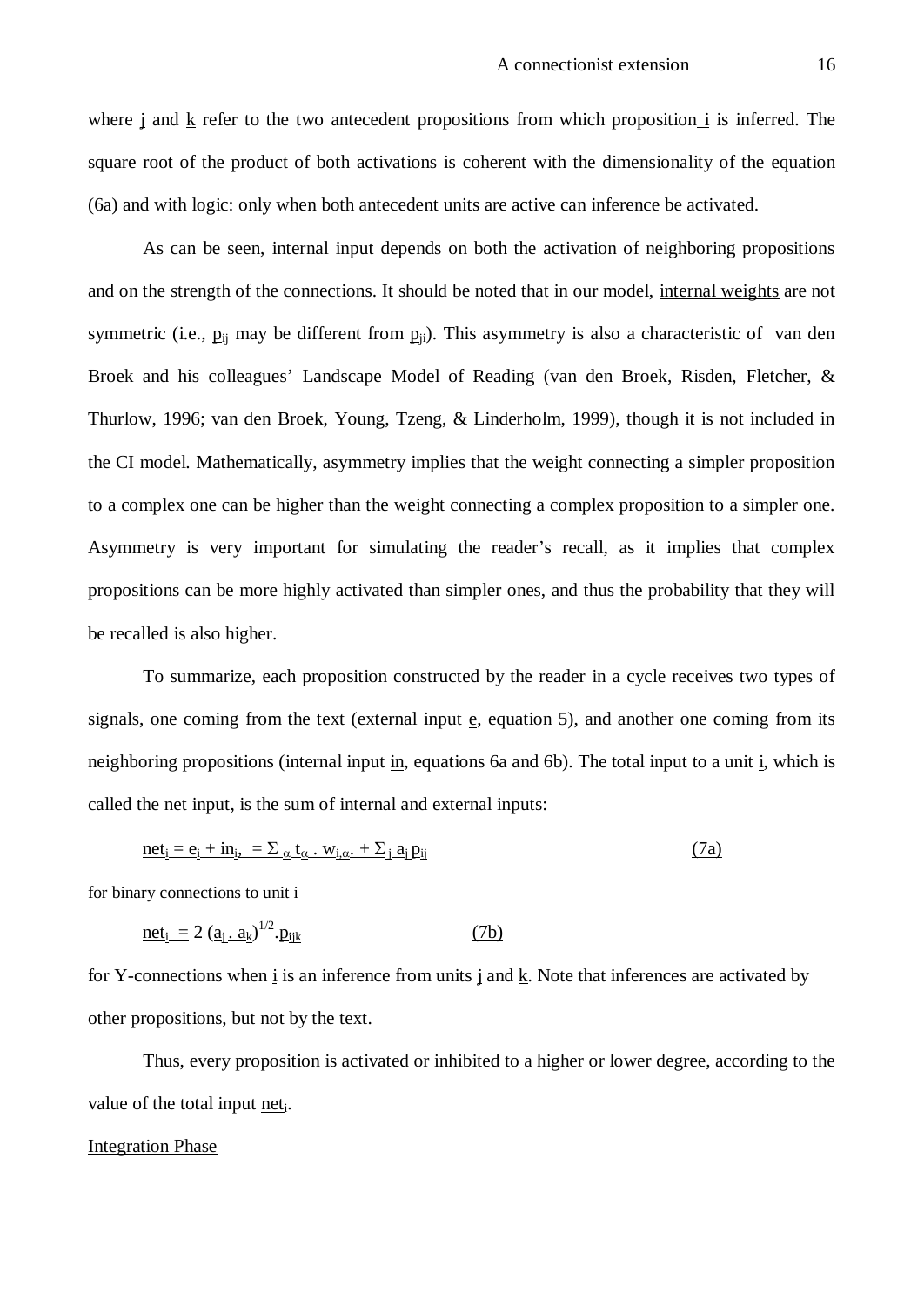As in the CI model, in our extension, the result of the construction phase may be a network with incoherent or even contradictory nodes. It is at the end of the integration phase that coherence, which is simulated by the stabilizations of the activations and connections, is attained. However, in the CECI model, both the activation of propositions and the connection weights between nodes change, and this means learning in connectionist terms. Moreover, changes in the weights have an influence on the activation of units and vice versa, which simulates the changes occurring during text processing in the reader's mind. In the following sections, we will explain how all these changes are mathematically implemented.

Activation rule. The activation value of a proposition is a real number that indicates the level of response of the proposition to the net input. The activation rule is non-linear (Rumelhart  $\&$ McClelland, 1986) and produces activation values that range between 0 and 1, though the limits  $-1$ and +1 could be adopted without significant structural changes. In every iteration, CECI calculates the increase or decrease in activation, keeping the value gained or lost by the previous repetition in memory. For unit i, with an activation value  $a_i$  at a given moment, the equations for the change of activation are:

| $\Delta a_i = E$ net <sub>i</sub> $(1-a_i) - Da_i$ if net <sub>i</sub> > 0                      |                           | (8a) |
|-------------------------------------------------------------------------------------------------|---------------------------|------|
| $\underline{\Delta a_i} = E$ net <sub>i</sub> $\underline{a_i} - \underline{D} \underline{a_i}$ | if net <sub>i</sub> $<$ 0 | (8b) |

where  $E$  is a parameter which regulates the rate of increase or decrease of activation; D is a decline rate;  $\underline{a}_i$  is the activation value in the iteration just before the one being calculated; and net<sub>i</sub> is the sum of all internal and external input to unit i. That is, activation will increase if net input neti is positive and the value of  $\underline{a_i}$  is not the maximum possible, 1. Activation will decrease if the value of <u>net</u><sub>i</sub> is negative. Additionally, for an excitatory signal (equation 8a), the increase is larger when the current activation is far from the maximum, but it is smaller when the activation is near the maximum. In the same way, for an inhibitory signal (equation  $8b$ ), the decrease becomes smaller as the value of the activation is lower, i.e., as it is closer to the complete deactivation of the unit.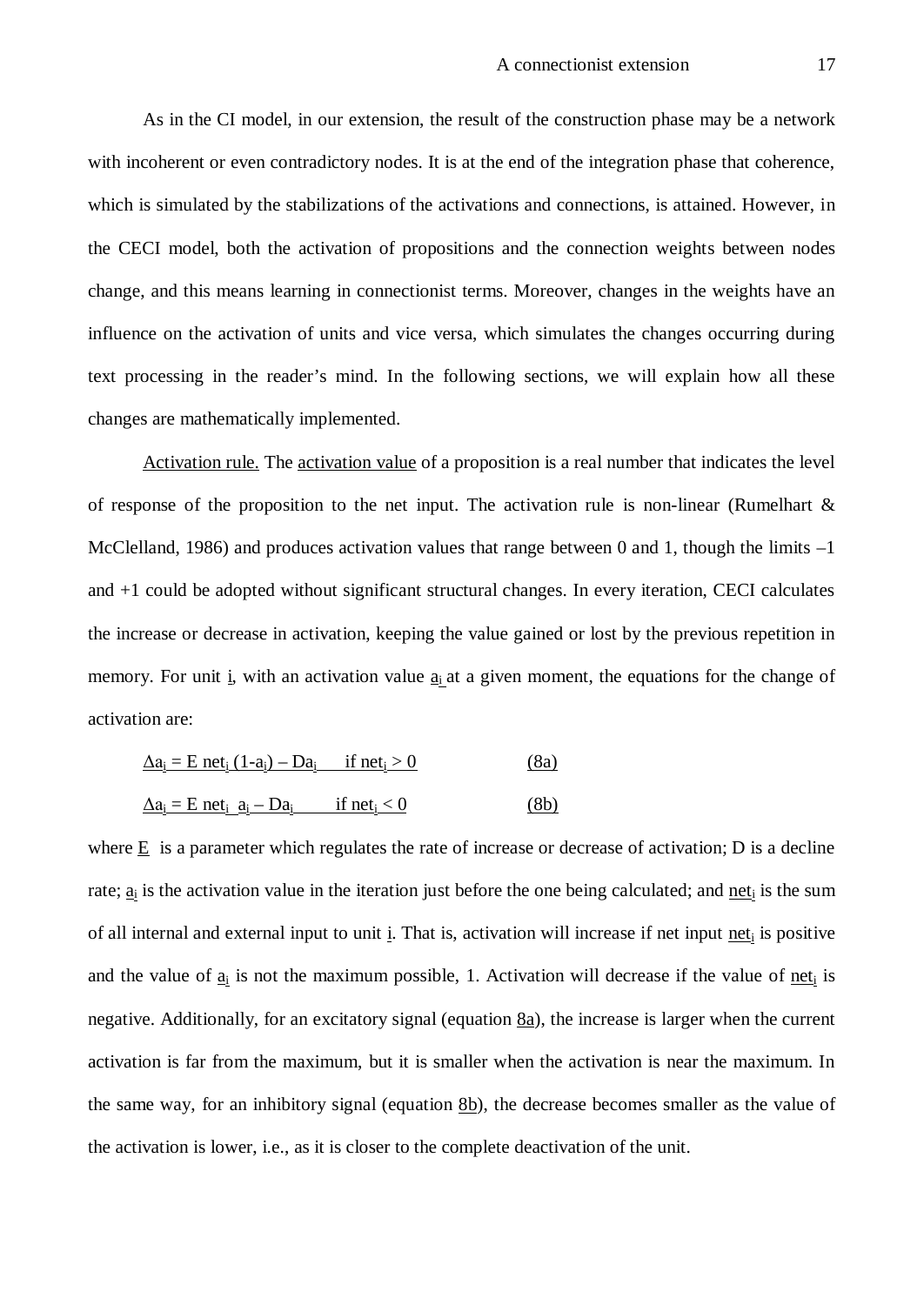The new activation value in each iteration  $\underline{a_i}$ ' will be:

$$
\underline{a_i}^{\prime} = \underline{a_i} + \Delta \underline{a_i} \tag{9}
$$

It should be noted that, initially, all the activation values are null, except for the propositions carried over from previous cycles. According to Kintsch (1998), the pattern of activation in the network indicates the role that each node plays within the network, and may be considered a measure of the importance of each node in the reader's mind at a certain time.

The learning rule. One of the most important characteristics of a connectionist network is the capacity to learn from the environment. In practice, the rules of learning must specify how weights change during processing. This change is performed through a continuous interaction between the network and the environment. In the CECI model the reader's learning is represented by the capacity of the network to reproduce the same or a similar pattern of activation of the network, only with the activation of some pieces of information from the text. If the network behaves in a similar way as when the textual input was complete, it means that the reader has stored both the text propositions and their connections during reading. Initially, interconnection weights are 0, but they change during processing, and in connectionist terms this represents the process of learning.

In general terms, the process of change is as follows. Every time the network interacts with the environment, i.e., with the text, every node in the network receives external input. Then, the internal connections of the propositions are adjusted in order to reduce the distance between the signal received from the neighboring propositions (internal input) and the signal received from the external input. At the same time, the external connections of the propositions with the text input rise by increasing the weight of the connection between every proposition and the textual words. As our model is synchronic, the adjustment of the weights takes place in each iteration when activation changes, and occurs simultaneously in all the connections in the cycle.

The way external weights change is implemented by a modification of the rule used by Grossberg (1980; Rumelhart & Zipser 1986):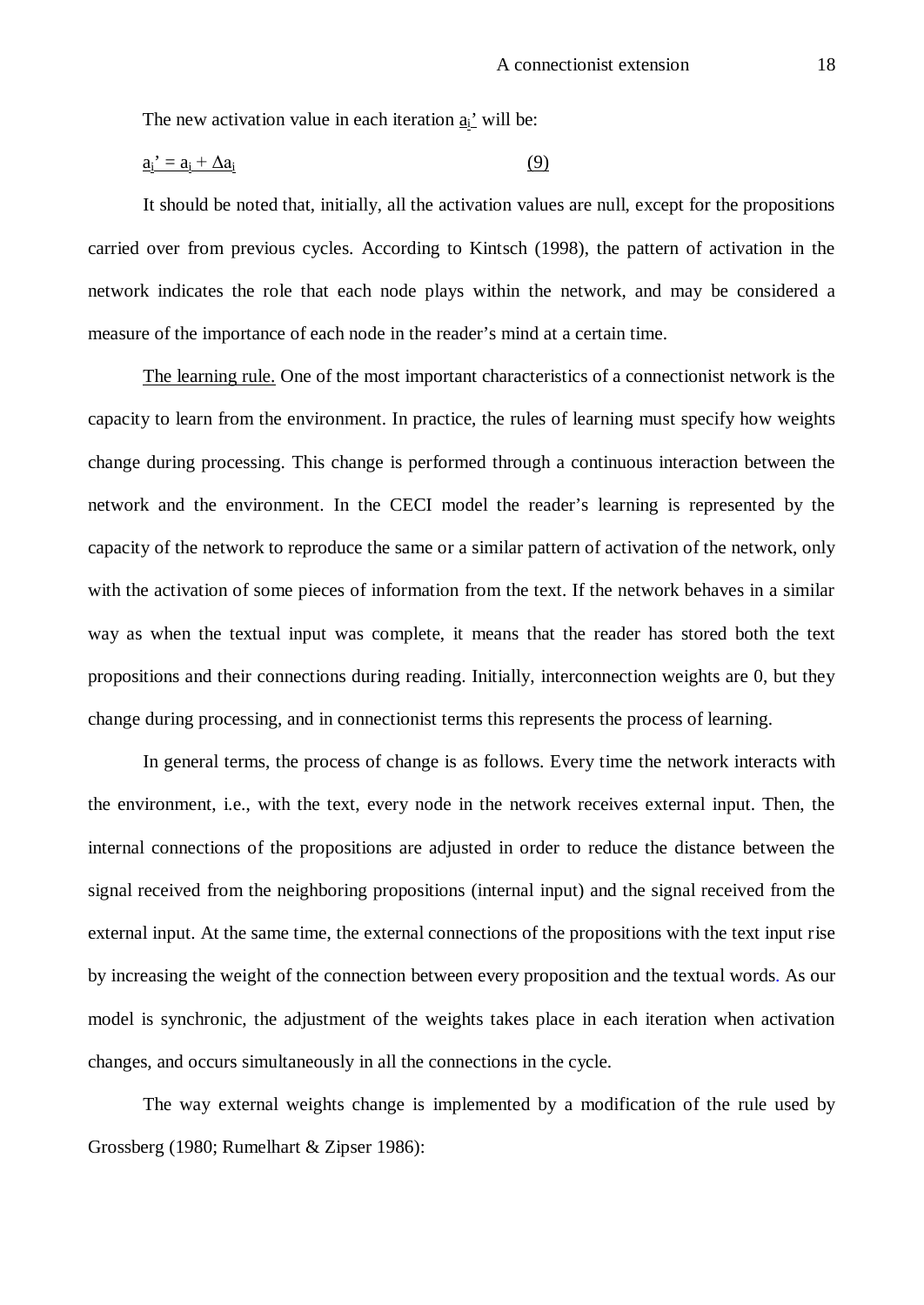$$
\underline{\Delta w_{i,\alpha}} = \phi a_i (w_{i,\alpha,\text{max}} - w_{i,\alpha})
$$
\n(10)

where  $a_i$  is the activation of unit i;  $w_{i,\alpha}$  is the value of the connection from word  $\alpha$  to unit i;  $w_{i,\alpha,max}$ is the maximum possible value of this connection (see example in Table 1); and  $\phi$  is the parameter that controls the rate of weight increase in every iteration. If the network is exposed to the environment long enough (enough number of iterations), which means deep processing in psychological terms, the external weights would reach values very close to the maximum. However, if the network is not exposed long enough, i.e., there are few iterations or little processing in psychological terms, the external weights would be close to the initial values.

The internal connection weights are also modified, but the way this is mathematically implemented depends on the type of connection considered, that is, excitatory, inhibitory or inferential.

(a) Excitatory connections. As we noted in the previous section, the connection weights between T-units, or between T- and K- units are initially 0. They change according to McClelland and Rumelhart's (1986) delta rule , i.e., the weights must be adjusted in such a way that the internal connections reproduce the pattern of activation produced from external input to that unit. In other words, the effect produced in the network by the text will be reproduced without the text. The delta value for the (i) unit is defined as follows:

$$
\underline{\text{D}t}a_i = e_i - in_i \tag{11}
$$

If  $D_{t4i}$  is positive, this means that the units neighboring (i) are not producing enough activation to this unit. The system should react by increasing internal input  $\underline{in_i}$ . In contrast, if  $Dta_i$  is negative, internal input is too high, and it should decrease. If  $Dta_i$  is zero, no change is needed. Accordingly, internal weights  $p_{ij}$  between two T- units or between a T-unit and a K-unit, must be modified in the following way:

$$
\Delta p_{ij} = \alpha \, \text{d}t a_i \, a_j \tag{12a}
$$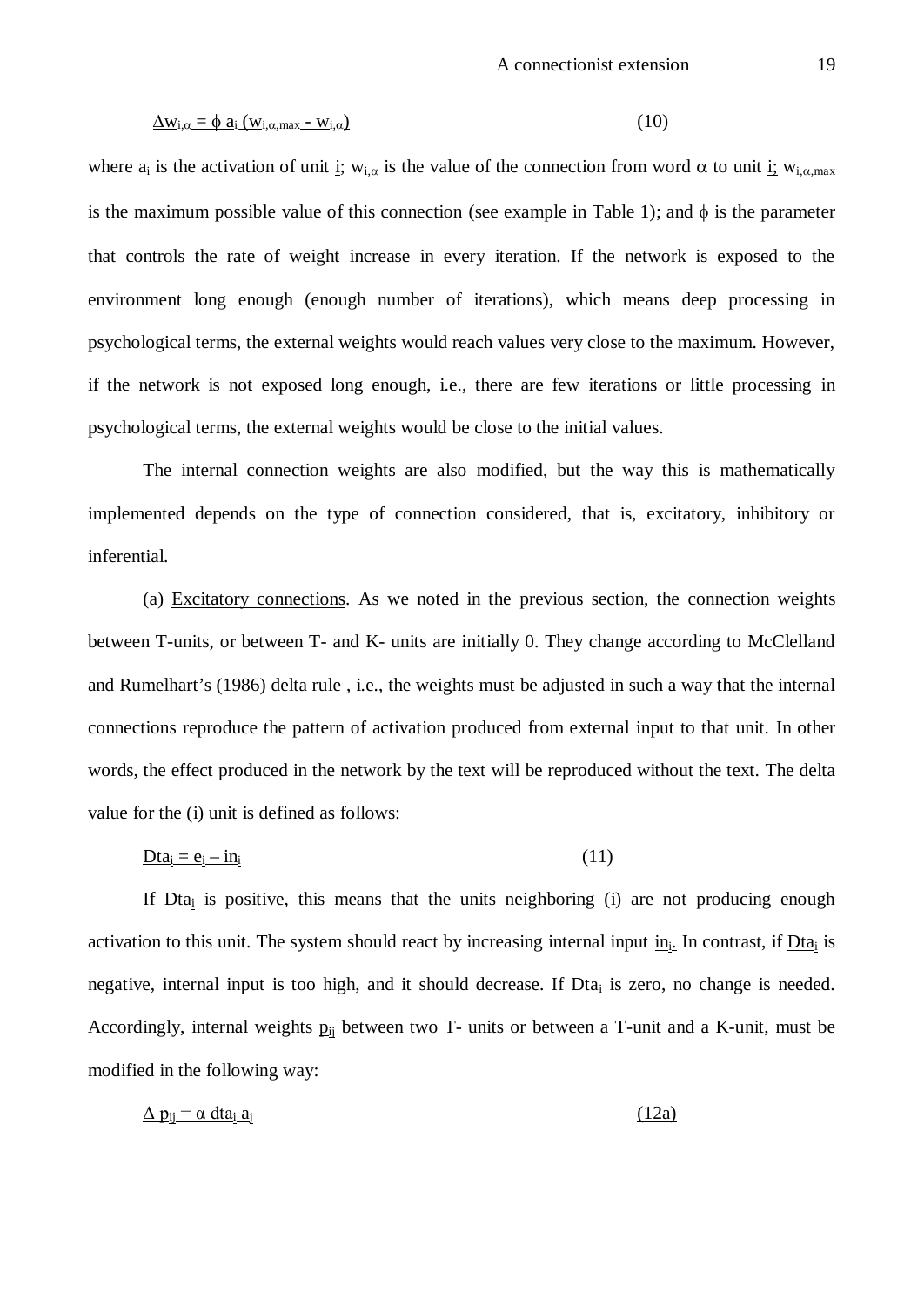which constitutes the delta rule of learning, where  $p_{ij}$  is the connection weight from unit (j) to unit (i). In each iteration,  $\underline{a}_i$  is the activation of unit (j) in the previous iteration;  $\underline{d}t\underline{a}_i$  is the difference between internal and external inputs to unit (i) in the previous iteration;  $\alpha$  is a parameter which controls the rate of the changes in the internal weights during each iteration. In equation (12), if dta<sub>i</sub> is positive, weight  $p_{ii}$  increases, and the activation coming from unit (j) will increase, thus raising the value of the next internal input  $\underline{\text{in}}_i$ . If  $\underline{\text{d}}\text{ta}_i$  is negative, the weight decreases and reduces the subsequent value of in<sub>i</sub>. The value of all internal weights is stabilized when internal input equals external input,  $(\underline{d}t\underline{a_i} = 0)$ , according to equation 11).

It should be noted that equations 8, 9, 11 and 12a determine the weight value  $p_{ii}$ , even though the initial value is 0. At the beginning, a positive external input  $\epsilon$  will mean positive net (net  $>$  0), which will produce an activation value higher than 0, although initially  $\underline{a_i}$  and  $\underline{p_{ij}}$  have null values (equations 8 and 9). On the other hand, with a non-null activation value, the value  $\frac{d}{da}$ (equation 11) may be calculated, as well as the change for the weight value (equation 12a), which will produce a non-null value for  $p_{ii}$ . Thus, from the first iteration, the activation and weight values are non-null, and the system uses those values in the next iterations until they are stabilized.

During the first reading of the text, the pre-existing connections with non-null value, that is, the connections between the two K-units of prior background knowledge, are also modified as a consequence of the process described above. In this case, and also when the network is activated in further readings, all the internal weights are modified according to Hebb's rule for the excitatory connections:

$$
\Delta p_{ij} = \gamma a_i a_j \tag{12b}
$$

where  $\gamma$  is a parameter that controls the change in the weights in each iteration. It should be noted that equation 11 is used to learn the connection between a T-proposition and another T-proposition or K-proposition in the presence of the text. Nevertheless, equation 12 is used to update the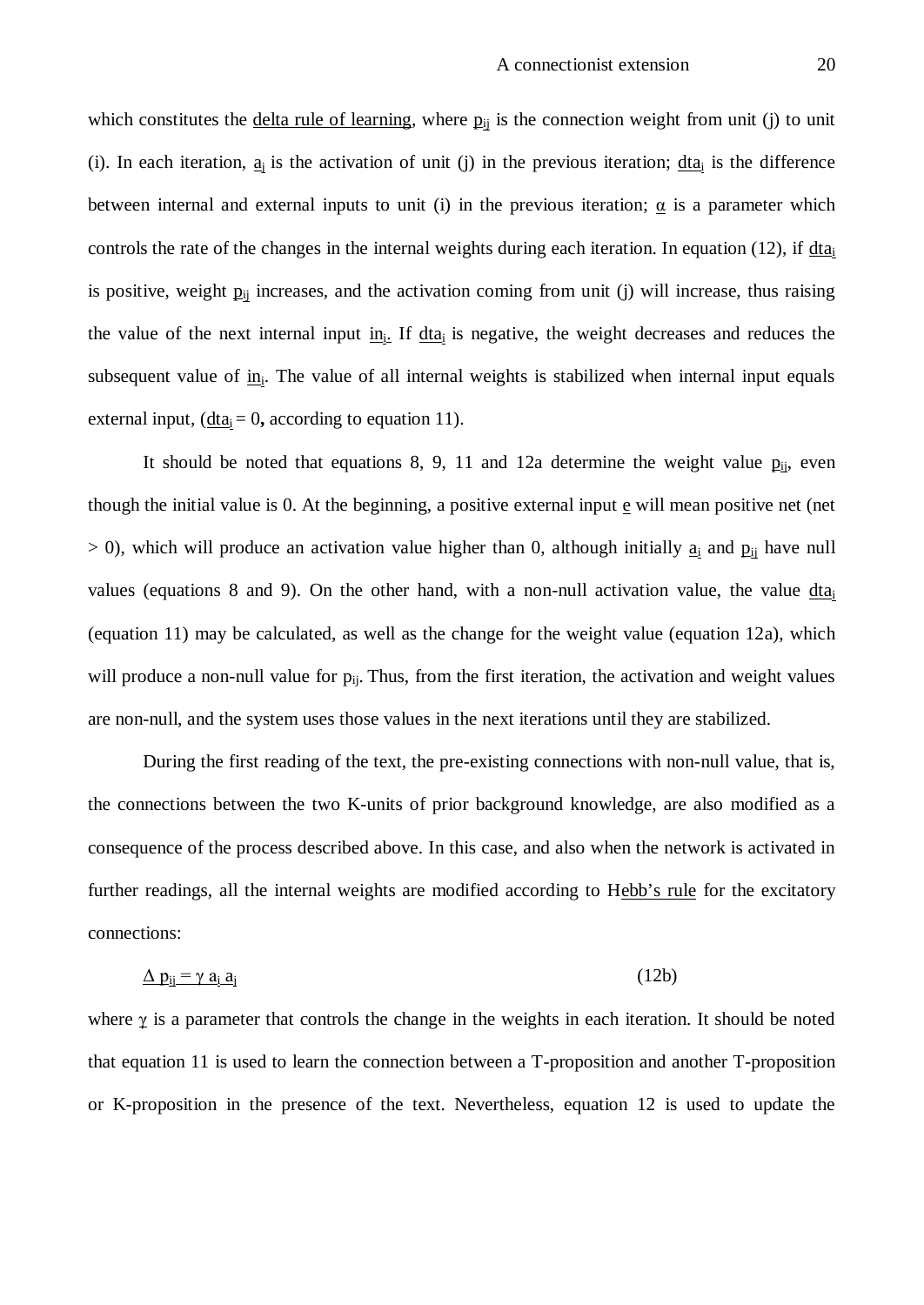connection value between two units with a connection that had been learnt before (the connection between two propositions of prior background knowledge).

(b) Inhibitory connections. In the case of inhibitory connections for any pair of contradictory propositions, the anti-Hebb rule is used in such a way that the weight value decreases:

$$
\Delta p_{ij} = -\eta a_i a_j \tag{13}
$$

where η is a parameter that controls the weight change in each iteration. Equation (13), together with the activation rule (equations 8a and 8b) and the fact that weights  $p_{ii}$  are not symmetrical, tends to nullify the activation value of one of the two contradictory propositions.

(c) Y-connections to process inferences. Finally, for connections among propositions that process inferences, it is necessary to define a relationship between three propositions, the two premises and the inference. To simulate this three-fold situation in our model, we use a modification of Hebb's rule:

$$
\Delta p_{ijk} = \beta a_i (a_i + a_k)/2 \tag{14}
$$

where  $\beta$  is the parameter that controls the weight change, (i) is the unit associated with the inferred proposition, and (j) and (k) are the previous proposition units which give rise to the inference.

In the mathematical implementation of each cycle, the process of calculating activations and weights, which involves equations (7) to (11-14), is repeated iteratively until the system stabilizes in fixed values for the activations of all the units involved. The values of the activations and of the weights change in each iteration, which means that the system learns.

Once the integration phase is finished, the values of the internal weights between propositions are stored in long-term memory. When a cycle has finished, and processed propositions do not receive external input any longer, activations decrease until they reach null value, and the weights are weakened due to inactivity. In the CECI model, the decrease of the weight values is a percentage of the last increase. Our model does not include a progressive decrease of activation as the cycles begin again, like van den Broek et al.'s Landscape Model (van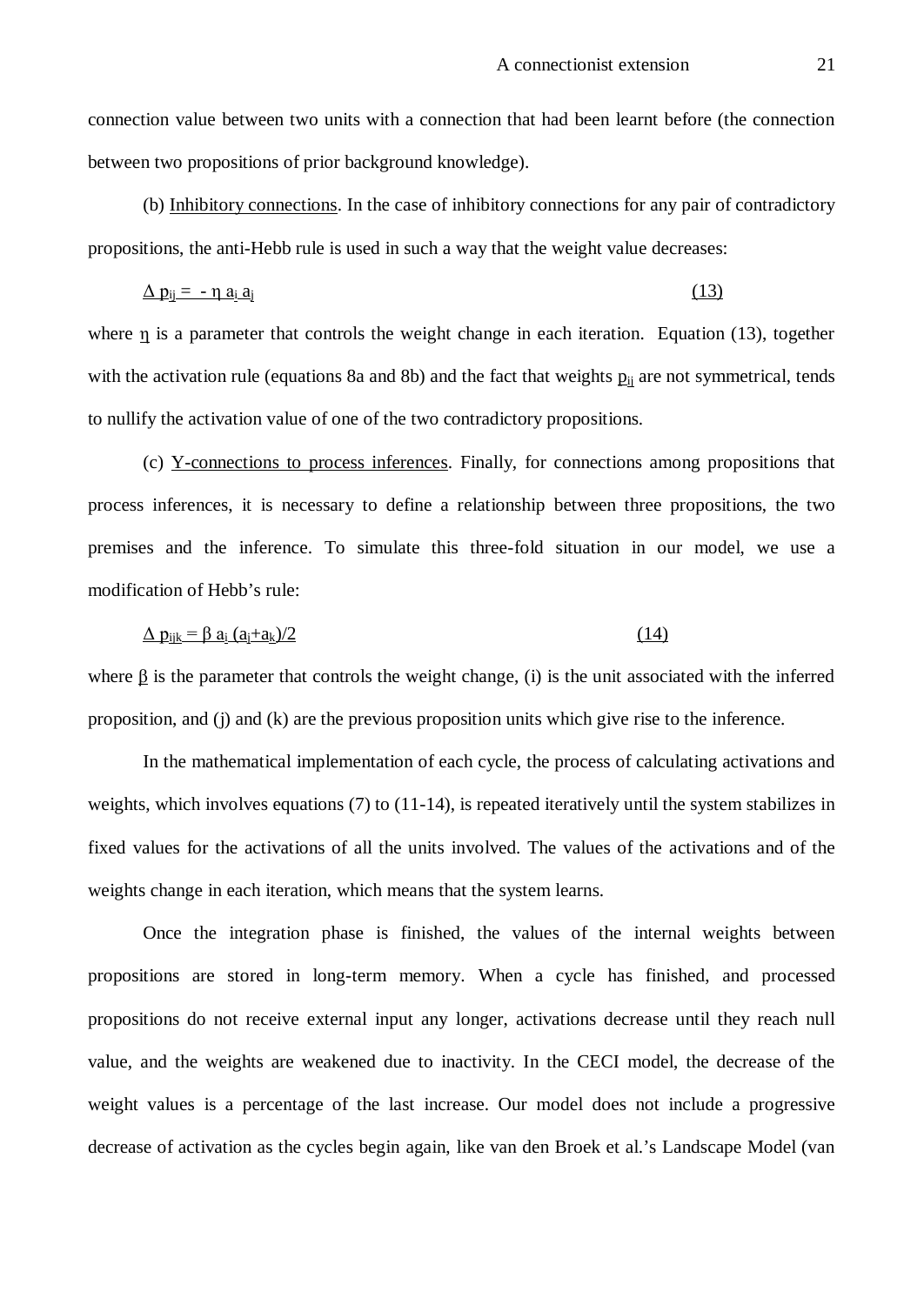den Broek, Young, Tzeng, & Linderholm, 1999). This could be easily incorporated, and it would produce a sort of landscape of activations of the processed propositions.

As in other connectionist models, what the reader has stored in long-term memory after processing is the set of weights, but not the activation values. That is, the representation of the text that remains in long-term memory is represented by the set of weight values between propositions. Then, when some pieces of information stored in memory are activated, the complete pattern of connections stored during processing may be wholly reactivated. In our model, those pieces of information could be significant textual words (e.g., text title or main concepts). Therefore, our extension eliminates the CI model's distinction between matrix W, where processing takes place, and matrix M, which simulates what the reader recalls.

### Parameters of the model and the simulation of individual differences in recall

Our model includes a number of parameters, some of which are common to all readers, while others must be adjusted for each reader. The parameters which are common to all readers are E and D, which control the rate of change in the activation values. The parameters that should be adjusted to different readers are α, γ, η, β, which regulate the rate of change of the internal weights with the delta rule, Hebb's rule, the anti-Hebb rule and the modified rule for inferences, respectively.

Other parameters that could be adjusted for each reader are  $w_{i,0}(0)$ ,  $p_c(0)$ ,  $p_{ijk}(0)$ , and  $\underline{in}(0)$ . Parameter  $w_{i,\alpha}(0)$  is the initial value of the internal connection between word  $\alpha$  and proposition i. Parameter  $p_c(0)$  is the initial, residual and stored value of the connection between any two contradictory propositions; it indicates the reader's skill at detecting two contradictory pieces of information processed in a cycle. Parameter  $p_{ijk}(0)$  represents the initial, residual and stored value to make Y-connections; that is, readers may have developed different skills to make logical inferences. Parameter in(0) represents the action of an unknown part of the network of the reader's prior background knowledge to every K-proposition, incorporated into the system (K1: IS A (heat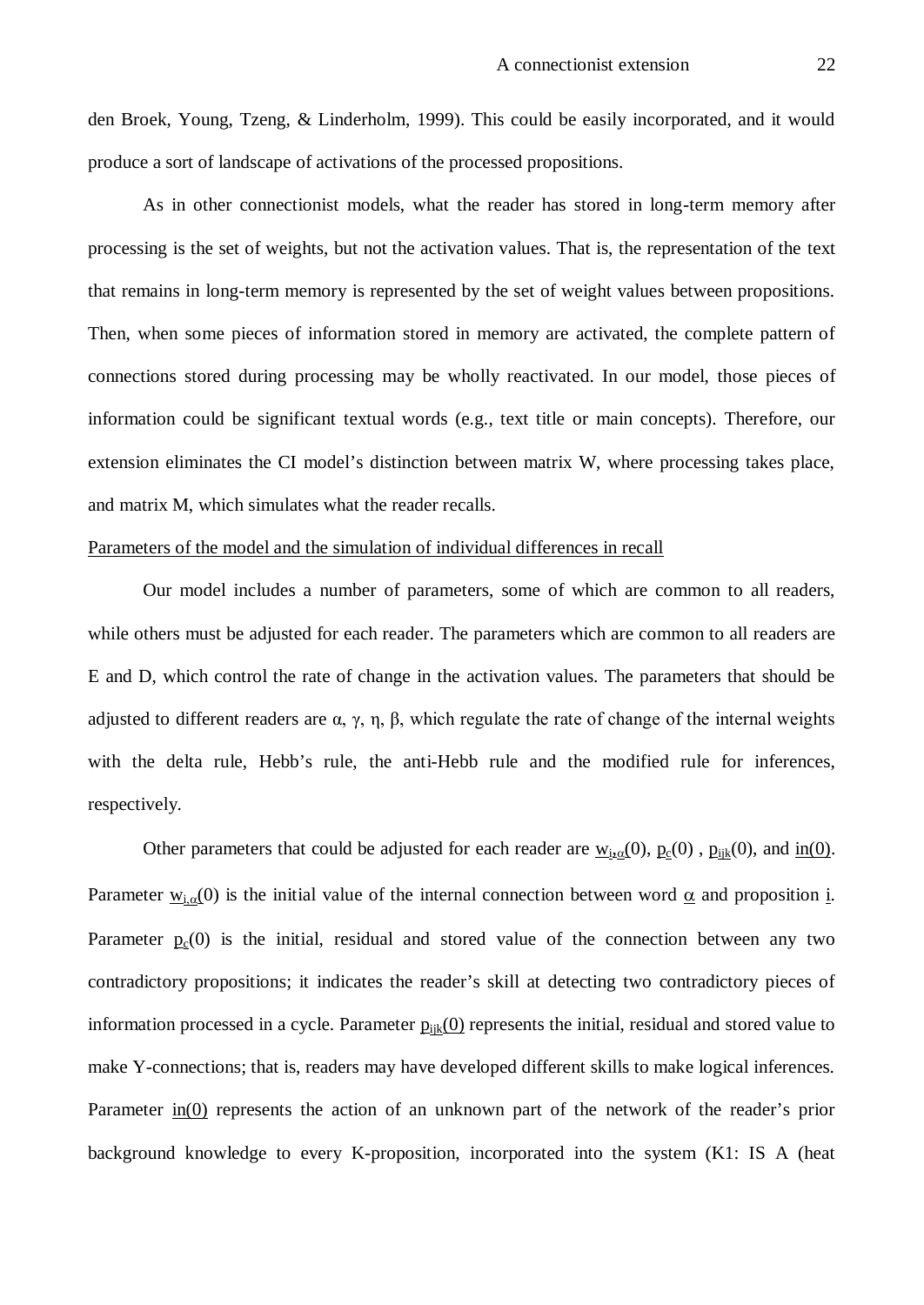sensation) and K2: NEG-IS A (energy sensation) in our example). That is, every time a proposition  $K<sub>x</sub>$  is activated, an unknown part of the reader's prior background knowledge will also be activated due to the pre-existing connections stored in the reader's LTM, and it will return an input to  $K_{x}$ , called in<sub>x</sub>(0). The value of this parameter will depend on the specific configuration of the reader's prior background knowledge network, which is unknown in the simulations.

Again, we use the same fragment of the text about heat we have already analyzed in order to examine how CECI simulates individual differences. We focus on one of the parameters just mentioned: initial prior background knowledge about some ideas related to the information of the text. A reader (Reader-1) could have a clear prior idea that heat is a sensation, i.e., proposition K1, which is easily activated when they read the text, and a vague prior idea that energy is not a sensation, proposition K2, which means low initial activation value. We assign initial values to these two propositions,  $\underline{in}_{K1}(0) = 0.35$  and  $\underline{in}_{K2}(0) = 0.05$ . Another reader (Reader-2) has vague prior knowledge of both propositions, which would correspond to values  $\frac{in_{K1}(0)}{=:0.1}$  and  $\frac{in_{K2}(0)}{::0.1}$ .

The values given to the rest of parameters to both readers are the following:  $E = 0.50$ ;  $D =$ 0.25;  $\underline{\alpha} = 0.002$ ;  $\underline{\beta} = 0.010$ ;  $\underline{\gamma} = 0.002$ ;  $\underline{\eta} = 0.005$ ;  $\underline{P_{INF,T1,K2}(0)} = 0.50$ ;  $\underline{\phi} = 0.02$ ;  $\underline{p}_c(0) = -0.50$ ;  $w_{i,\alpha}$ (0)= 0.20 ;  $w_{i,\alpha,\text{max}} = 1$ . As can be seen, in order to avoid the instability inherent in non-linear equations and abrupt changes in the activation and weight values, the values of the parameters for the equations involved in weight changes are very low, between  $10^{-2}$  and  $10^{-3}$ . Another possibility is to substitute the corresponding parameters of Hebb's rule,  $\gamma$ ,  $\eta$ ,  $\beta$ , for the parameters  $\gamma^n$ ,  $\eta^n$ ,  $\beta^n$ , where <u>n</u> is the iteration number. As  $\gamma$ ,  $\eta$ ,  $\beta$  are lower than 1, when we raise them to the natural power of <u>n</u>, their values decrease in each iteration and change decreases in each step, thus facilitating the convergence to stable values. Finally, as to the decline in connection weights, the percentage of decrease has been set to 75% of the last increment.

For the two readers, the initial activation vector for propositions T1, T2, T3, T4, T5, T6, T7, K1, K2, INF1, is: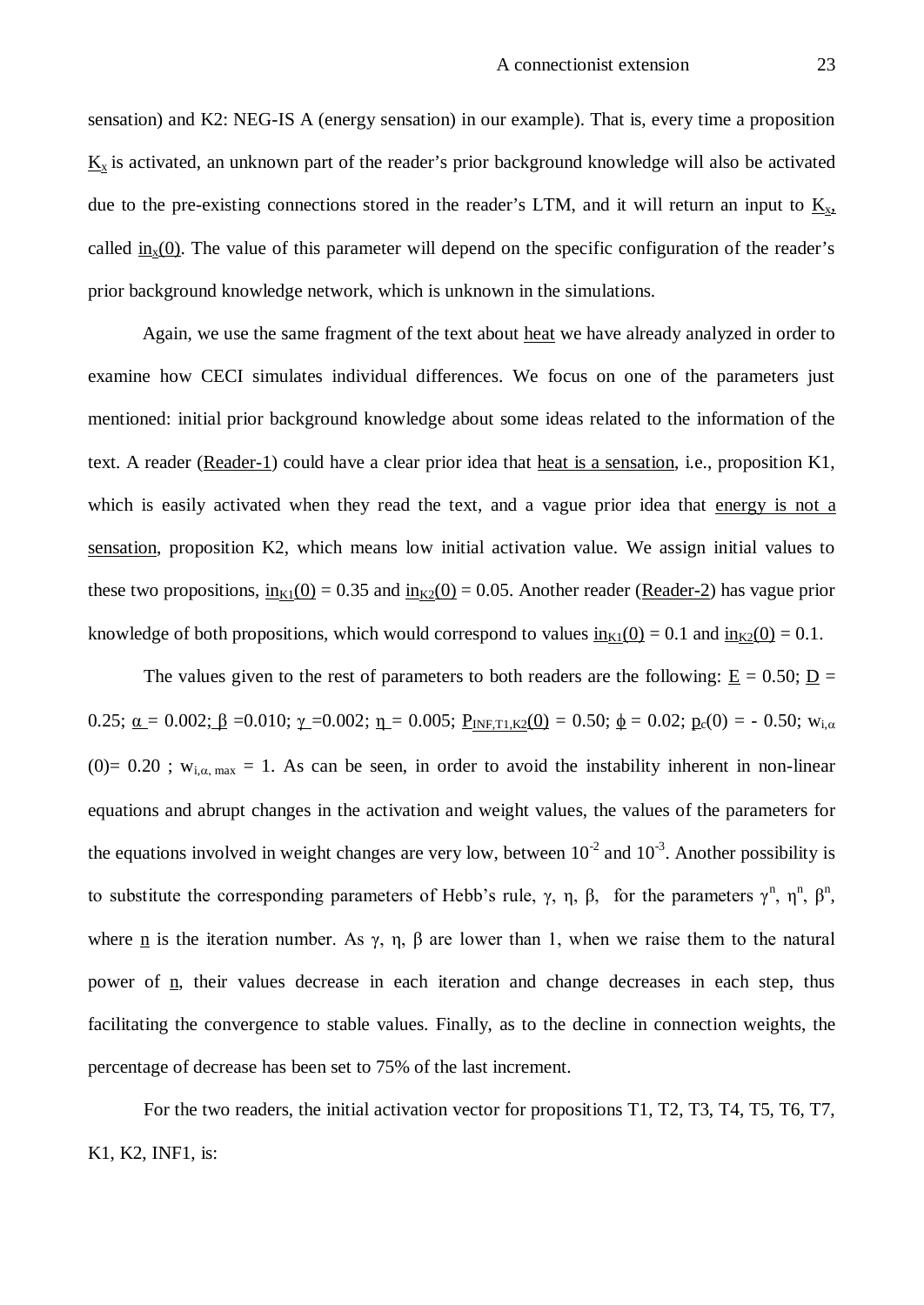A(0)=(0,0,0,0,0,0,0,0,0,0),

For Reader-1, the final activation vector is:

A (final) = (0.48, 0.31, 0.40, 0.31, 0.61, 0.48, 0.31, 0.35, 0.22, 0.42)

As can be seen in the final vector, the most highly activated proposition for this reader is the complex causal proposition T5: BECAUSE (T1, T4). The final values for the internal weights are

**Sending units**

|      | <b>T1</b>      | <b>T2</b>      | T <sub>3</sub> |                |              |                |              | T4 T5 T6 T7 K1 K2 INF1                                             |                |                                                                |                |        |
|------|----------------|----------------|----------------|----------------|--------------|----------------|--------------|--------------------------------------------------------------------|----------------|----------------------------------------------------------------|----------------|--------|
|      | $\overline{0}$ |                |                |                |              |                |              |                                                                    |                | $0.02$ $0.03$ $0.02$ $0.06$ $0.04$ $0.02$ $0.05$ $0.02$ $0.02$ | <b>T1</b>      |        |
|      | 0.02           |                |                |                |              |                |              |                                                                    |                |                                                                | <b>T2</b>      |        |
|      |                |                |                |                |              |                |              | $0.03$ $0.02$ 0 $0.02$ 0.04 0.03 0.02 0.03 0.01 0.02               |                |                                                                | <b>T3</b>      |        |
|      |                |                |                |                |              |                |              | $0.02$ $0.01$ $0.01$ 0 $0.02$ $0.02$ $0.01$ 0.02 $0.01$ 0.01 0.01  |                |                                                                | <b>T4</b>      |        |
| $W=$ |                |                |                |                |              |                |              | $0.08$ 0.04 0.06 0.04 0 0.08 0.04 0.09 0.04 0.04                   |                |                                                                | T <sub>5</sub> | Recei- |
|      |                |                |                |                |              |                |              | $0.04$ $0.02$ $0.03$ $0.02$ $0.06$ $0$ $0.02$ $0.05$ $0.02$ $0.02$ |                |                                                                | <b>T6</b>      | ving   |
|      |                |                |                |                |              |                |              | $0.02$ $0.01$ $0.01$ $0.01$ $0.02$ $0.02$ $0$ $0.02$ $0.01$ $0.01$ |                |                                                                | T7             | units  |
|      | $-0.01$        |                |                |                |              |                |              | $0$ -0.01 0 -0.02 -0.01 0 0                                        | $\overline{0}$ | $-0.52$                                                        | K1             |        |
|      | $\overline{0}$ | $\overline{0}$ | $\overline{0}$ | $\overline{0}$ | $0\qquad 0$  |                |              | $0\qquad 0$                                                        | $-0.01$        | $\overline{0}$                                                 | K2             |        |
|      | $\overline{0}$ | $\overline{0}$ | $\overline{0}$ | $\overline{0}$ | $\mathbf{0}$ | $\overline{0}$ | $\mathbf{0}$ | $-0.52$ 0                                                          |                | $\overline{0}$                                                 | INF1           |        |
|      |                |                |                |                |              |                |              |                                                                    |                |                                                                |                |        |

The final weight for the inference connection from T1 and K1 to INF1  $p_{INF1,T1,K2}$  is 0.612.

If now we simulate Reader-1's recall by re-activating the network with the word heat, the result is the following:

A (recall) =  $(0.24, 0.05, 0.08, 0.05, 0.28, 0.24, 0.05, 0.44, 0.10, 0.09)$ 

This indicates that the most highly activated proposition is K1, followed by T5, T1 and T6, but that INF1 proposition gets much lower activation. In other words, CECI predicts that the prior knowledge idea that heat is a sensation will continue being very active in the reader's Long-Term Memory, whereas the inference heat is not a sensation will not appear in the recall protocol. It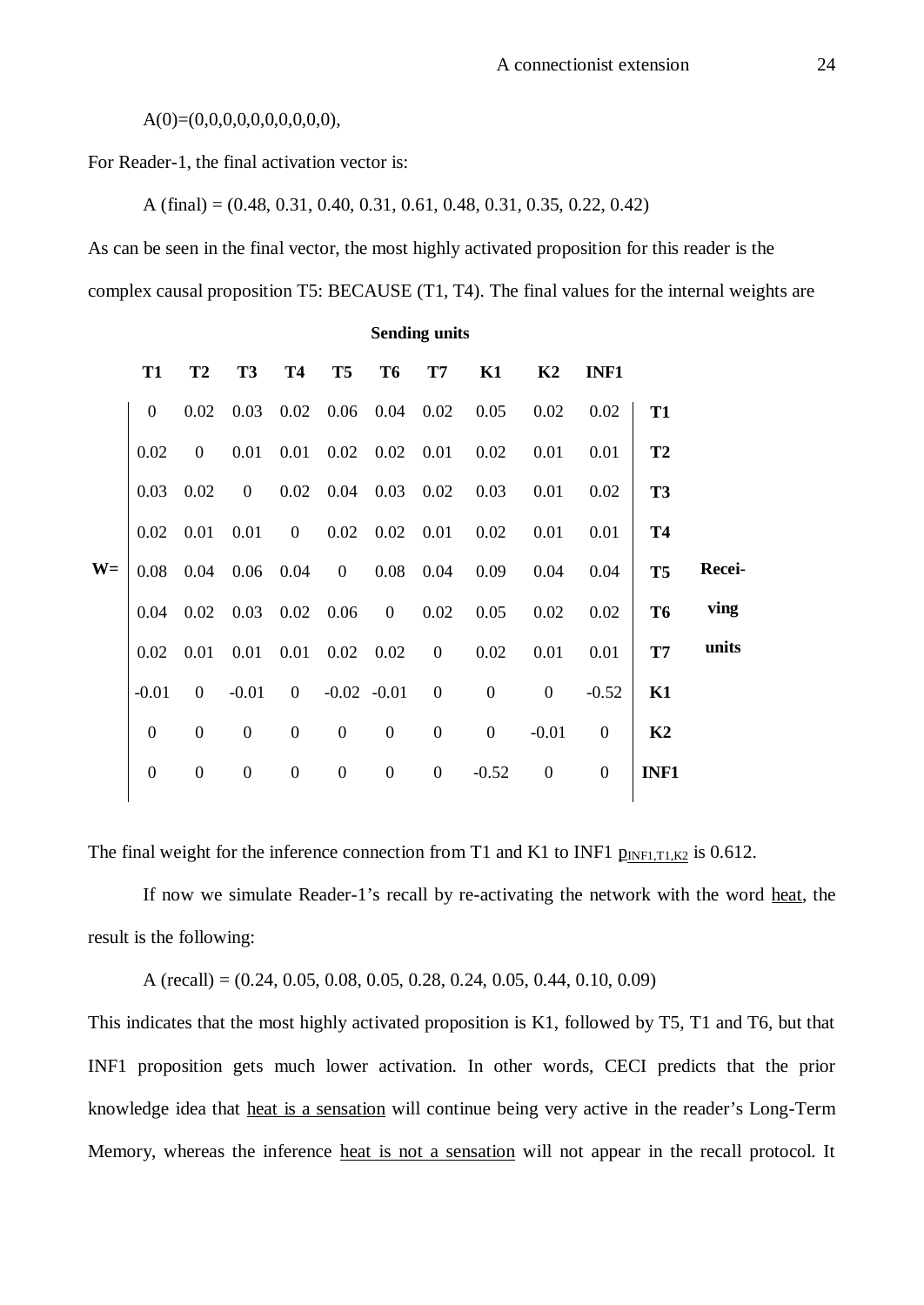should be noted that for the CECI model, the word chosen to re-activate the network has an impact on the final activation. That is, if another word had been chosen to reactivate the network, the final activation vector would have been different, which is psychologically plausible.

The results of the simulation for Reader-2 are quite different. This reader had much less prior knowledge of proposition K1 and a slightly better prior knowledge of proposition K2 (energy is not a sensation). In this case, the final activation vector is the following:

A (final) = (0.46, 0.28, 0.38, 0.28, 0.59, 0.46, 0.28, 0, 0.25, 0.54)

This indicates that INF1 (heat is not a sensation), which contradicts K1, gets highly activated, whereas K1 reaches the lowest activation. This means that the inference has reduced the initial low activation of K1. The internal weights are very similar to those mentioned above with the following exception:  $p_{INFI,T1,K2} = 0.701$  and  $p_c = -0.50$ . If now we re-activate the network with the word heat to simulate the reader's recall, the final activation vector is:

A (recall) =  $(0.22, 0.03, 0.06, 0.03, 0.25, 0.22, 0.03, 0.07, 0.16, 0.38)$ 

The activation of INF1 continues to be very high, whereas it is very weak for K1. In other words, CECI predicts that the idea that heat is not a sensation would be included in this reader's recall protocol, along with propositions T5 ,T1 and T6, whereas the vague contradictory prior knowledge would not be apparent.

To summarize, CECI can easily deal with individual differences in recall by introducing small differences in some parameters, such as prior background knowledge. Other possibilities will be explained in the following section in which CECI predictions are tested against empirical data.

#### Testing the CECI model

The CECI model was tested against two sets of data. The first was an empirical study on conceptual change in science in which CECI predictions are tested against the recall scores of two students with different prior background knowledge. The second set of empirical data comes from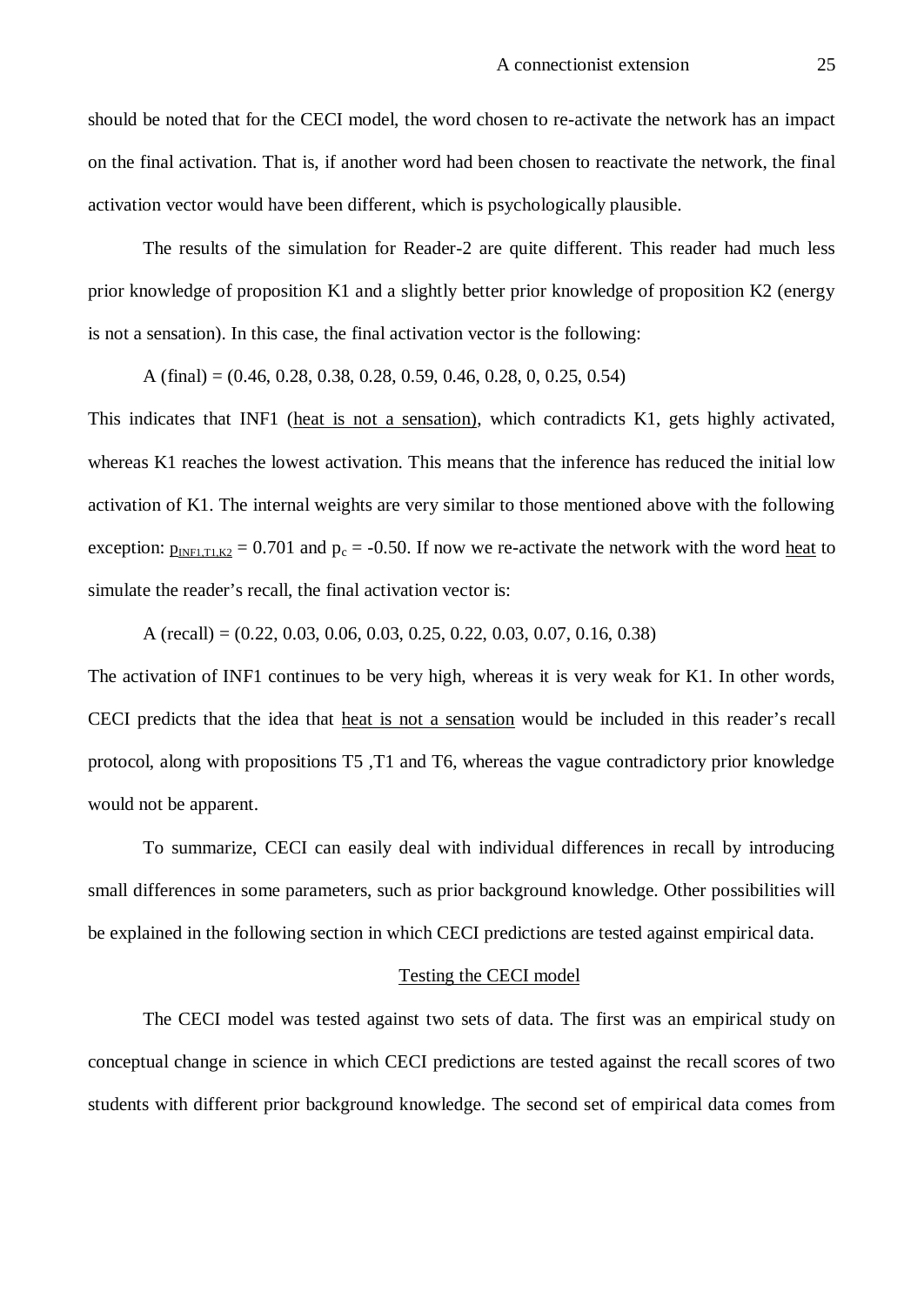Otero and Kintsch's (1992) study on failure to detect contradictions in a text. There we show that CECI predictions fit empirical data better than the CI model.

### Prediction of students' recall

In order to test the model, we compared the results of an empirical study on conceptual change in science to the predictions made by the model. The empirical study was conducted with a group of undergraduate students at the School for Teachers at the University of Valencia, who differed in their background knowledge about heat, temperature and heat transfer (Padilla, 2000). Some of them had many misconceptions about heat and temperature, while others had wellelaborated scientific knowledge acquired at school.

In the empirical study, the information regarding the previous background knowledge of the students was obtained through a number of tests: an open-ended questionnaire, a multiple choice test, a concept map, and some observation and explanation from an experiment in the lab. Then, the participants read a scientific text where the notions of heat, temperature and heat transfer were explained. Part of the text was the same for all the participants, whereas another part was especially designed to refute the specific misconceptions detected for every student. After reading the text, the students were asked to answer literal and inference questions in order to promote conceptual change. Students were allowed to re-read the text to answer the questions. Finally, the students' comprehension was tested with a recall test.

To test the CECI model we compared the recall data of two students to CECI predictions. Both subjects showed good reading skills but differed considerably in their prior background knowledge. One of the students had very little scientific knowledge and many misconceptions about heat, temperature and heat transfer, whereas the other student had a great deal of scientific knowledge and very few misconceptions. Both students showed significant learning after reading the text (Padilla 2000).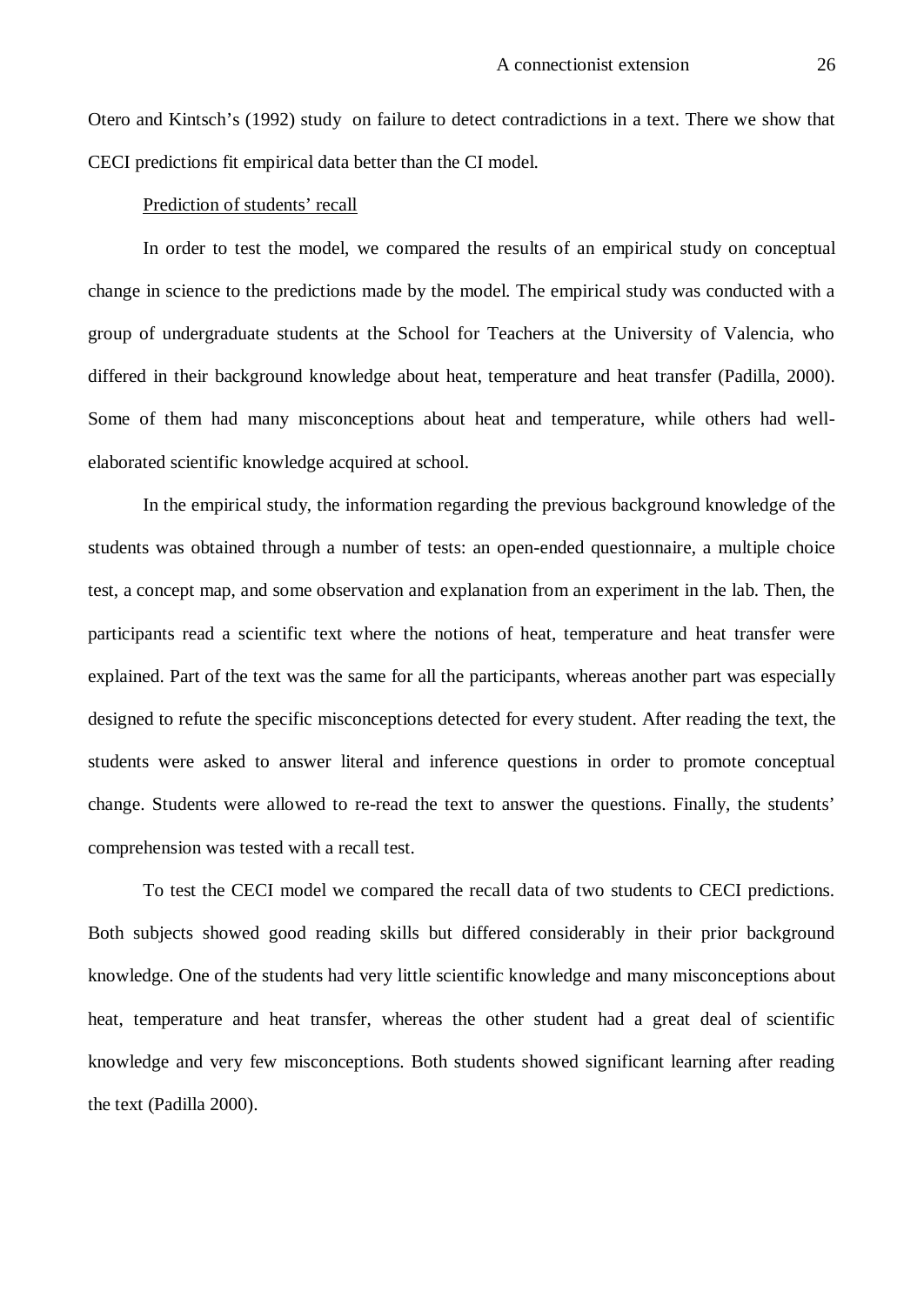The recall protocol of both students was compared to the most highly activated propositions in the connectionist network produced with the CECI model for each of the students.

The propositions forming the network for each student (T-propositions, K-propositions and INF-propositions) were obtained in the following way. T-propositions were obtained by dividing the text into propositions. K-propositions; that is, propositions coming from the reader's background knowledge, were detected from the answers of every student to the prior background knowledge tests. INF-propositions were obtained by analyzing the recall protocol of the two students. All the inferred ideas included in every recall protocol were selected. Then, those inferred ideas which could be obtained by combining either two T-propositions, a T-proposition and a Kproposition, or two K-propositions, by applying simple syllogisms such as modus tollens or modus ponens, were considered. It should be noted that these inference propositions were the minimum necessary to account for the information recalled by the student. The network was processed according to the CECI model previously explained. The final result is the stored value of the connection weights within each cycle and between cycles.

The values of the parameters used in the simulation were as follows:  $E = 0.50$ ;  $D = 0.25$ ;  $a =$ 0.25;  $\gamma = 0.35$ ;  $p_c(0) = -0.20$ ,  $w_{i, \alpha}$  (0) = 0.75,  $w_{i, \alpha, \text{max}} = 1$ . The parameters that should be adjusted for each student were chosen from a narrow range. For the reader with deeper prior background knowledge and few misconceptions, the definite values were chosen from the following range:

$$
\underline{\text{in}(0)} = 0.05 - 0.5; \ \underline{\text{pi}(0)} = 0.30 - 0.80; \ \underline{\eta} = 0.35 - 0.50; \ \underline{\beta} = 0.35 - 0.45.
$$

For the reader with less prior background knowledge and many misconceptions, the values were chosen from the following range:

 $\underline{\text{in}(0)} = 0.05 - 0.35$ ;  $\underline{\text{p}}_{\text{ijk}}(0) = 0.75 - 0.85$ ;  $\underline{\text{n}} = 0.80 - 0.90$ ;  $\underline{\beta} = 0.75 - 0.85$ .

In this simulation, we used parameters  $\gamma^n$ ,  $\eta^n$ ,  $\beta^n$ , where <u>n</u> is the iteration number, instead of γ, η, β, in order to avoid the instability inherent in non-linear equations and the abrupt changes in the activation and weight values that were mentioned in the previous section. In each case, the value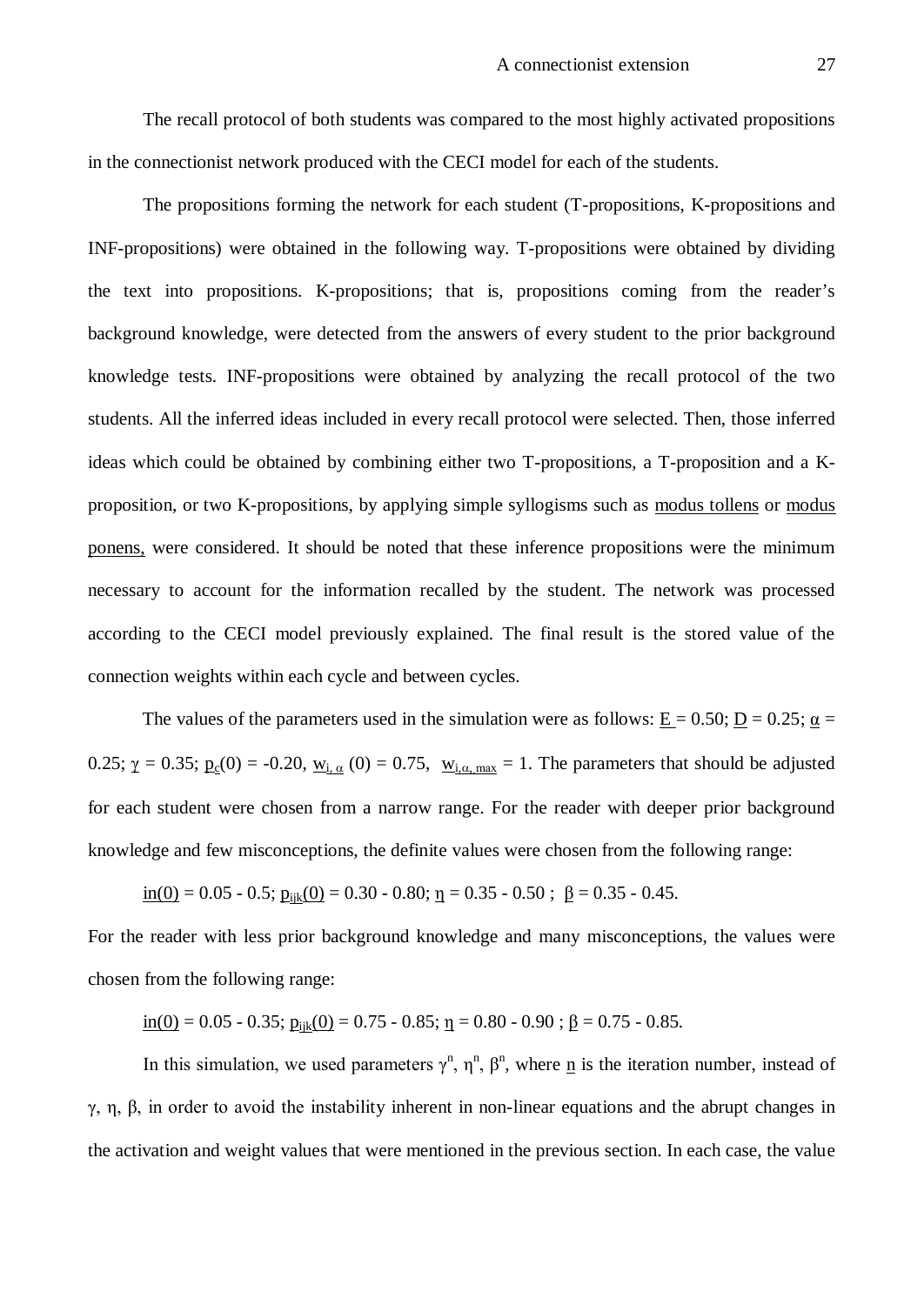that best fitted the empirical results was chosen. The weakening of the internal weights was established at 75% of the value of the last increment, and the decline of external weights was 50% of the last increment.

Once the processing was simulated, the following five textual words were activated: heat, temperature, energy, conductor, and insulator. The same five words were given to the students to activate their recall. It should be noted that the words were important concepts in the text and that they were the arguments of many propositions. Therefore, those words spread their activation throughout the network, activating many propositions, though none of them reached maximum activation as none of the terms corresponded to a complete proposition. Finally, the system stabilized, showing the final activation of each proposition. It was assumed that the most highly activated propositions were those that the students would include in their recalls.

Figure 1 shows the distribution of the activation of propositions for the simulation of the student with little prior background knowledge. The distribution for the student with deep prior background knowledge was very similar.

As can be seen in Figure 1, the number of propositions as a function of the activation is distributed with a bi-modal shape. The group of propositions with the highest level of activation values is located on the right. It was predicted that they would be the most frequently recalled propositions.

#### PLEASE, INSERT FIGURE 1 ABOUT HERE

To test CECI prediction against these empirical data, a threshold value t was established. It was assumed that all the propositions with an activation value equal to or higher than t would be included in the recall protocol. However, other propositions could be recalled, but their activation value would be below t. Finally, other propositions would not be recalled at all, some of which would reach a value equal to or above t, whereas some others would have a value below t. These four possibilities are represented in Table 2.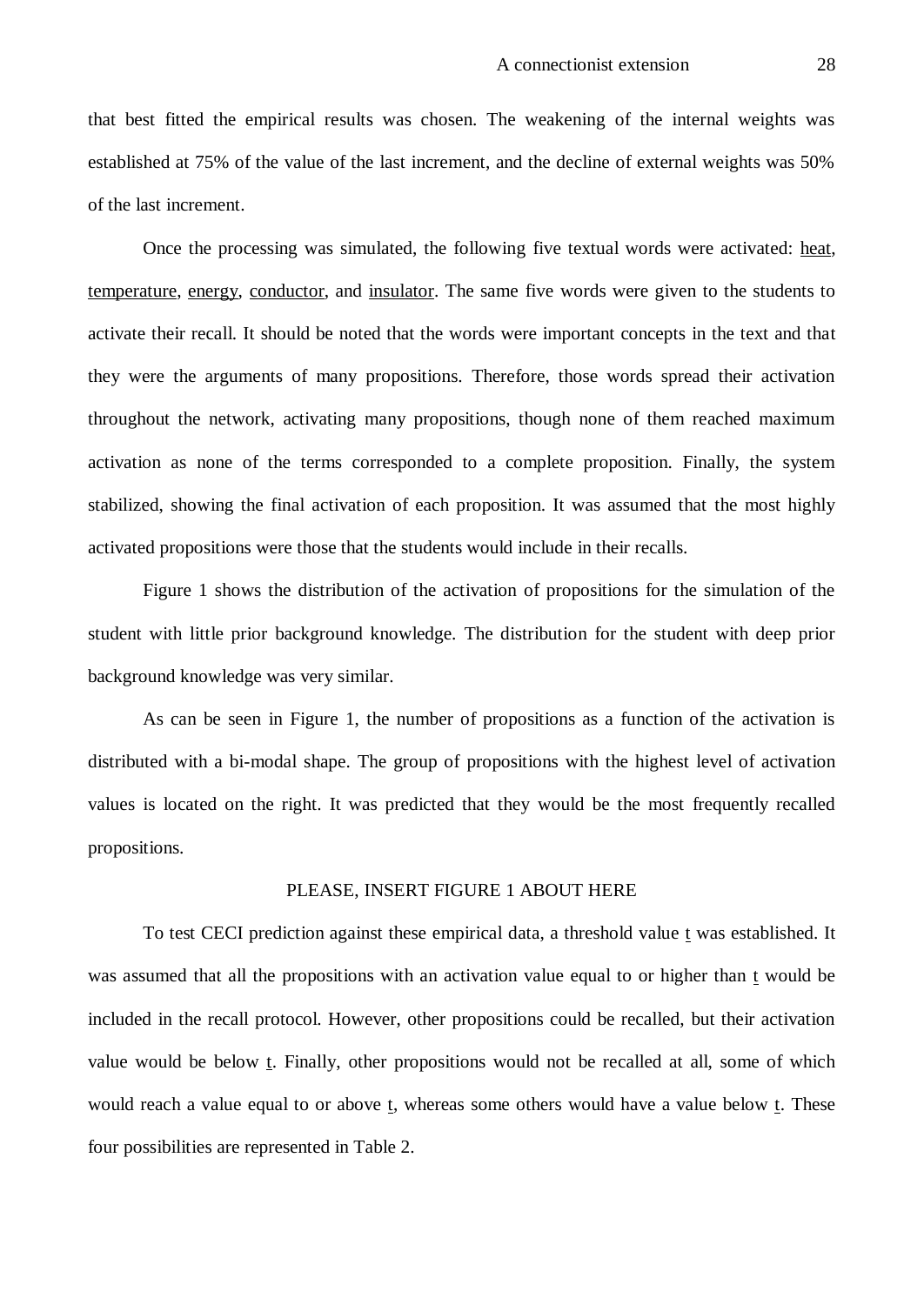#### PLEASE, INSERT TABLE 2 ABOUT HERE

From Table 2, three characteristics of the simulation can be established: (1) Sensitivity, or the capacity for the simulation to identify propositions recalled by the student, which are propositions with an activation value equal to or above t, that is,  $A/(A+B)$ ; (2) Specificity, or the capacity to identify non-recalled propositions, which are propositions having an activation value below the threshold value t, that is, D/(C+D); and finally, (3) diagnostic effectiveness, or the capacity to identify both recalled and non-recalled propositions, that is,  $(A+D)/(A+B+C+D)$ . These three indices take values between 0 and 1, and they should be high enough simultaneously for the simulation to be considered acceptable.

#### PLEASE, INSERT FIGURES 2a AND 2b ABOUT HERE

Figures 2a and 2b show the three indices, i.e., sensitivity, specificity and diagnostic effectiveness, as a function of the threshold value  $t$ , for the simulation of the recall of the students</u> with high and low prior background knowledge, respectively. As can be seen, there is a range for the threshold value  $t$  for which the three indices are simultaneously high. For example, for the student with high prior background knowledge (Figure 2a), the three indices are higher than .75 when t reaches a value between .63 and .67. More specifically, when t is equal to .66 the values are .92; .84 and .94 for sensitivity, specificity and diagnostic effectiveness, respectively. For the student with low prior background knowledge (Figure 2b), the three indices are higher than .75 when t reaches a value between .60 and .64. When t is equal to .63, sensitivity, specificity and diagnostic effectiveness reach the value of .92; .84 and .94, respectively. This means that for the optimal threshold activation values -.66 and .63 -, more than 9 out of 10 propositions are correctly identified as both recalled, and recalled and non-recalled simultaneously. It should also be noted that all the information actually recalled by the two students was included within the subgroup of the most activated propositions represented in Figure 1.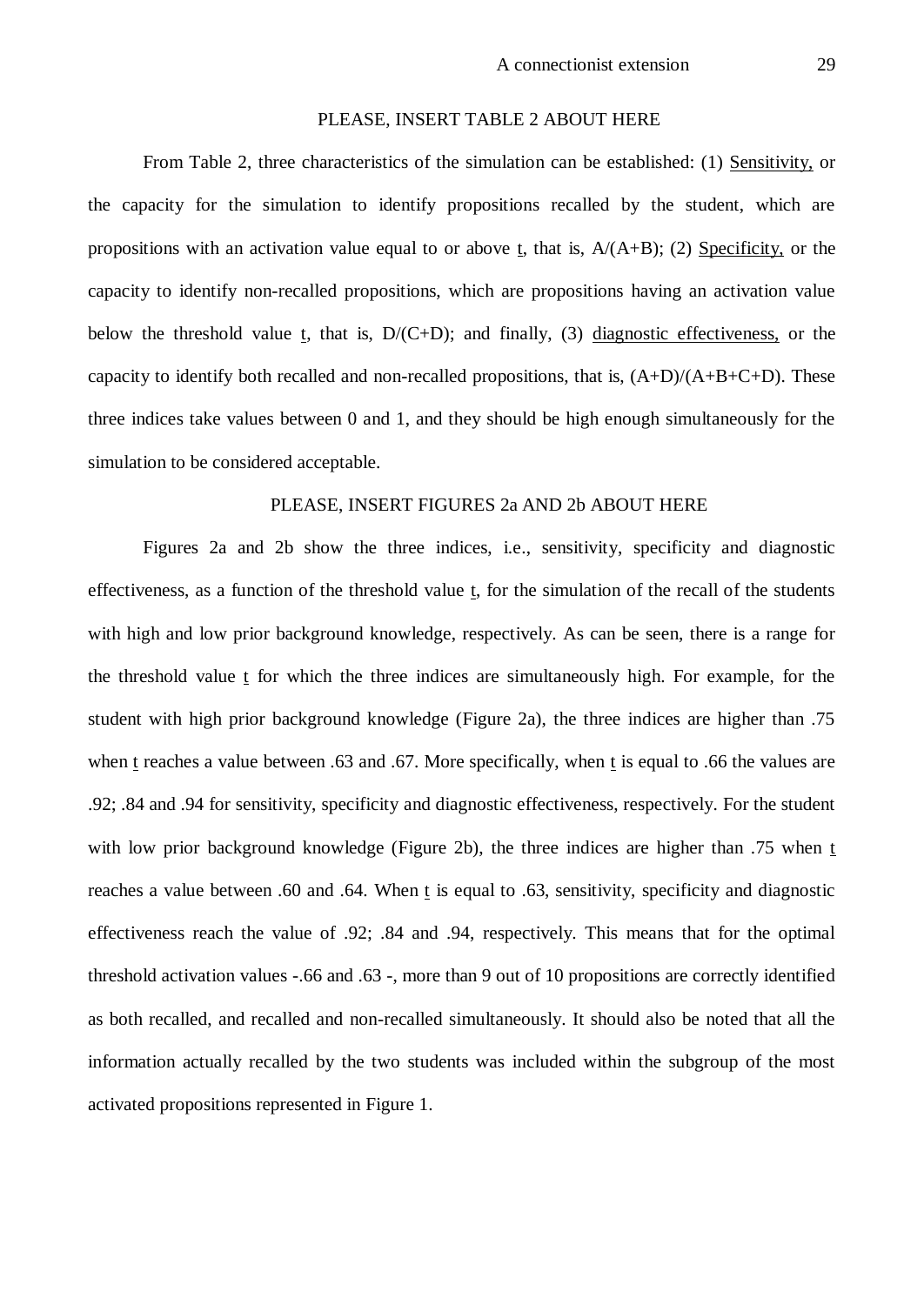We have just showed that the simulation for a low-knowledge reader has enough sensitivity, specificity and diagnostic effectiveness to capture the behavior of a low-knowledge reader, and that the simulation for a high-knowledge reader also has sensitivity, specificity and diagnostic effectiveness to capture the high-knowledge reader's behavior . However, to better test the model we computed the sensitivity, specificity and diagnostic effectiveness corresponding to the highknowledge simulation for the low-knowledge reader and vice versa, i.e., to compute the three indices corresponding to the low-knowledge simulation for the high-knowledge reader. If our simulation is adequate to capture individual differences, then the three indices should be worse now than before. The results of both simulations are represented in Figures 3a and 3b, respectively.

### PLEASE, INSERT FIGURE 3a AND 3b ABOUT HERE

As can be seen in both Figures 3a and 3b, there is no threshold value t for which the three indices, i. e., sensitivity, specificity and diagnostic effectiveness, are simultaneously high enough. Moreover, when diagnostic effectiveness reaches high values, for example, higher than .75, predictions of recall, i. e., sensitivity, are very low, around .25 for the two simulations (see Figures 3a and 3b). It should also be noted that those simulations can not give an account of the entire recall, even when all the activated units are taken into account (i. e., sensitivity max  $\approx 0.70$  when t = 0). Therefore, the simulation now is worse than it was when the parameters corresponding to the low-knowledge reader were applied to the low-knowledge reader's recall, and vice versa. To conclude, it can be stated that the CECI model fits the individual differences in recall obtained by Padilla (2000) quite well.

### Failures to detect contradictions in a text

Otero and Kintsch (1992) showed that the CI model could simulate empirical data on students' failure to detect contradictions in a text. Otero and Kintsch asked a group of 10th and 12th graders to read a short text of six sentences on superconductivity, where the second and the sixth sentences were explicitly contradictory (see the underlined sentences below).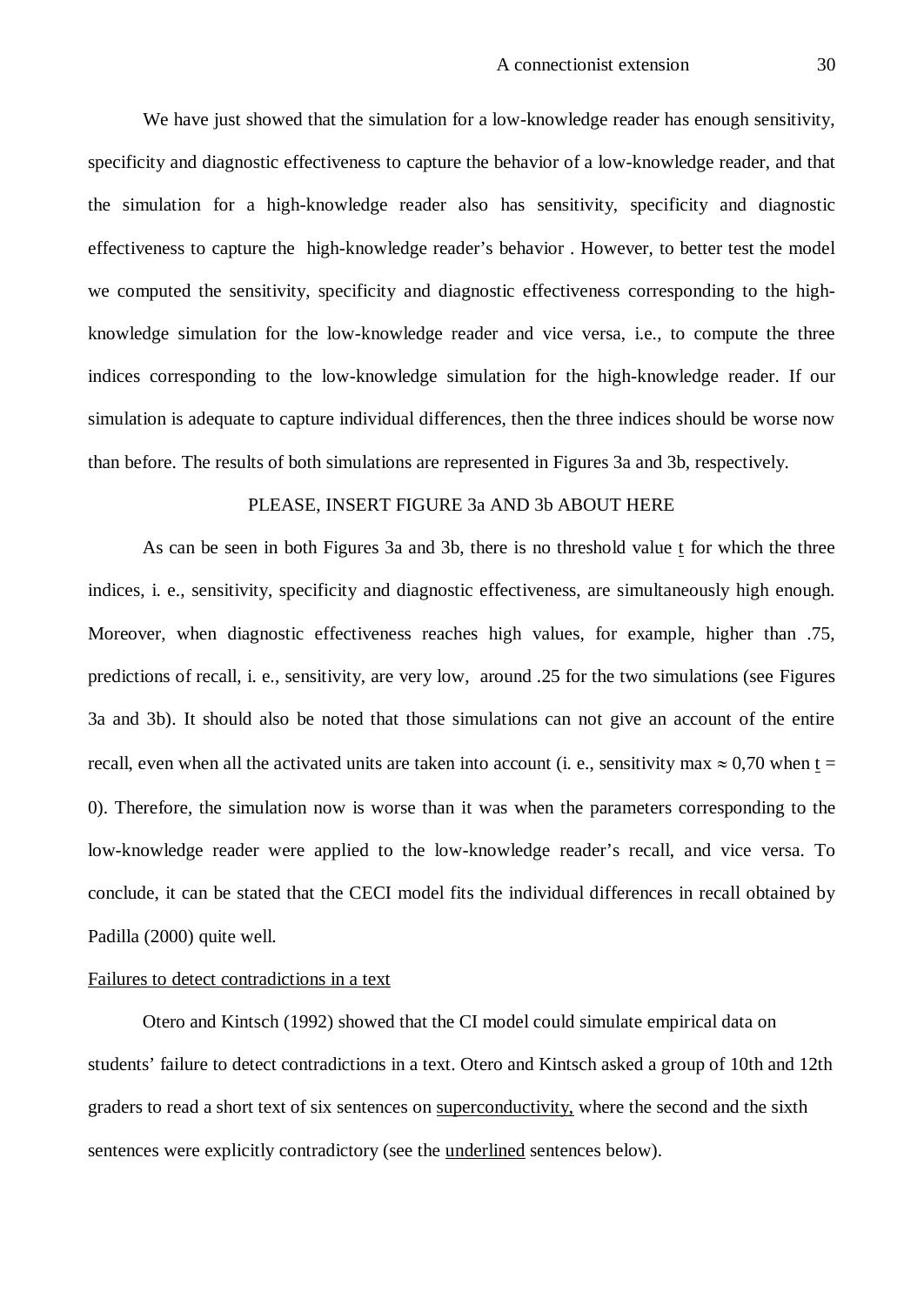Superconductivity is the disappearance of resistance to the flow of electric current. Until now it has only been obtained by cooling certain materials to low temperatures near absolute zero. That made its technical applications very difficult. Many laboratories are now trying to produce superconducting alloys. Many materials with this property, with immediate technical applicability, have recently been discovered. Until now superconductivity has been achieved by considerably increasing the temperature of certain materials.

The readers were instructed to read the text and indicate any difficulty understanding it, though they were not told about the contradiction between the two sentences. Then, the students wrote everything they could recall from the text. Otero and Kintsch found that only 40.3% of participants were able to detect the contradiction. After analysing the recall protocols, Otero and Kintsch classified the non-detectors students into different groups; the ones relevant for our purposes are the following two:

Type II: Participants that recalled that superconductivity had been obtained by cooling certain materials, but not the contradictory idea.

Type IV: Participants that recalled that superconductivity had been obtained by increasing the temperature of certain materials, but not the contradictory idea.

Then, Otero and Kintsch simulated empirical data of normal readers (detectors) and superficial readers (non-detectors of Types II and IV) with the CI model. According to the model, the contradiction is detected only when, in the last cycle, the two contradictory propositions,  $(UNITI LNOWLEDY \setminus OBTAIN$  (supercon, cool (material, temperature)) from cycle 2 and UNTILNOW OBTAIN (supercon, increase (material, temperature)) from cycle 6, are simultaneously processed, and they both reach a non-null activation. Otherwise, the detection is not possible.

To simulate the reader's recall, Otero and Kintsch adjusted some parameters in the CI model. First, the authors identified important propositions, i. e., the macropropositions, and they hypothesized that macropropropositions should be processed differently than the rest. Then, all link strengths were set to 1 in matrix W, except for the self-strength of macropropositions, which was set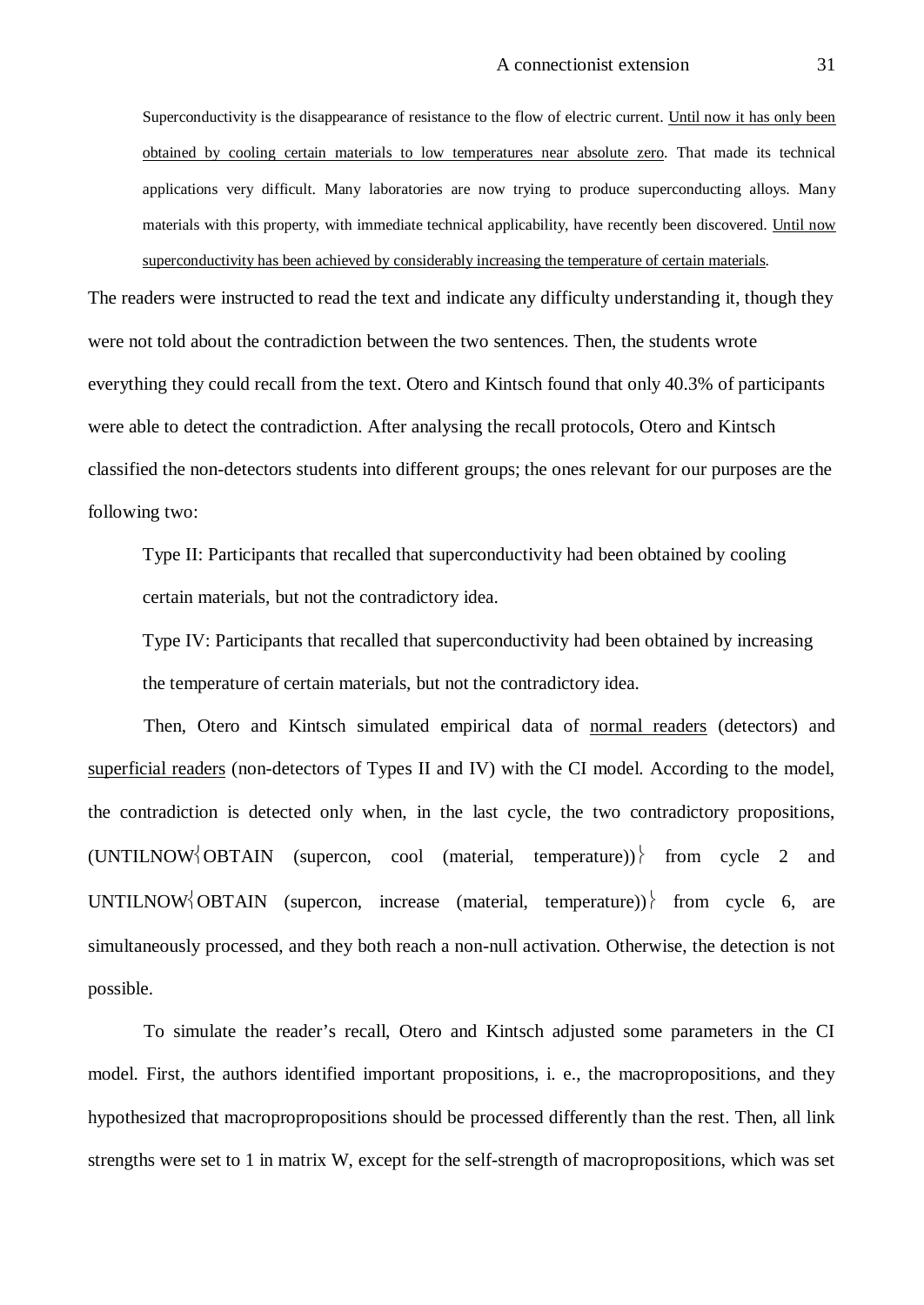to 2 for detectors and 10 for non-detectors. It should be noted that neither the selection of a proposition as a macroproposition, nor the strength value for a link, derive directly from the CI model.

The CECI model assumes that the activation of the propositional network in a cycle depends on the text input. Accordingly, we simulated the differences between normal (detector) and superficial (non-detector) readers with the CECI model, by varying the exposition of the propositional network to the text, i.e., by varying the number of iterations in a cycle. It should be noted that for CECI, similarly to most connectionist models, the number of iterations has psychological meaning as the number of iterations is closely related to the time the system is exposed to the environment, which causes learning. Thus, the longer the system is exposed to the environment, the more learning is produced, though this relationship is not linear. Consequently, using the number of iterations to simulate the differences between detectors and non-detectors sounds logical for CECI, though it makes no sense for the CI model, as it does not incorporate this connectionist feature. In fact, a major goal of CECI is to incorporate some of the features of the usual connectionist models to the CI model.

We assumed that the number of iterations in the model is tightly related to reading times, as the more times the network iterates, the longer the system is exposed to the text. On the other hand, increased reading have empirically been found to be associated with the detection of inconsistencies in a text. For example, Albrecht and O'Brien (1993) and Poynor and Norris (2003) have found that readers show longer reading times when reading sentences inconsistent with a portion of a text previously read than when reading consistent sentences. Moreover, Long and Chong (2001, Experiment 1) found that good comprehenders read inconsistent sentences more slowly than consistent ones, whereas this difference was not apparent in the case of poor comprehenders. Therefore, we could assume that the poor readers' (i.e., non-detector) behavior could be simulated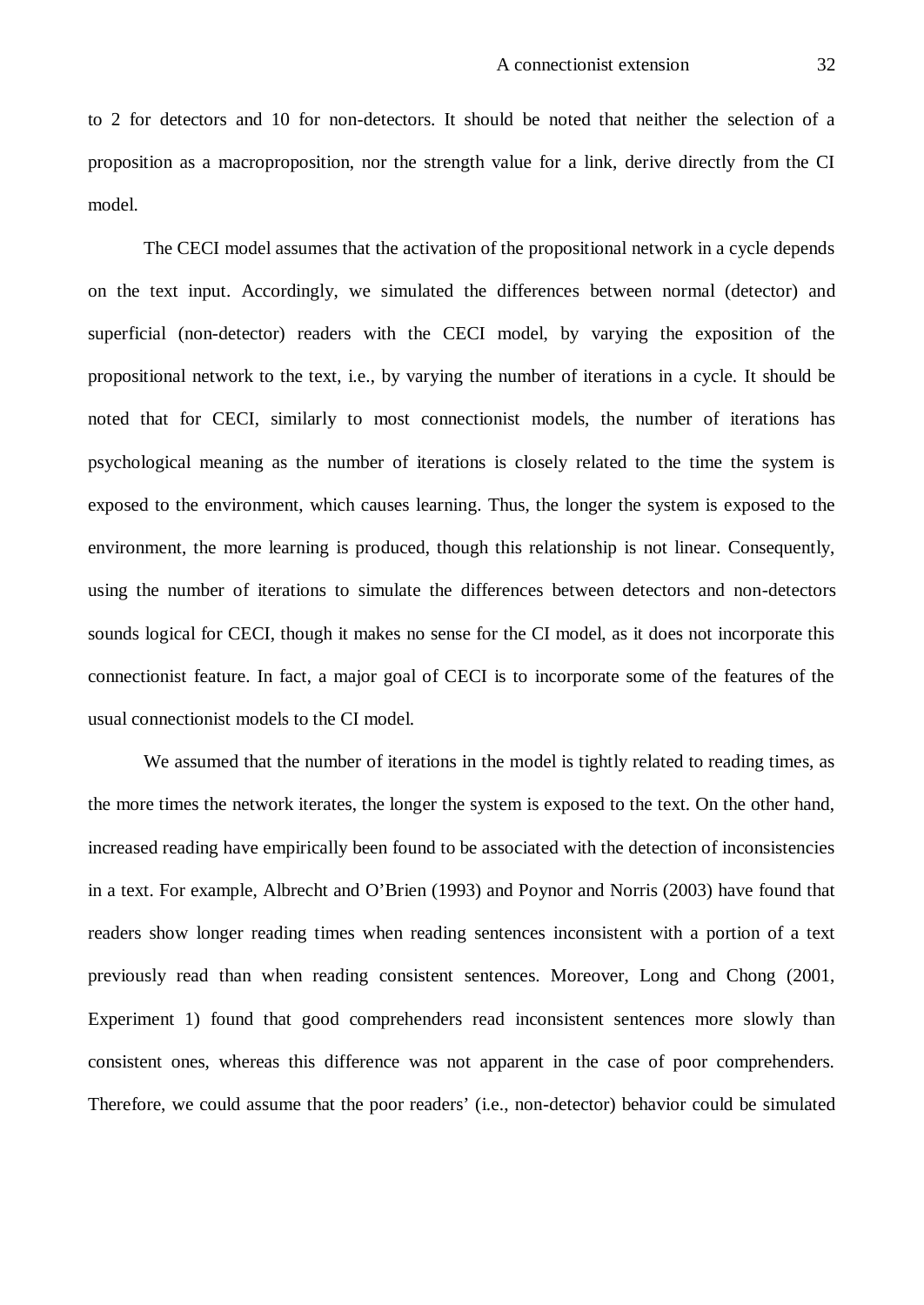by allowing the propositional network to iterate fewer times, i.e., exposing it to the environment for a shorter time, than the propositional network of good readers (i. e., detectors).

Consequently, for normal readers, the network was allowed to iterate until the change of activation was smaller than 0.001. This simulates a reader who processes the text carefully and stores all the links among propositions in their LTM, which allows them to recover all the textual information after receiving any fragment of the text. To simulate the processing of superficial readers, the network was exposed to less textual input by stopping iterations when the change of activation was smaller than 0.05 . Thus, the links among propositions are not so high as to allow recovery of all the information from the text after receiving any fragment. Therefore, the key difference between normal and superficial readers is the depth of processing in terms of the iterations needed to establish all the links among the propositions in every cycle.

It should be noted that in the CECI model, any proposition already processed in a cycle can be re-activated during processing. Thus, it is possible that, when the reader processes the sixth sentence, some propositions from the second sentence are re-activated because they share some arguments. This possibility should be greater for normal readers than for superficial readers, as they processed the text more. It should also be noted that neither prior knowledge propositions nor inference propositions were included in our simulation.

The parameters were adjusted to the following values:

<u>E</u> = 0.50; <u>D</u> = 0.25; <u> $\alpha$ </u> = 0.004;  $\gamma$  = 0.002; <u>n</u> = 0.002;  $\phi$  = 0.05;  $p_c(0)$  = -0.6;  $w_{i,\alpha}$  (0)= 0.2;  $w_{i,\alpha,\text{max}}$ = 1. The weakening of the internal weights was established at 75% of the value of the last increment and the decline of external weights was 50% of the last increment.

According to the CECI model, the processing of a normal reader is simulated by allowing the network to iterate until the change of activation is smaller than 0.001. This makes the external weights of connections between the text and the propositions reach the maximum value, and it also makes the internal weights between pairs of propositions adequate to reactivate the pattern of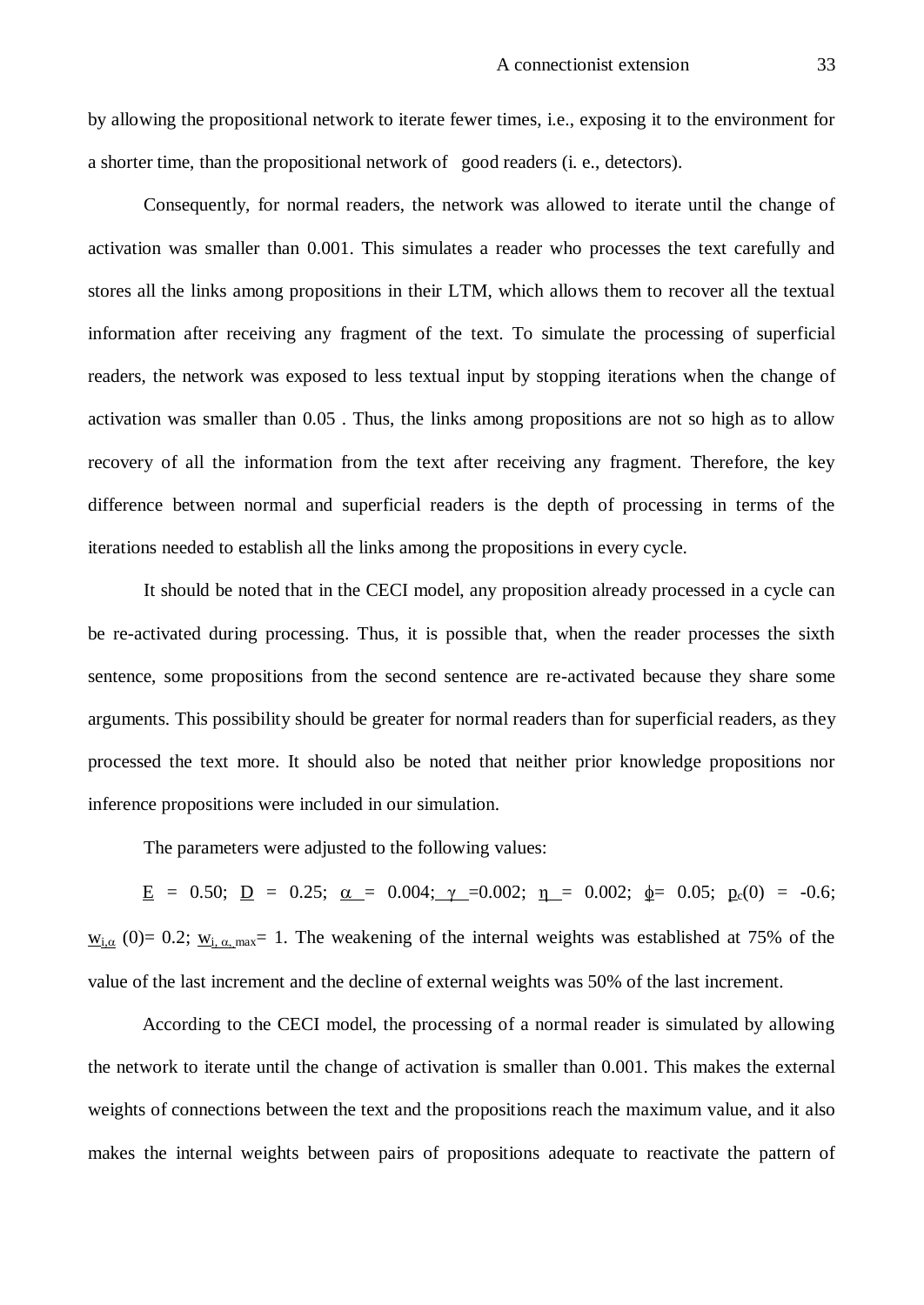connections among the propositions stored during processing. When cycle 6 begins, proposition P64: UNTIL-NOW OBTAIN (superconductivity, increase (material, temperature)) from cycle 6 reactivates proposition P29: UNTIL-NOW OBTAIN (superconductivity, cool (material, temperature)) from cycle 2 as they overlap in many arguments. At the beginning, proposition P29 had higher activation than proposition P64 (see Figure 4) since it had already been processed, and thus, its external weights were very high. However, after about 800 iterations, proposition P64 increases its activation because of the increase in connections between the proposition and the text, until it reaches a similar level of activation as proposition P29. Then, the contradiction is detected.

# PLEASE, INSERT FIGURE 4 ABOUT HERE

If the network iterates less than 800 times in cycle 6, which means that sentence 6 is processed superficially, proposition P29 inhibits proposition P64. Therefore, the contradiction is not detected, and the reader will recall proposition P29 but not P64. This simulates non-detector Type II according to Otero and Kintsch's classification.

A non-detector Type IV would be a reader who processes the whole text superficially. According to the CECI model, the networks in every cycle stop iterating when the change of activation is smaller than 0.05, which makes main propositions reach very low activation values, about 0.20. This makes the reactivation of proposition P29 from cycle 2 when cycle 6 begins very low, and it decreases after a few iterations; whereas activation of proposition P64 rises (see Figure 5). Thus, proposition P64 inhibits proposition P29. Therefore, the contradiction is not detected, and in this case the reader would recall proposition P64 but not P29. This simulates a non-detector Type IV.

### PLEASE, INSERT FIGURE 5 ABOUT HERE

It should be noted that the way superficiality is simulated is similar for detectors type II and type IV : in both cases the key element is that the superficial readers' behavior is simulated by allowing the system to iterate fewer times than in the simulation of detectors. In summary, the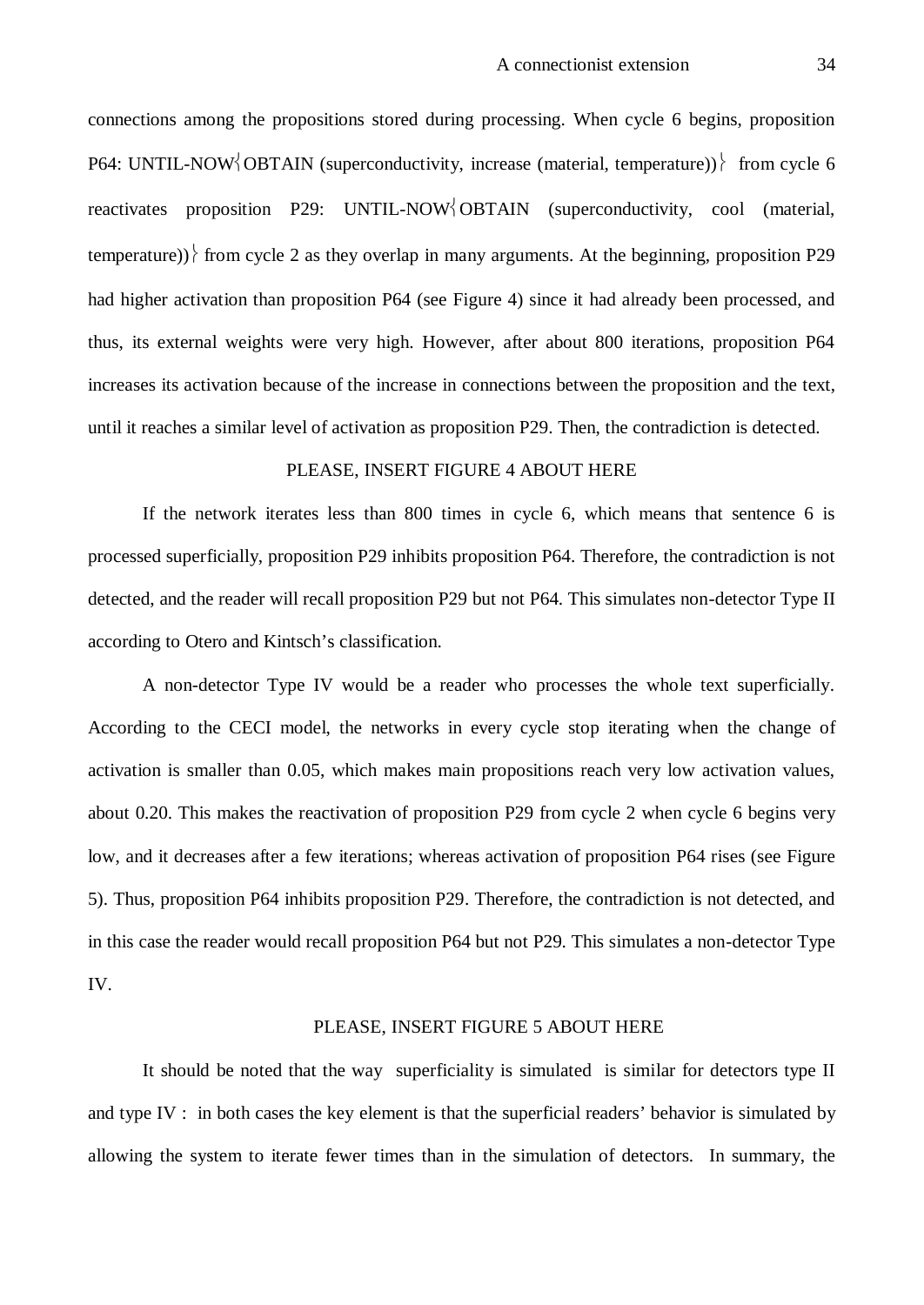CECI model simulates the differences between detectors and non-detectors (i.e., normal and superficial readers) in terms of the time the system is exposed to the environment (text); i.e., the number of iterations needed to establish all the links among propositions in every cycle, assuming that the differences in the number of iterations when modelling text processing simulate the differences in reading times in empirical studies.

Apart from studies on the detection of inconsistencies in a text (Albrecht & O'Brien, 1993; Poynor & Norris, 2003; Long & Chong, 2001), reading times have also been found to be related to deep processing in other domains, including text recall (Coté, Goldman, & Saul, 1998, Experiment 2), answering questions to on a text (Vidal-Abarca, Martínez, Gilabert & Sellés, 2005), and strategic text processing (Magliano, Trabasso & Graesser, 1999). Therefore, modelling differences between detectors and non-detectors through the number of iterations when processing the text is consistent with empirical studies which show that reading times decrease when processing demands increase, and that good comprehenders are more sensitive to those demands than poor comprehenders.

Apart from simulating the processing of normal and superficial readers, the CECI model can also predict detectors' recall better than the CI model. As explained in the first section of this paper, the values in the main diagonal of matrix M obtained with the CI model are related to the probability of recall of each proposition. According to Otero and Kintsch (1992), the CI model underpredicted the recall of the two contradictory sentences, S2 and S6, but it overpredicted the recall of S3, S4 and S5 (see Figure 6). However, the predictions of the CECI model fit the empirical data of recall better, as explained below.

# PLEASE, INSERT FIGURE 6 ABOUT HERE

To simulate CECI predictions for recall, we followed a procedure similar to that in the previous section. After simulation, the network was re-activated by activating the word superconductivity. It spread its activation throughout the network, activating all the propositions. It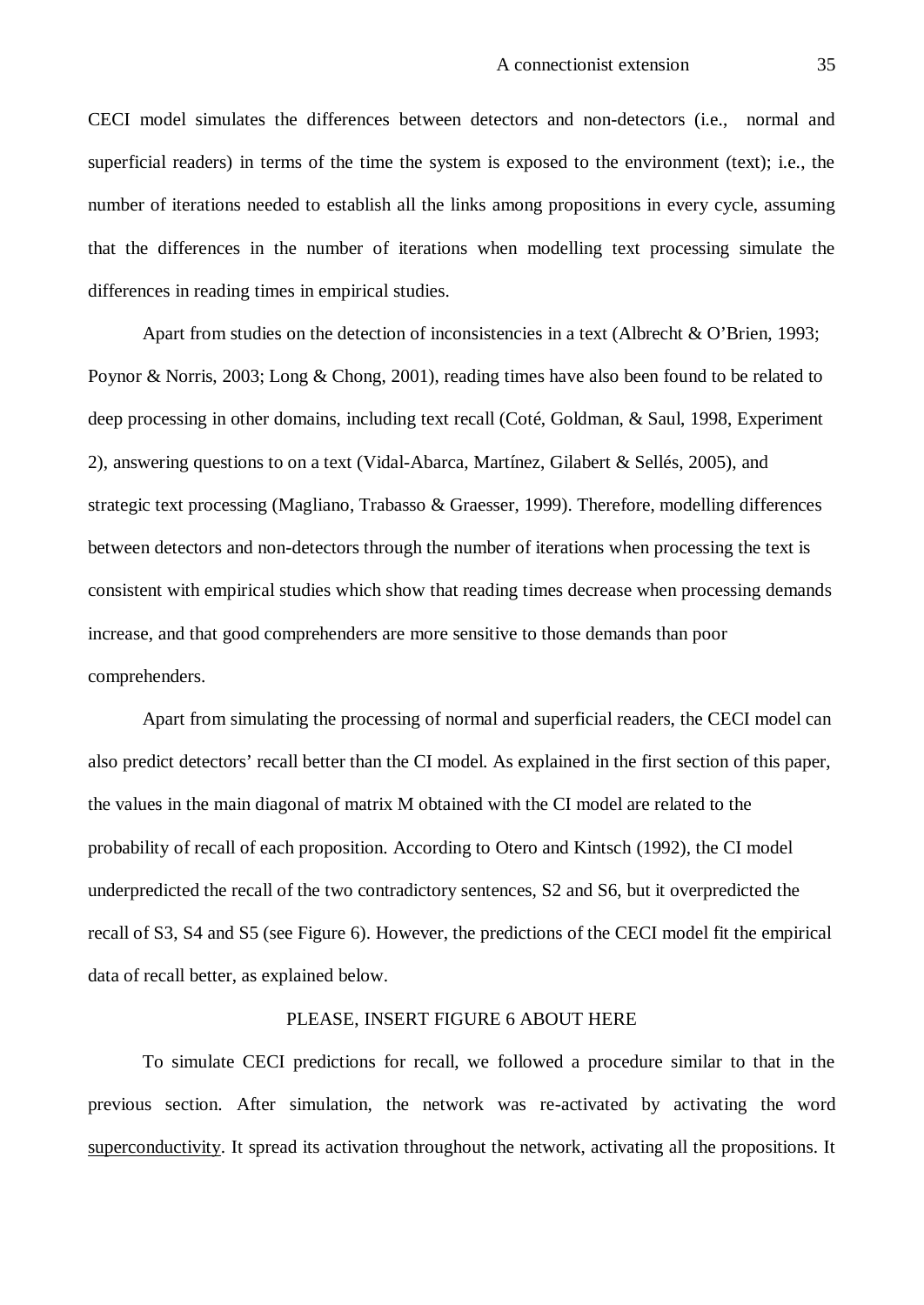was assumed that the most activated propositions would be those that the students would include in their recall protocols. The final activation levels for the main propositions in each sentence were as follows <sup>2</sup> : S1: 0.50; S2: 0.56; S3: 0.17; S4: 0.12; S5: 0.14; S6: 0.39.

To test CECI prediction against the empirical data, we established a threshold value t, above which a proposition would be included in the recall protocol, as we did in the previous section. We could assume that value t was normally distributed. According to this, the area within the Gaussian curve, abscissa axis and tj represented the percentage of population with a t value lower than tj. Therefore, these people could recall the propositions with an activation value higher than tj. For one proposition with activation value a, the percentage of the population who could recall this proposition corresponded to the area in the t-distribution for t values lower than a (i.e., the activation was higher than the threshold). Accordingly, we could calculate the percentage of the population who could recall the main propositions of each sentence. As Figure 6 shows, a good fit to Otero and Kintsch's data was obtained with a normal distribution of t with mean value equal to 0.35 and standard deviation of 0.3. A similar procedure could be implemented to simulate nondetectors' performance.

### Conclusions

In this paper, we have presented a model that extends the connectionist features of Kintsch's CI model (1988, 1998):the Connectionist Extension of the CI (CECI) model. One important innovation of the CECI model is that it simulates the process of learning from text. The model incorporates a connectionist algorithm to simulate the process of learning, i.e., the change in the connection weights between the nodes (propositions) in the network. The algorithm establishes a simple mechanism to simulate the process by which the connection values between propositions are created and changed during text processing. It is an important innovation because in the CI model the connections are established a priori by researchers and they do not change during processing. Furthermore, the CECI model simulates the processing of contradictory or mutually inhibiting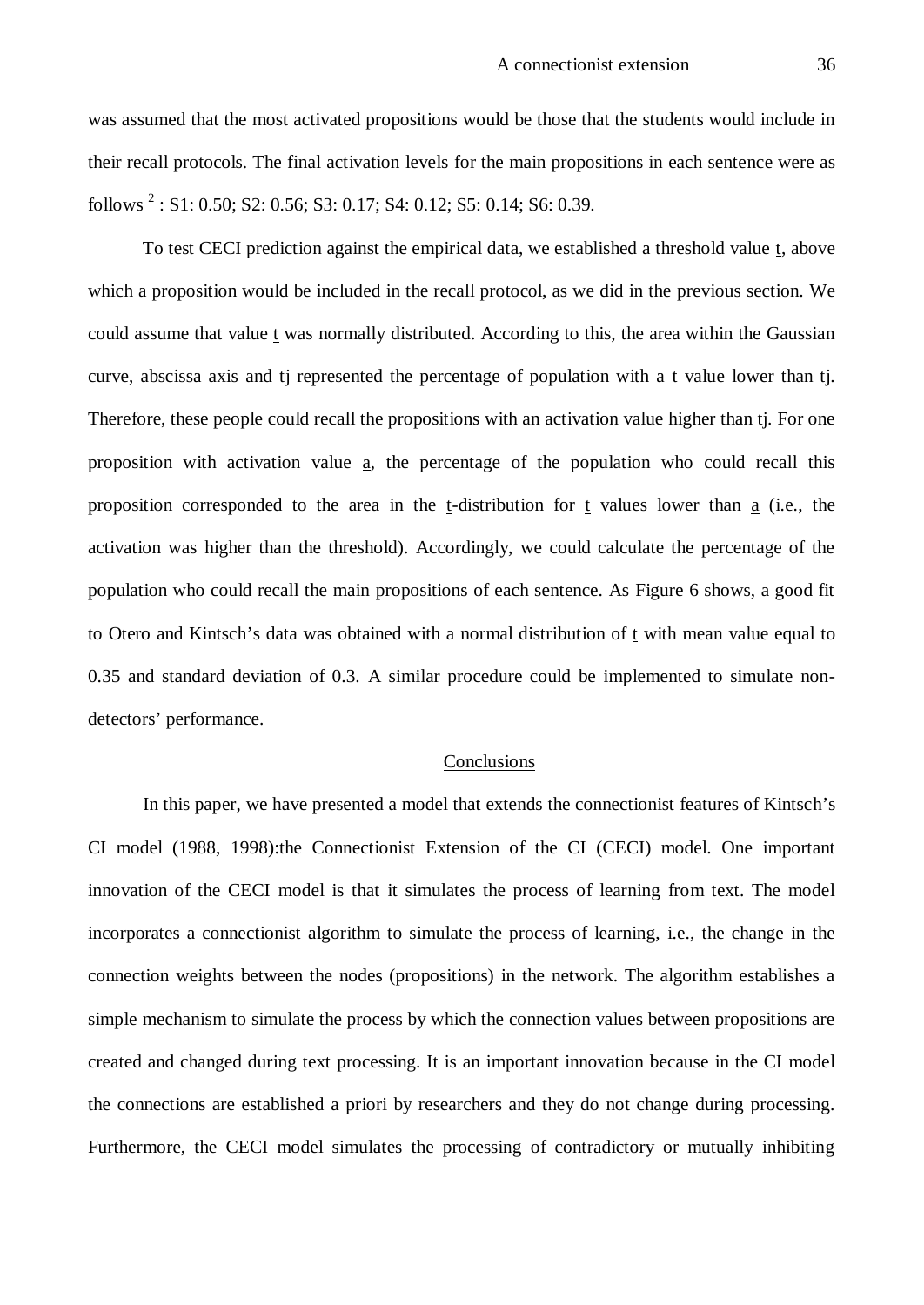propositions more satisfactorily than the CI model, due to the asymmetry resulting from the processing. By means of this, the reader discards one of the contradictory propositions and accepts the other one. The CECI model also simulates the process of storing and retrieving information from long-term memory in a different way than the CI model. The CI model considers two matrices with different weights, one of them playing a part in the processing of each cycle, and the other one simulating the storage of relationships among propositions in long term memory. However, for the CECI model, the same matrix is used to simulate both the processing of the text and the storage of the links among propositions in long term memory.

The second innovation of the CECI model is that it takes into account two of the individual differences readers may bring to their reading. Only two are considered here, although others could be incorporated easily. First, apart from the background knowledge propositions incorporated into the network for the simulation, an unknown part of that background knowledge is also activated during processing, which also influences the network. This unknown component depends on the specific background knowledge of each reader and as such, it is a source of individual differences. The CECI model incorporates a parameter to simulate the influence of the activation of the unknown part of the reader's background knowledge on actual processing. Second, readers differ in their ability to make inferences, which is essential for learning from a text. The CECI model incorporates a parameter to adjust the simulation to individual differences in making simple logical inferences such as modus ponens or modus tollens. These two free parameters are adjusted a posteriori. The range of their values has not been established yet, although a statistical study, which will investigate their distributions in the population, has been planned.

The third innovation of the CECI model is that it simulates the processing of superficial and normal readers in terms of differences in reading times by varying the number of iterations allowed in every cycle during the integration process. This parameter corresponds to the time the network is exposed to the environment (the text). A short exposition produces poor learning of the internal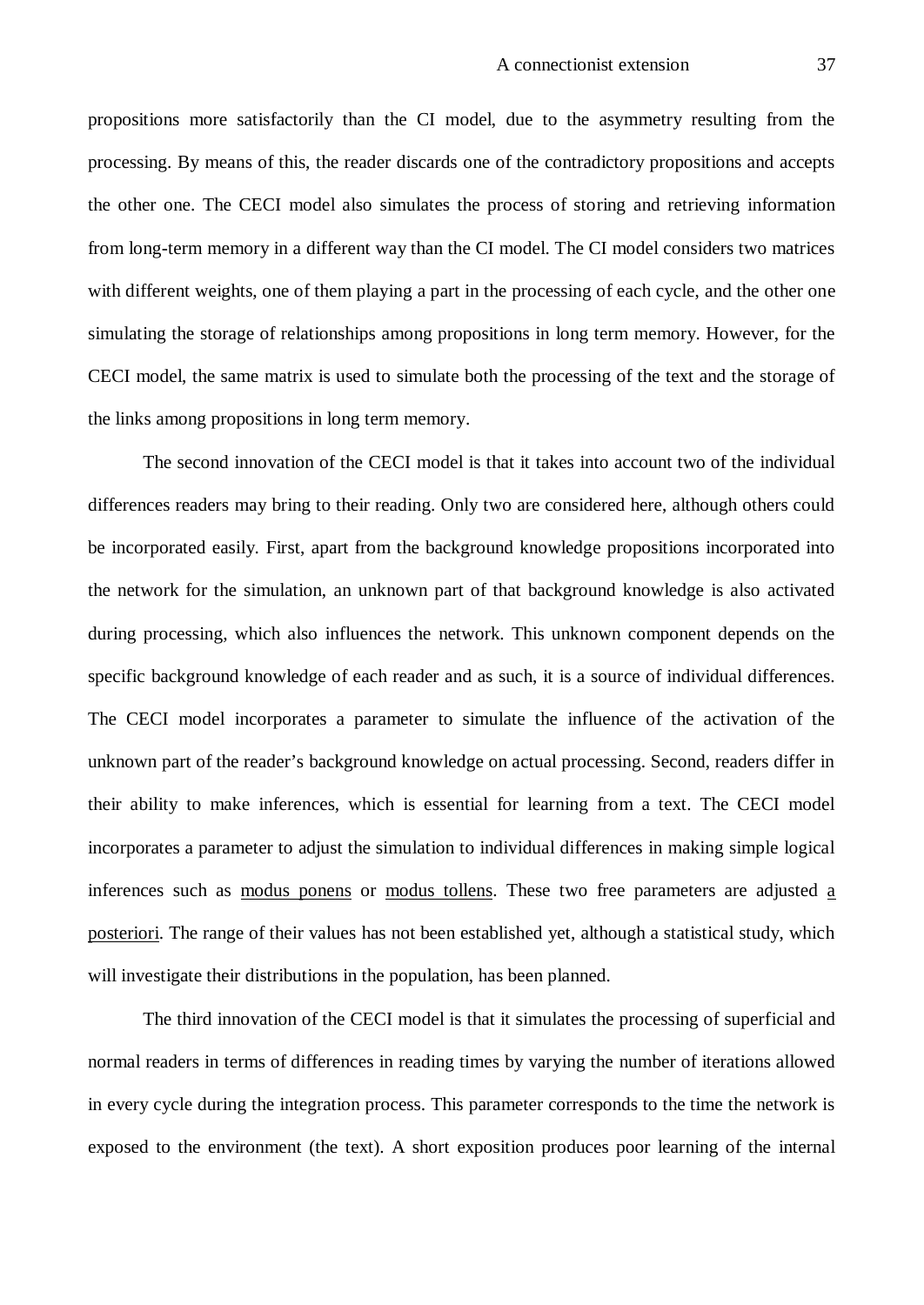weights between propositions, whereas an exposition that is long enough produces good learning; that is, the complete pattern of connections stored during processing may be wholly reactivated. This allows the model to simulate empirical results on text comprehension.

The comparison between the results of the simulation and the empirical results obtained with two participants in an empirical study is promising. Two students who differed in their previous background knowledge read and studied scientific texts and were then tested on inferences and recall. By establishing the appropriate threshold value for the propositions to be recovered from the network, the diagnostic effectiveness of the CECI model, i.e., the capacity to identify both recalled and non-recalled propositions, was above 0.90 for both participants. Moreover, most of the propositions actually recalled by both students reached the highest activation level in the simulation. We could also simulate the detection of contradictory sentences in a text, a phenomenon already simulated with the CI model (Otero and Kintsch, 1992). The CECI model not only simulates the pattern of empirical results found by Otero and Kintsch with normal and superficial readers, but it also fits results on recall better than the CI model.

Other researchers have also constructed connectionist implementations grounded on the psychological bases of Kintsch's CI model. A relevant example is van den Broek and his colleagues' Landscape Model (van den Broek, Risden, Fletcher, & Thurlow, 1996; van den Broek, Young, Tzeng, & Linderholm, 1999), where the processing units are concepts and propositions. The mathematical implementation of the activation and deactivation rule of each concept, cycle after cycle, is especially relevant in this model. If we consider how each concept is activated from process cycle to process cycle, we obtain a general picture of the relative importance of each piece of information in any given moment and we can make reasonable hypotheses about the reader's recall. Important aspects of this model, such as the dependency of subsequent activation on previous values and on existing connections, or the directionality of the connections (asymmetry), are shared by the CECI model. Another feature of the Landscape model, such as a rule for the gradual decrease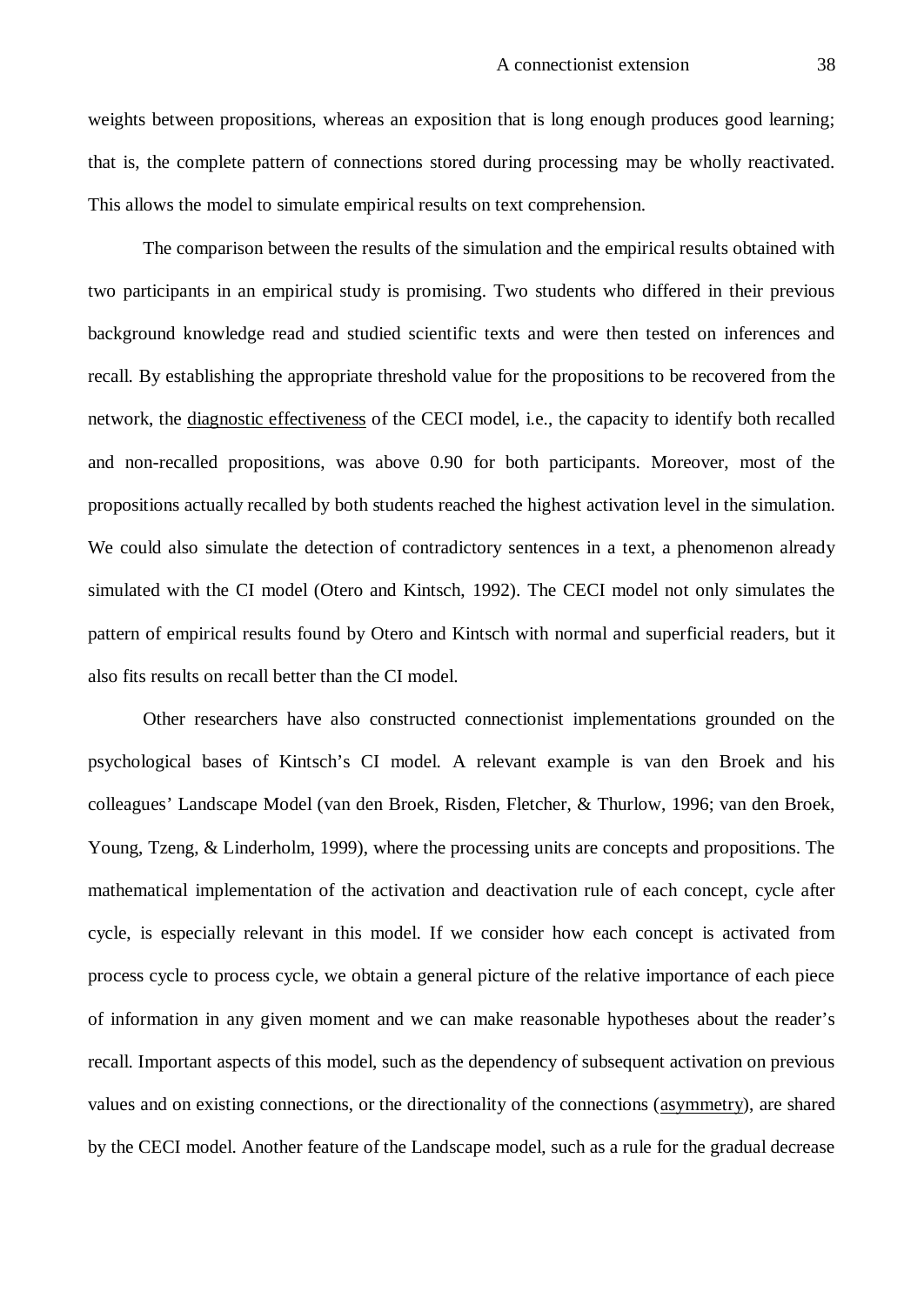of activation through the processing cycles, could be incorporated into the CECI model without major structural changes. This would reproduce the simulation in a similar way to the Landscape Model, but would use propositions instead of concepts. Other components of the Landscape Model, such as the limited pool of activation, or auto-connections, are not present in the CECI model.

Some features of the CECI model need further investigation. tone concerns one of the main goals of the model, that is, to deal with individual differences in text processing. For instance, the CECI model is very sensitive to small changes in the parameters of the model. For certain ranges, small changes in the values produce significant differences in the results, which is a common feature of many non-linear systems. Another feature related to individual differences is the distribution of the values of parameters in the general population. It is necessary to know the distribution of some parameters (e.g., the ability to make logical inferences) to simulate a wide range of phenomena.

Another area for further investigation is that the CECI model does not incorporate a procedure to simulate the reader's recall. That simulation involves a complex process which is strongly influenced by the piece of information used as stimulus to reactivate the network. Another feature that needs to be investigated is how the textual input activates propositions. CECI's general mechanism is extremely simple in psychological terms, but it is obvious that among textual words and propositions there are complex processes mediated by grammar, among other elements.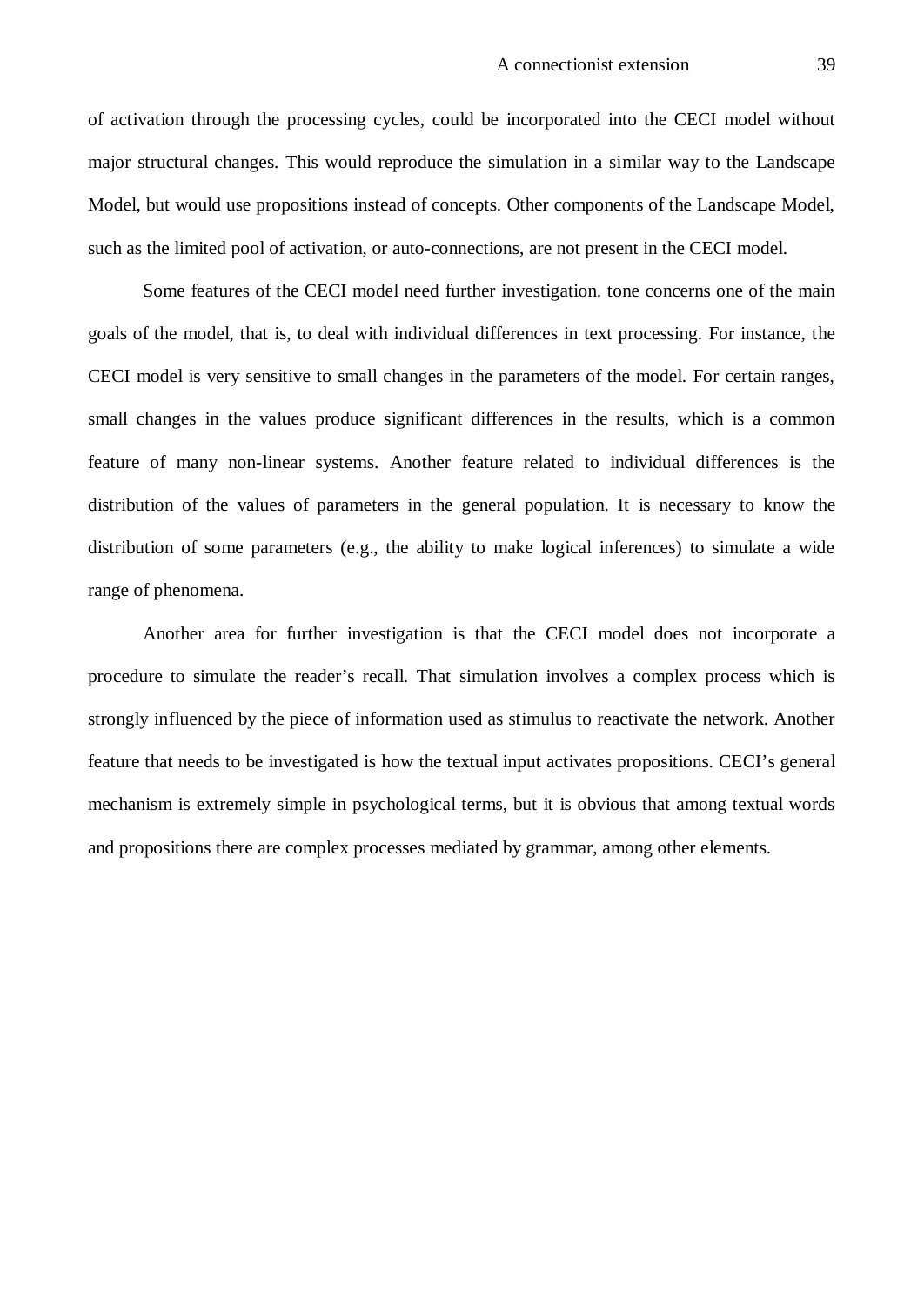#### References

Albrecht, J. E., & O'Brien, E. J. (1993). Updating a mental model: Maintaining both local and global coherence. Journal of Experimental Psychology: Learning, Memory and Cognition, 19(5), 1061-1070.

Bovair, S., & Kieras, D. E. (1985). A Guide to Propositional Analysis for Research on Technical Prose. In B. K. Britton and J. B. Black (Eds.), Understanding Expository Text, pp. 315- 362. Hillsdale, NJ: Lawrence Erlbaum Associates.

Britton, B. K., & Graesser, A. C. (1996). Models of Understanding Text. Mahwah, NJ: Lawrence Erlbaum Associates.

Coté, N., Goldman, S. R., & Saul, E. U. (1998). Students making sense of informational text: Relations between processing and representation. Discourse Processes, 25(1), 1-53.

Grossberg, S. (1980). How does a Brain Build a Cognitive Code? Psychological Review 87; 1-51.

Guha, A. & Rossi, J. P. 2001. Convergence of the Integration Dynamics of the Construction. Integration Model. Journal of Mathematical Psychology 45, 355-369.

Kintsch W. & van Dijk, T. A. (1978). Towards a Model of Text Comprehension and Production. Psychological Review 85, 363-394.

Kintsch, W. & Welsch, D. (1991). The Construction-Integration Model: A Framework for Studying Memory for Text. In W.E. Hockley & S. Lewandowsky (eds): Relating Theory and Data: essays on human memory in honor to Bennet B. Murdock. Hillsdale, NJ: Lawrence Erlbaum; pp 367-385.

Kintsch, W. (1988). The Use of Knowledge in Discourse Processing: A Construction-Integration Model. Psychological Review 95, 163-182.

Kintsch, W; Welsch, D; Schmalhofer, F; & Zimny, S. (1990). Sentence Memory: A Theoretical Analysis. Journal of Memory and Language 29, 133-159.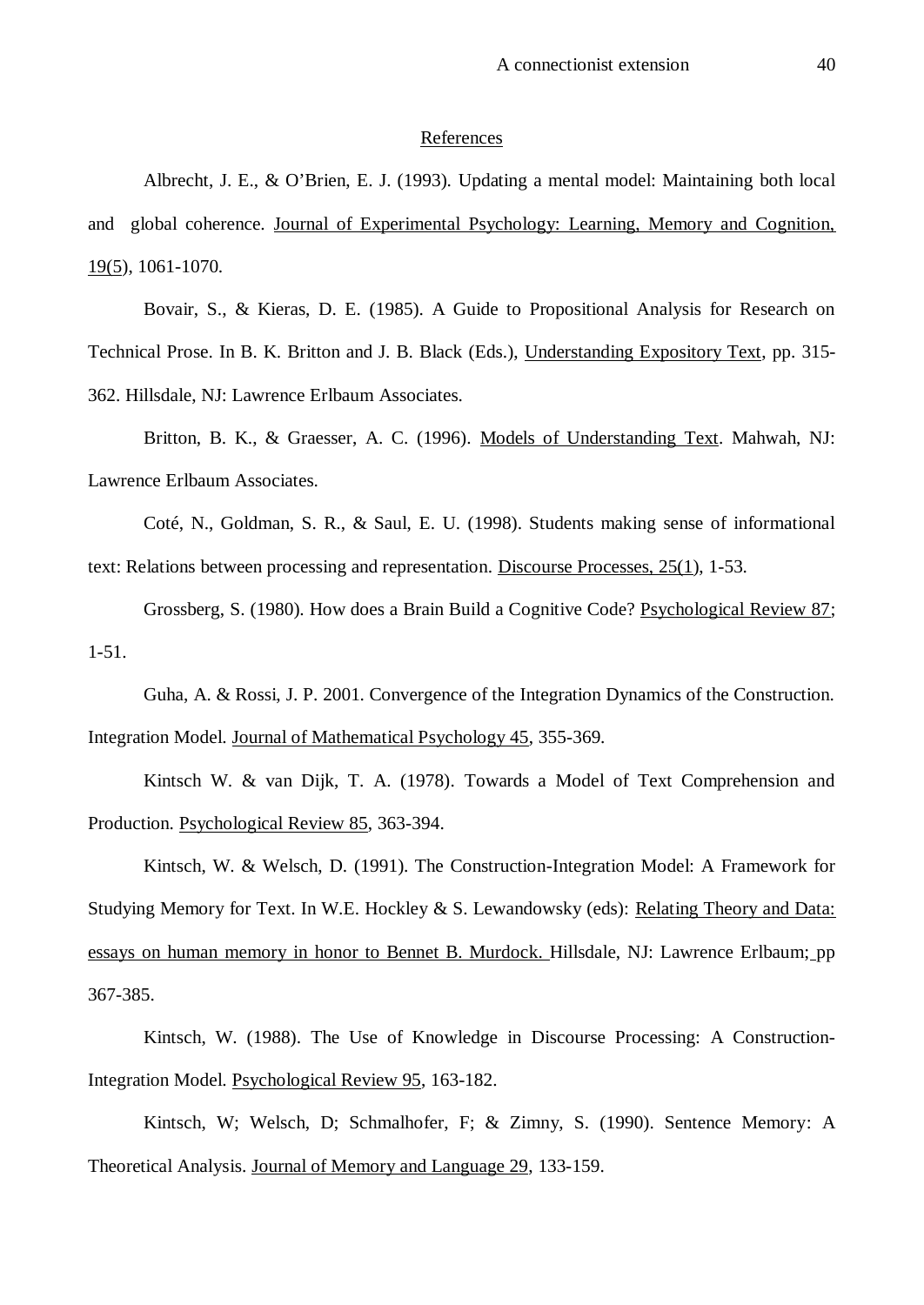Kintsch,. W. (1998). Comprehension. A Paradigm for Cognition. Cambridge , UK: Cambridge University Press.

Long, D. L., & Chong, J. L. (2001). Comprehension skill and global coherencde: A paradoxical picture of poor comprehender's ability. Journal of Experimental Psychology: Learning, Memory and Cognition, 27(6), 1424-1429.

Magliano, J.P., Trabasso, T. & Graesser, A. C. (1999). Strategic Processing during comprehension. Journal of Educational Psychology, 91(4), 615-629.

McClelland, J.L., & Rumelhart, D.E. (1985). Distributed Memory and the Representation of General and Specific Information. Journal od Experimental Psychology: General 114, 159-188.

McClelland, J.L., Rumelhart, D.E. & the PDP Research Group. (1986). Parallel Distributed Processing: Vol I: Foundations. Cambridge, MA: MIT Press.

McClelland, J.L., Rumelhart, D.E. & the PDP Research Group. (1986). Parallel Distributed

Processing: Vol II: Psychological and Biological Nodels. Cambridge, MA: MIT Press.

Otero, J. & Kintsch, W. 1992. Failures to Detect Contradictions in a Text: what readers believe versus what they read. Psychological Review 3 (4); 229-235.

Padilla, O. M. (2000). Conceptual Change in Heat and Temperature by Reading Text: a

Connectionist Model. Unpublished doctoral dissertation,. University of Valencia, Spain.

Poynor, D. V., & Morris, R. K. (2003). Inferred goals in narratives: evidence from selfpaced reading, recall and eye movements. Journal of Experimental Psychology: Learning, Memory and Cognition, 29(1), 3-9.

Read, S. J. & Miller, L. C. (1998). Connectionist Models of Social Reasoning and Social Behavior. Mahwah, NJ: Lawrence Erlbaum Associates.

Rodenhausen, H. (1992). Mathematical Aspects of Kintsch's Model of Discourse Comprehension. Psychological Review 99, 547-549.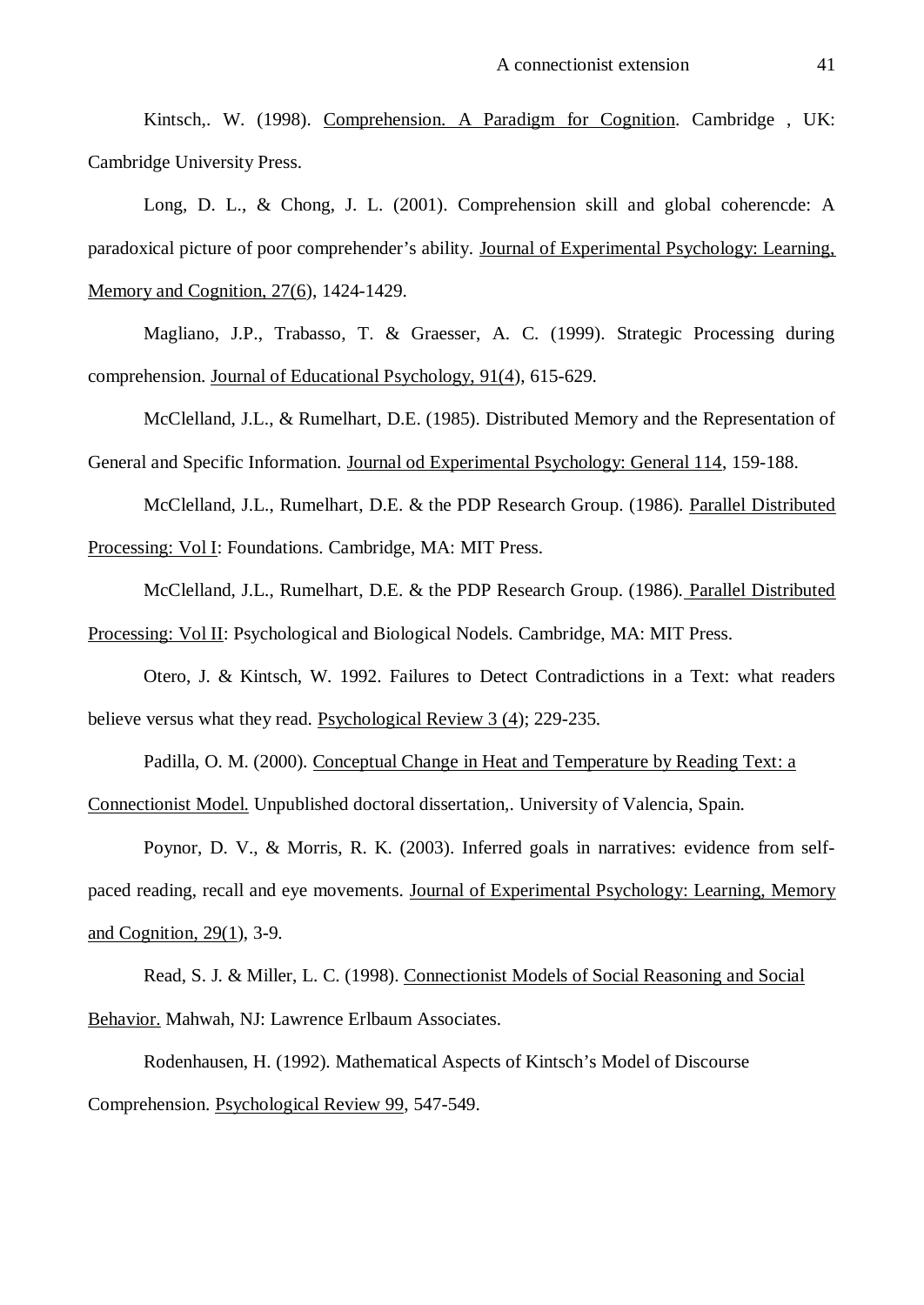Rumelhart, D.E. & Zipser, D. 1986. Feature Discovery by Competitive Learning. In D.E.

Rumelhart, J.L. McClelland & the PDP research group. PDP Explorations in the Microstructure of

Cognition. Vol I: Foundations, pp 151-193. Cambridge, MA: MIT Press..

Schmalhofer, F; McDaniel, M.A; & Keefe, D. (2002). A Unified Model for Predictive and Bridging Inferences. Discourse Processes 33 (2), 132.

Singer, M; & Kintsch, W. (2001). Text Retrieval: A Theoretical Exploration. Discourse Processes 31 (1), 27-59.

Van den Broek, P; Risden, K.; Fletcher, C.R. & Thurlow, R. (1996). A "Landscape" View of Reading: Fluctuating Patterns of Activation and the Construction of a Stable Meaning. In B.K. Britton and A.C. Graesser, (Eds), Models of Understanding Text, pp 165-188. Mahwah, NJ: Lawrence Erlbaum Associates.

Van den Broek, P; Young, M. , Tzeng, Y. & Linderholm, T. (1999). The Landscape Model of Reading. Inferences and the Online Construction of a Memory Representation. In H. Van Oostendorp and S. R. Goldman (Eds.), The Construction of Mental Representations during Reading, pp. 71-98. Mahwah, NJ: Lawrence Erlbaum Associates.

Van Dijk, T. A., & Kintsch, W. (1983). Strategies of Discourse Comprehension. New York: Academic Press.

Van Oostendorp, H., & Goldman, S. R. (1999). The Construction of Mental Representations during Reading. Mahwah, NJ: Lawrence Erlbaum Associates.

Vidal-Abarca, E., Martínez, T., Gilabert, R., & Sellés, P. (2005). Behavioral on-line measurements to assess reading comprehension skills and strategies: From research to practice. Paper presented at the 11<sup>th</sup> Biennial Conference of the European Association for Research on Learning and Instruction, Cyprus.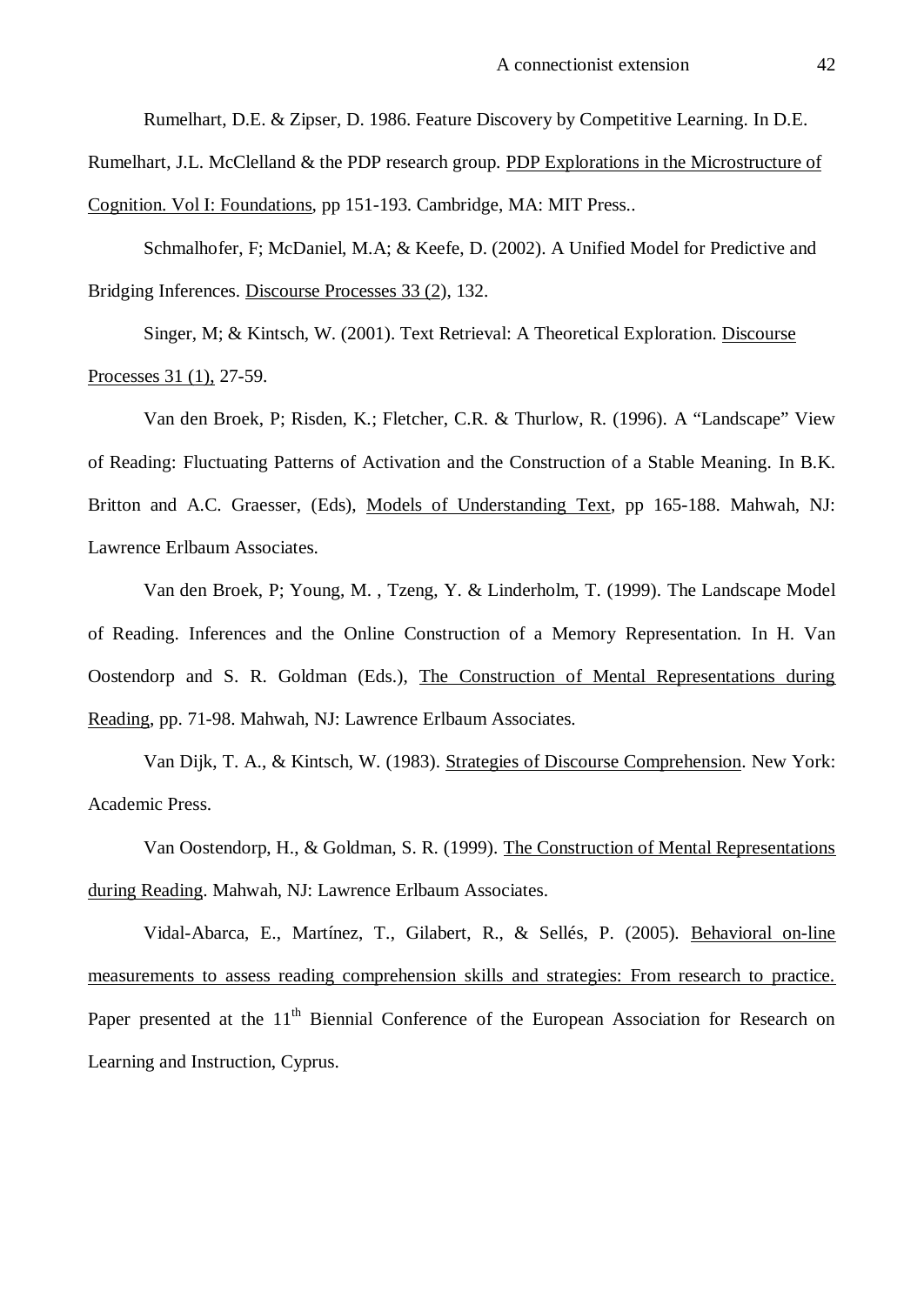# AUTHORS NOTE

We thank Walter Kintsch, two anonymous reviewers and the editor for their stimulating and helpful comments. All of them have contributed to improve the paper substantially.

Correspondence concerning this article should be addressed to Vicente Sanjosé, Department of Science Education, Escuela de Magisterio "Ausias March", Universitat de Valencia; PO Box 22045; 46071- Valencia – Spain. E-mail: Vicente.Sanjose@uv.es. A copy of the software (in QBASIC) to use CECI can be requested from this author.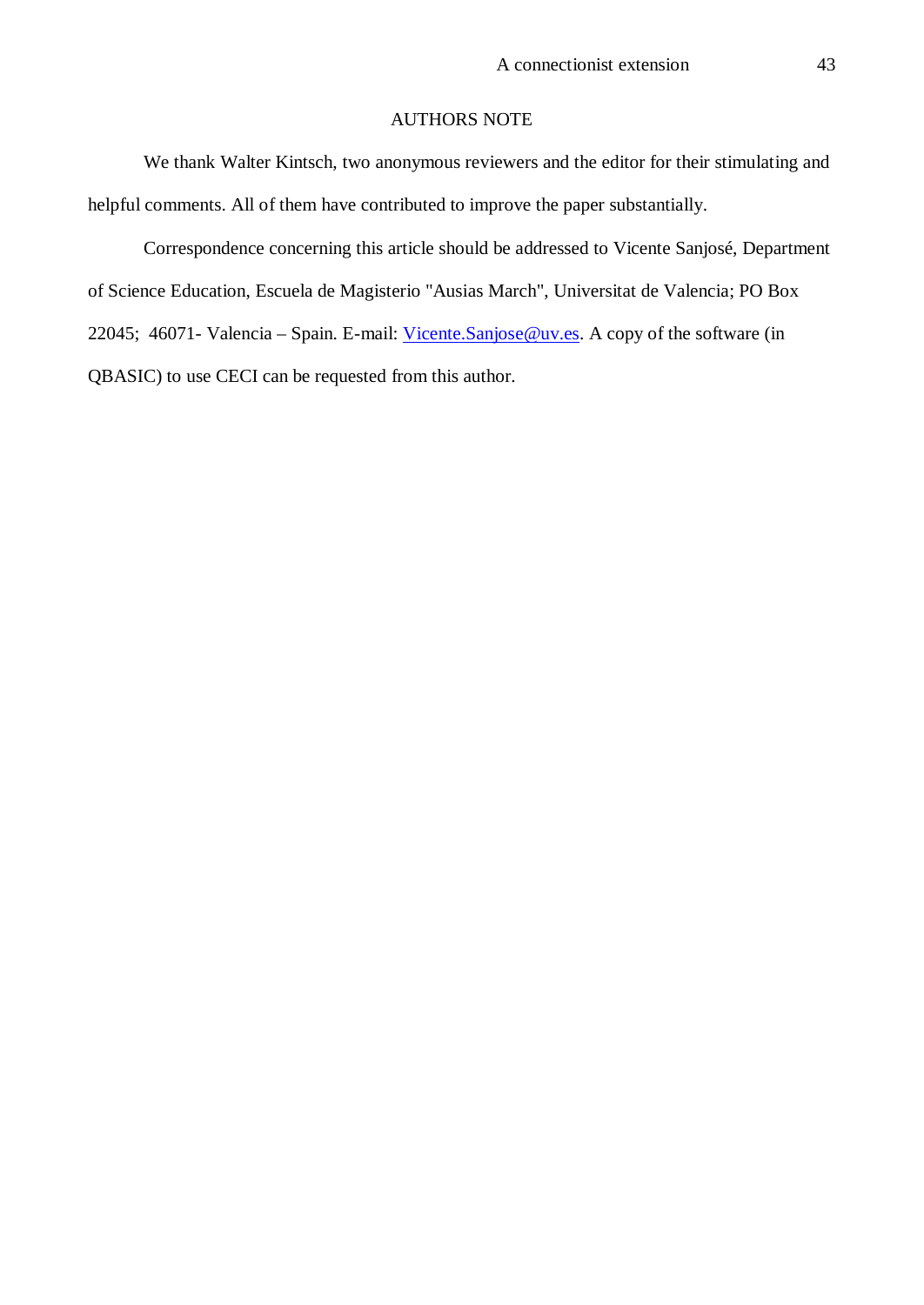# Footnotes

<sup>1</sup>Note that it is inconsistent that CI could predict the recall of a complex proposition (e.g., T5), but not of the simpler propositions embedded in it (e.g., T1 and T4). Here, the values in the main diagonal for T5 and T1 are high, which indicates a high probability of recall for the two propositions, but it is not the case for T4, which is logically inconsistent. This is a problem not just to the CI model, but also to all proposition-based models of text comprehension, such as the CECI model.

<sup>2</sup>We suppose that the readers keep special atention to the first sentence. Then the net in the first cicle stops when the change in the activations is smaller than 0.0002. For the other sentences the net stops when the change in activation is smaller than 0.001.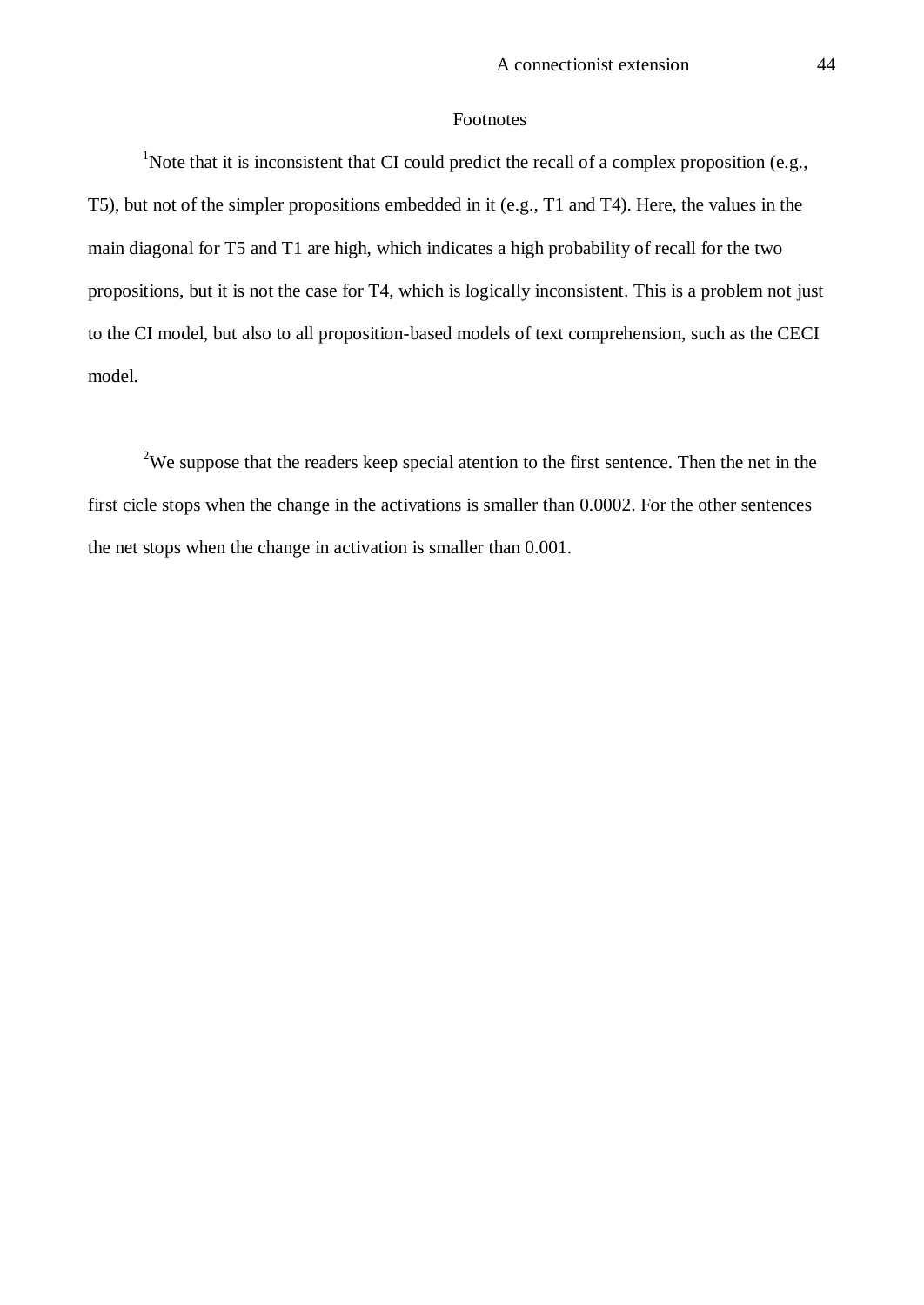Table 1. Propositions, text vector (t) and maximum possible strength of the external connection of each proposition to the words in the text  $(w_{i,\alpha,\text{max}})$  for the sentence about heat

| Cycle 1: Heat is energy transferred from one body to another because of a difference in temperature.<br>The unit of heat is the calorie |                        |                  |                |                                                                    |                  |                  |                |                  |                  |                  |                  |
|-----------------------------------------------------------------------------------------------------------------------------------------|------------------------|------------------|----------------|--------------------------------------------------------------------|------------------|------------------|----------------|------------------|------------------|------------------|------------------|
| Propositions                                                                                                                            |                        | Heat             | Energy         | Transference                                                       | Body             | Because          | Difference     | Temperature      | Unit             | Measure          | Calorie          |
|                                                                                                                                         | $\mathbf t$            | 2/12             | 1/12           | 1/12                                                               | 2/12             | 1/12             | 1/12           | 1/12             | 1/12             | 1/12             | 1/12             |
|                                                                                                                                         |                        |                  |                | $W_{i,\alpha \text{max}}$ : maximum value for the external weights |                  |                  |                |                  |                  |                  |                  |
| $T1$ : IS-A (heat, T2)                                                                                                                  | $w_{T1\alpha}$         | $\mathbf{1}$     | $\mathbf{1}$   | $\mathbf{1}$                                                       | $\mathbf{0}$     | $\overline{0}$   | $\mathbf{0}$   | $\boldsymbol{0}$ | $\boldsymbol{0}$ | $\boldsymbol{0}$ | $\mathbf{0}$     |
| T2: IN (energy,<br>transference)                                                                                                        | $w_{T2\alpha}$         | $\mathbf{0}$     | $\mathbf{1}$   | $\mathbf{1}$                                                       | $\boldsymbol{0}$ | $\mathbf{0}$     | $\overline{0}$ | $\boldsymbol{0}$ | $\overline{0}$   | $\overline{0}$   | $\overline{0}$   |
| <b>T3: BETWEEN</b><br>(transference, body1,<br>body2)                                                                                   | $WT3\alpha$            | $\boldsymbol{0}$ | $\overline{0}$ | $\mathbf{1}$                                                       | $\mathbf{1}$     | $\overline{0}$   | $\overline{0}$ | $\overline{0}$   | $\overline{0}$   | $\overline{0}$   | $\boldsymbol{0}$ |
| T4: OF (difference,<br>temperature)                                                                                                     | $w_{T4\alpha}$         | $\mathbf{0}$     | $\overline{0}$ | $\overline{0}$                                                     | $\overline{0}$   | $\overline{0}$   | $\mathbf{1}$   | $\mathbf{1}$     | $\mathbf{0}$     | $\mathbf{0}$     | $\overline{0}$   |
| T5: BECAUSE (T1,<br>T4)                                                                                                                 | $w_{T5\alpha}$         | $\mathbf{1}$     | $\mathbf{1}$   | $\mathbf{1}$                                                       | $\overline{0}$   | $\mathbf{1}$     | $\mathbf{1}$   | $\mathbf{1}$     | $\overline{0}$   | $\overline{0}$   | $\overline{0}$   |
| T6: OF (T7, heat)                                                                                                                       | $w_{T6\alpha}$         | $\mathbf{1}$     | $\mathbf{0}$   | $\overline{0}$                                                     | $\boldsymbol{0}$ | $\overline{0}$   | $\overline{0}$ | $\overline{0}$   | $\mathbf{1}$     | $\mathbf{1}$     | $\boldsymbol{0}$ |
| T7: REF (unit,<br>calorie)                                                                                                              | $w_{T7\alpha}$         | $\mathbf{0}$     | $\overline{0}$ | $\overline{0}$                                                     | $\overline{0}$   | $\overline{0}$   | $\overline{0}$ | $\overline{0}$   | $\mathbf{1}$     | $\overline{0}$   | $\mathbf{1}$     |
| K1: IS-A (heat,<br>sensation)                                                                                                           | $W_{K1\alpha}$         | $\mathbf{1}$     | $\overline{0}$ | $\overline{0}$                                                     | $\boldsymbol{0}$ | $\boldsymbol{0}$ | $\overline{0}$ | $\boldsymbol{0}$ | $\overline{0}$   | $\boldsymbol{0}$ | $\overline{0}$   |
| K <sub>2</sub> : NEG-IS-A<br>(energy, sensation)                                                                                        | $w_{K2\alpha}$         | $\overline{0}$   | $\mathbf{1}$   | $\overline{0}$                                                     | $\overline{0}$   | $\overline{0}$   | $\overline{0}$ | $\overline{0}$   | $\overline{0}$   | $\overline{0}$   | $\overline{0}$   |
| <b>INF1: NEG-IS-A</b><br>(heat, sensation)                                                                                              | $W_{\text{inf}\alpha}$ | $\mathbf{1}$     | $\overline{0}$ | $\overline{0}$                                                     | $\mathbf{0}$     | $\overline{0}$   | $\overline{0}$ | $\overline{0}$   | $\overline{0}$   | $\overline{0}$   | $\overline{0}$   |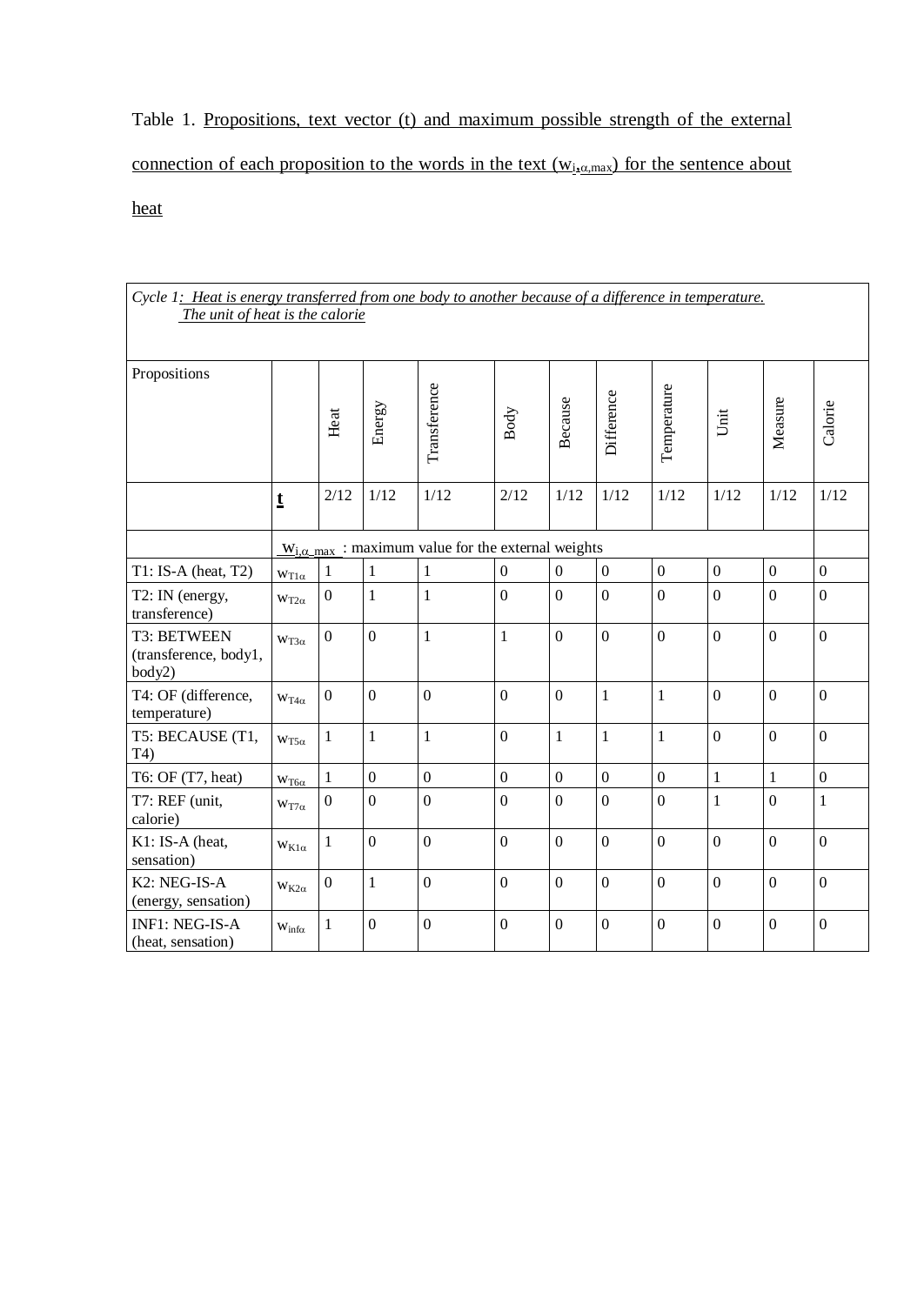Table 2. Classification of propositions depending on empirical data (i.e., recall) and the simulation (i.e., equal to, above or below the threshold value t)

| <b>Threshold t</b>        | Propositions      | Non-recalled |
|---------------------------|-------------------|--------------|
|                           | actually recalled | propositions |
| Propositions with         | A                 | C            |
| activation equal to or    |                   |              |
| above t                   |                   |              |
| Propositions with         | В                 | D            |
| activation below <b>t</b> |                   |              |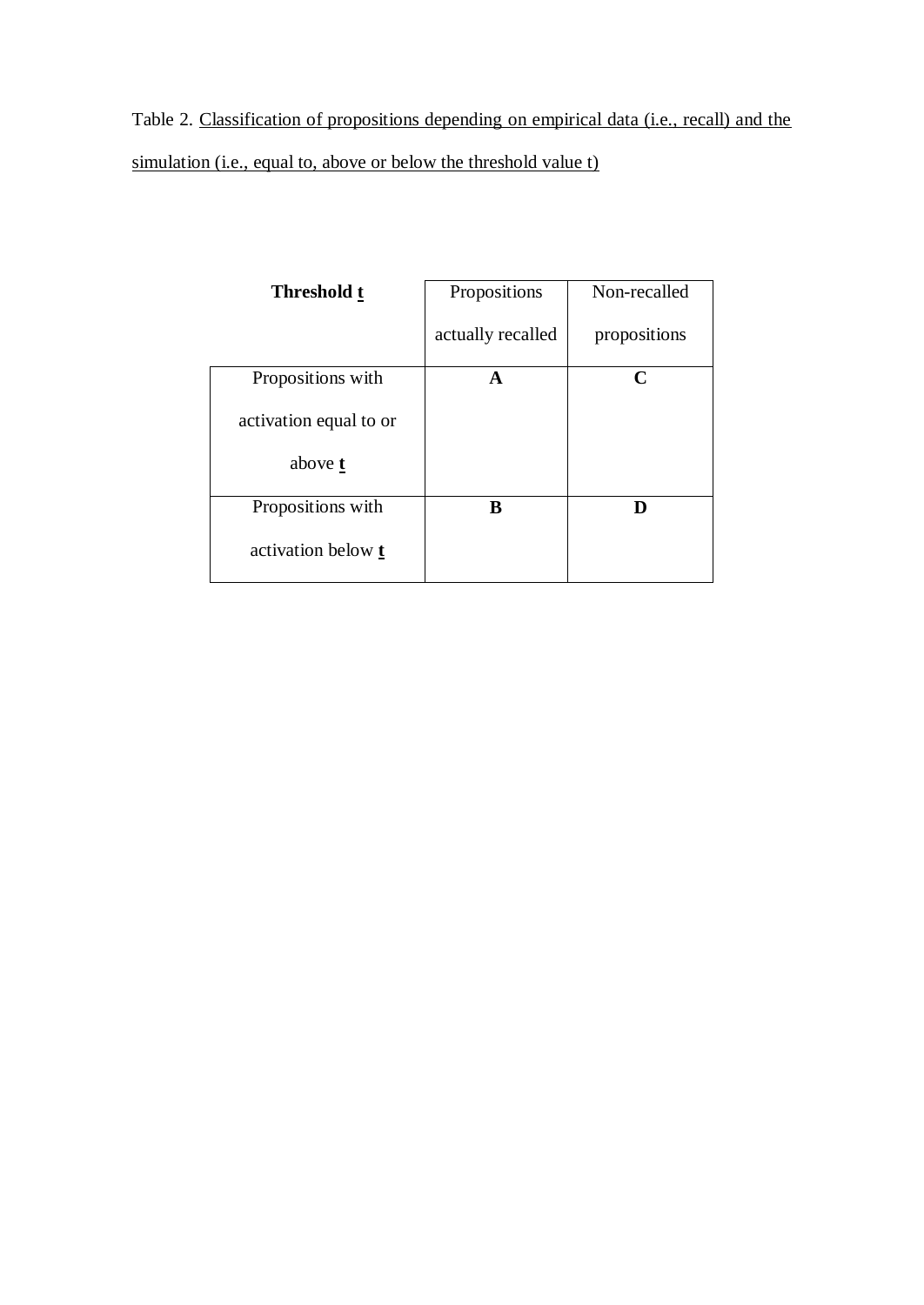Figure 1. Distribution of the activation of propositions for the simulation of the student with little prior background knowledge.

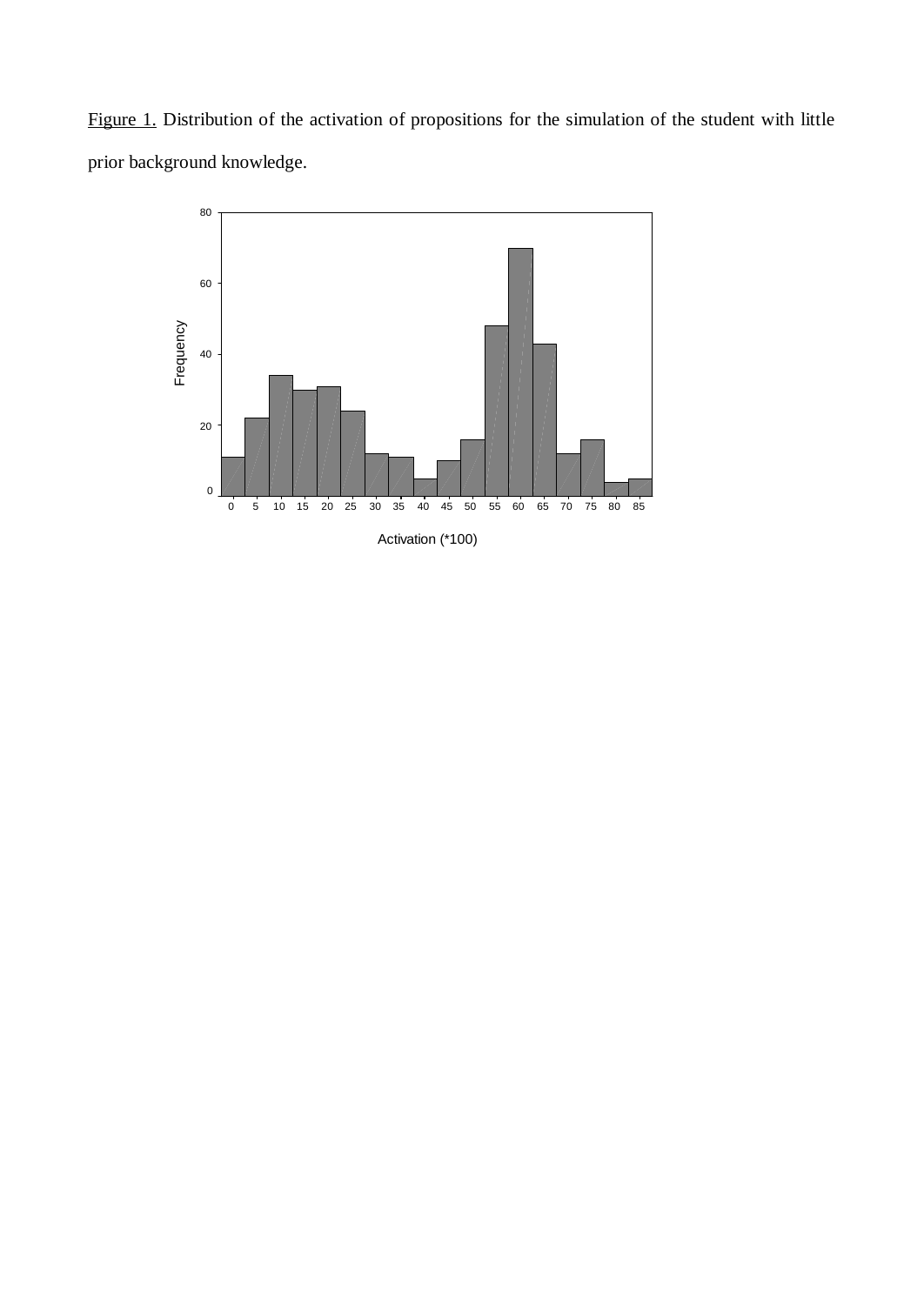Figure 2a. Values of diagnostic effectiveness, sensitivity and specificity as a function of the threshold value  $t$ , for the simulation of the recall of the student with high prior background knowledge**.**

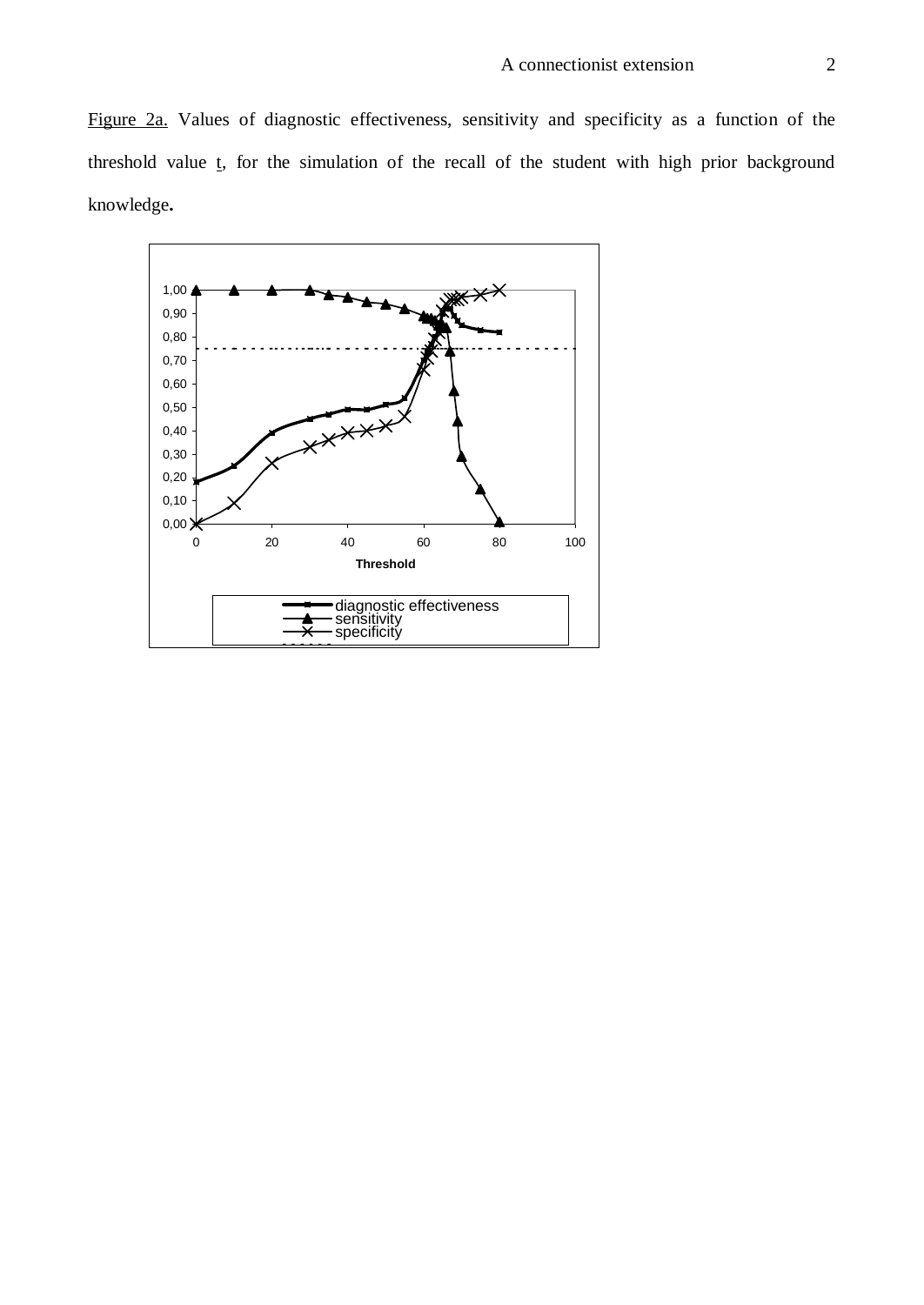Figure 2b. Values of diagnostic effectiveness, sensitivity and specificity as a function of the threshold value  $t$ , for the simulation of the recall of the student with low prior background knowledge.

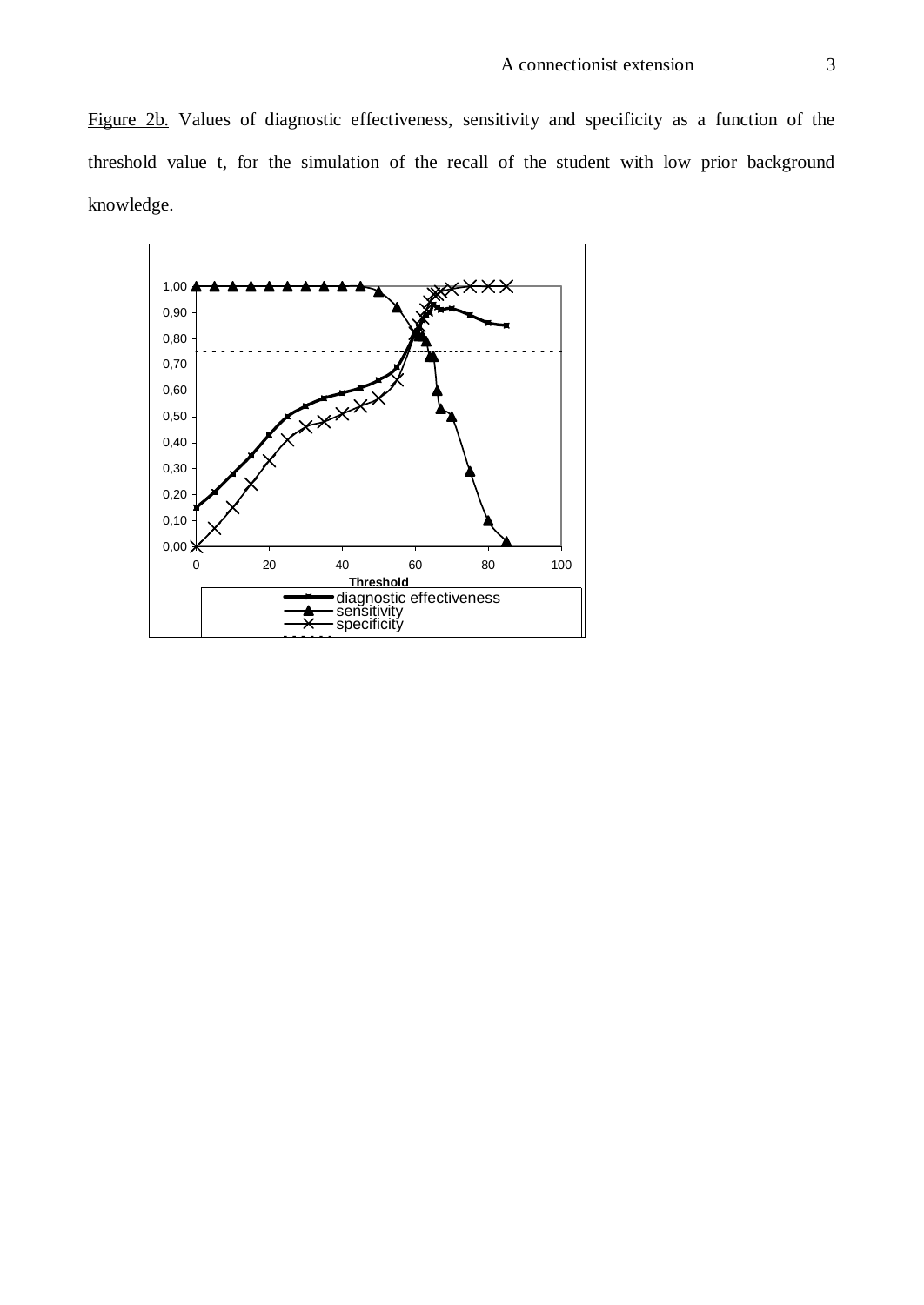Figure 3a. Values of diagnostic effectiveness, sensitivity and specificity as a function of the threshold value t, for the high-knowledge simulation applied to the low prior background knowledge student's recall

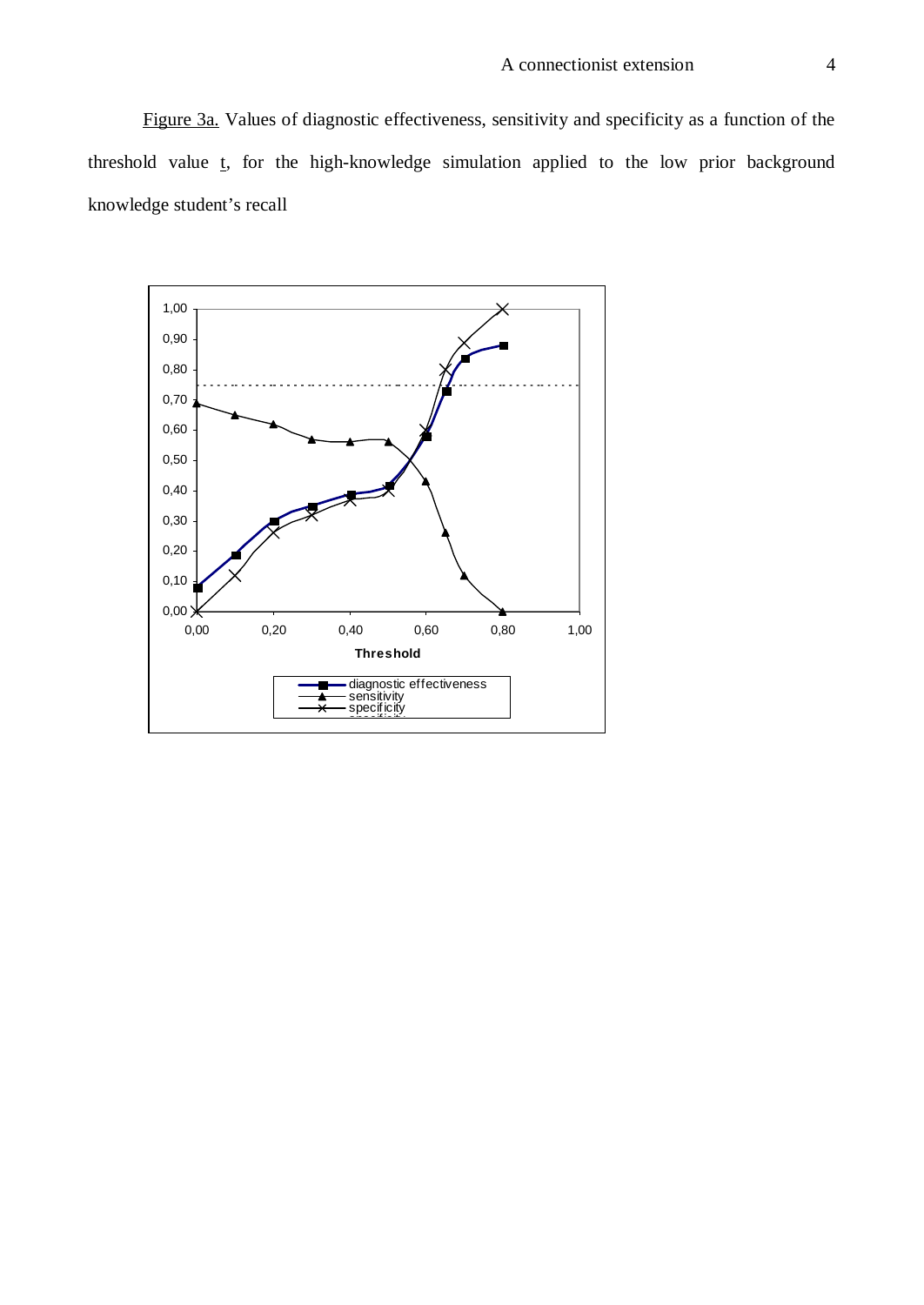Figure 3b. Values of diagnostic effectiveness, sensitivity and specificity as a function of the threshold value t, for the low-knowledge simulation applied to the high prior background knowledge student's recall

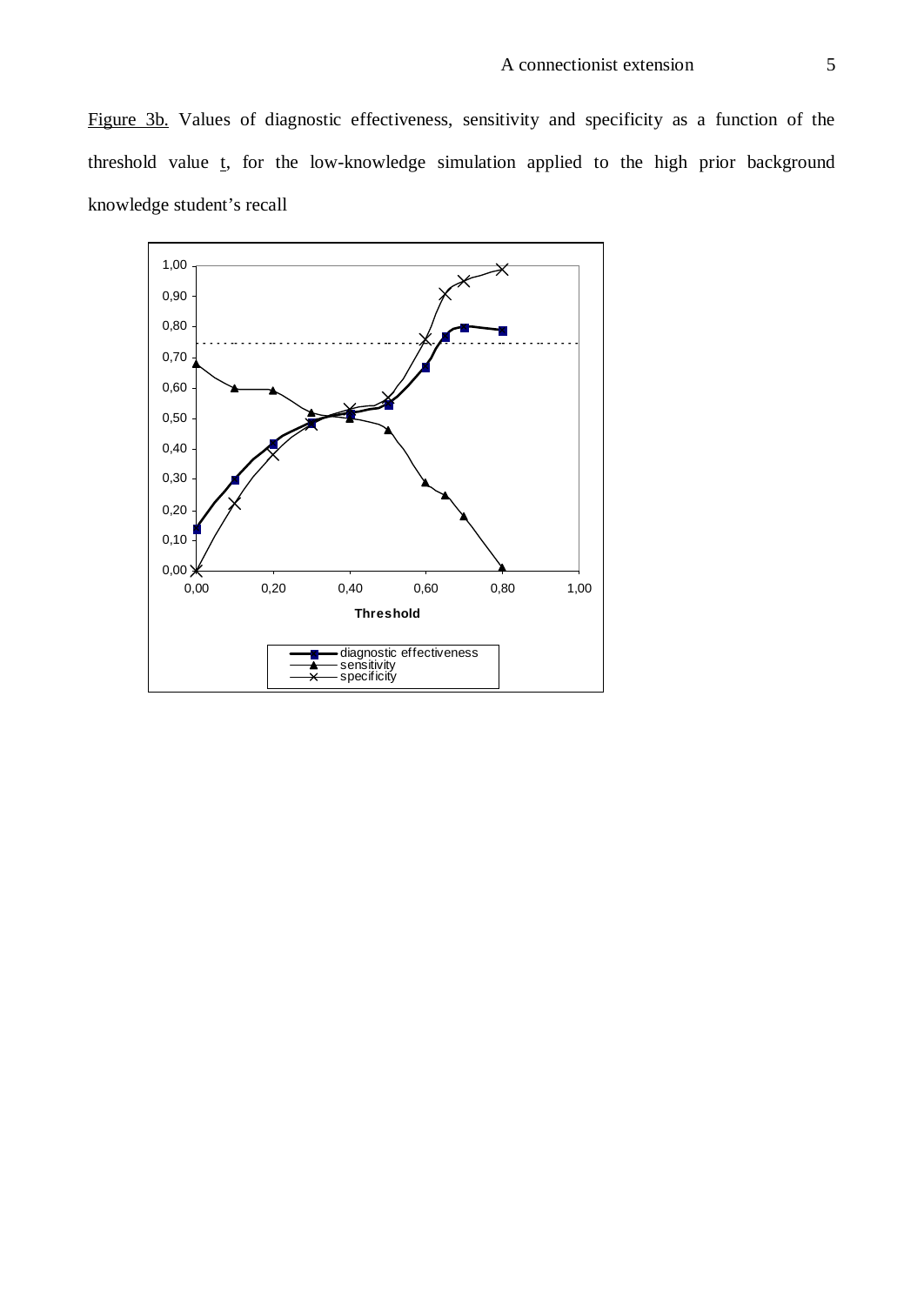

Figure 4: Evolution of the two contradictory propositions in the last cycle for normal readers.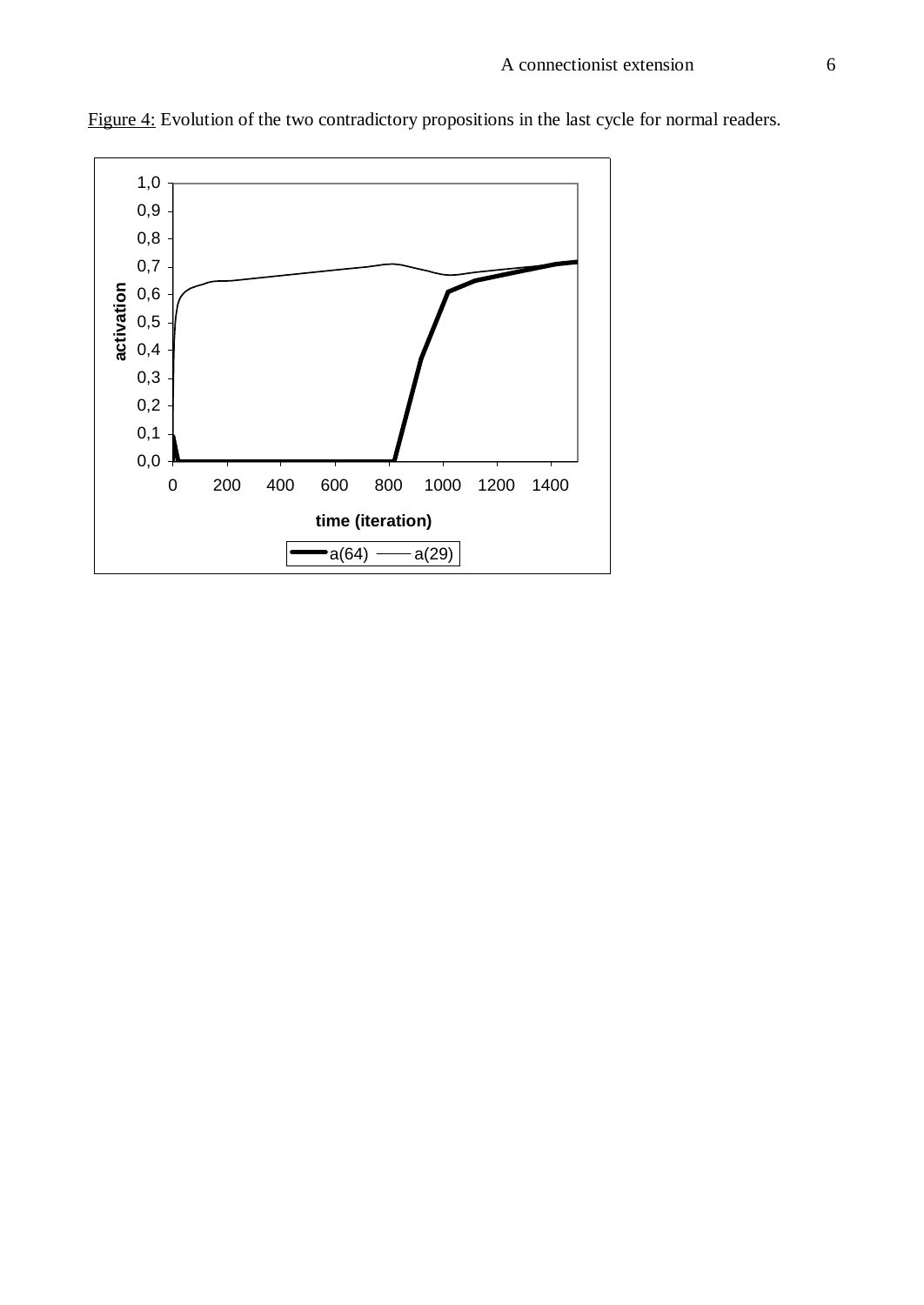

Figure 5: Evolution of the two contradictory propositions in the last cycle for superficial readers.